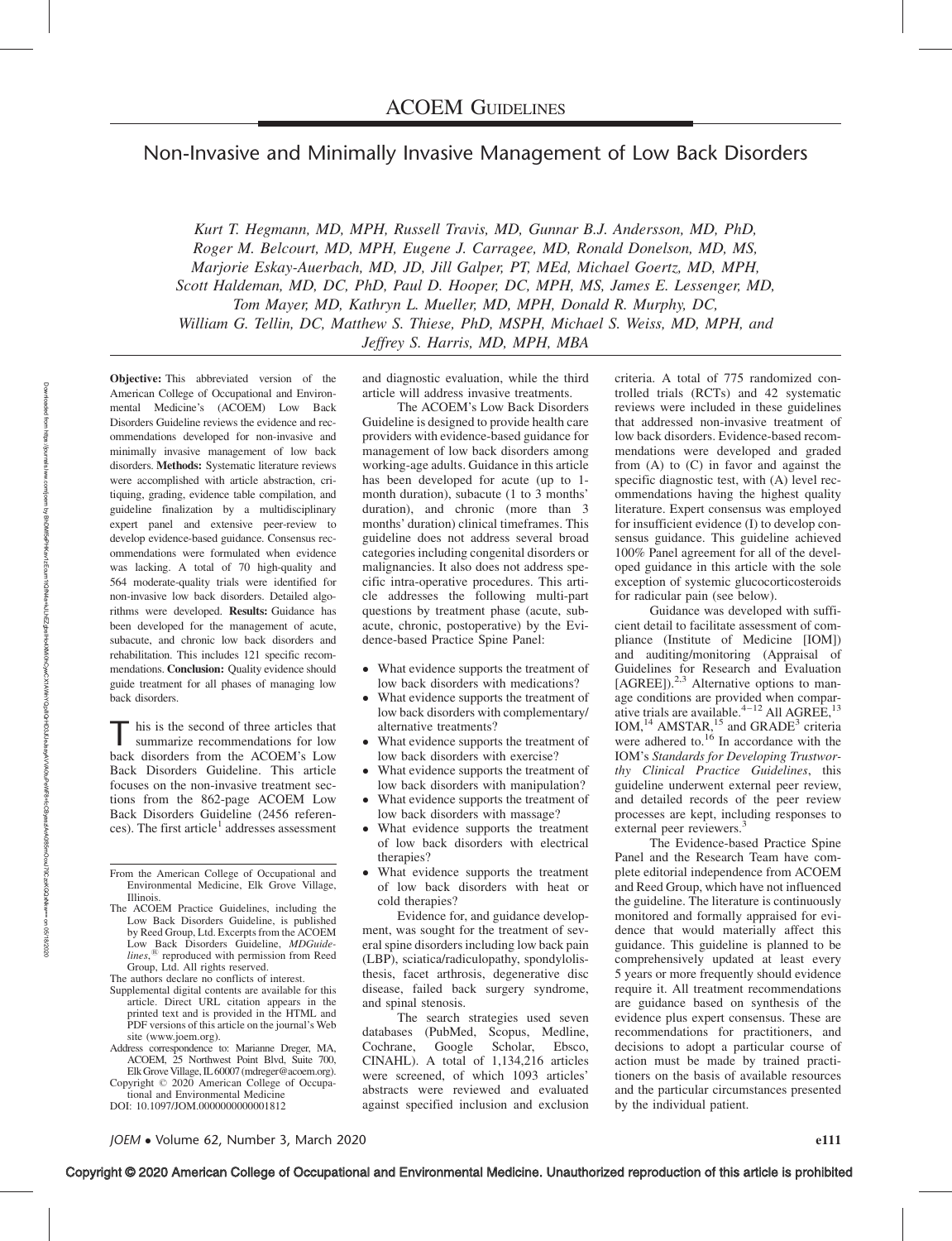# GENERAL TREATMENT PRINCIPLES

General treatment principles are addressed in a separate guideline, Initial Approaches to Treatment.<sup>17</sup> A succinct summary of a few of those principles are warranted prior to discussing individual treatment recommendations, as they impact the management of low back disorders.

Patients should be provided a medication with evidence of efficacy. Limited numbers of medications should be prescribed. The effects of a medication should be recorded, with a particular focus on documenting objective and/or functional improvements  $(Table 1)$ .<sup>17</sup> Ineffective medication(s) should be discontinued prior to provision of alternate medication(s). Multiple medications should not be simultaneously provided at the same visit except with some acute severe patients and occasionally when there is a change of provider with a need to institute efficacious medications from a non-evidencebased regimen.

Patients should be provided a physical method that has quality evidence of efficacy. The effects of treatment should be documented, with attention to objective and/or functional improvements. Ineffective treatment(s) should be discontinued prior to provision of alternate treatment(s). Multiple treatments should generally not be simultaneously provided at the same visit except, for example, occasionally when there is a change of provider with a need to institute efficacious treatments from a non-evidence-based regimen.

### TABLE 1. Examples of Objective Function-based Goals and Secondary Goals to Track During Treatment<sup>17</sup>

Primary functional goals

- 1. Return to work from non-working status
- 2. Return to full duty work from modified
- working status
- 3. Advancement of activity, especially observed in therapy
	- a. Increased weight lifted
	- b. Increased numbers of repetitions
- c. Increased distance walked
- Activities of daily living
- 1. Resumptions of activities of daily living (eg, clothing, bathing, showering)
- Secondary goals
- 1. Resumption of household chores
- 2. Resumption of sports
- 3. Validated functional instruments

 Generally, functional instruments are subjective and lack objective measures.

Activity levels, aerobic exercise, and directional preference exercises (stretching in the direction that centralizes or abolishes the pain, see below) should be addressed (see Algorithms – Figures 1, [http://links.lww.com/JOM/A702,](http://links.lww.com/JOM/A702) 2, [http://](http://links.lww.com/JOM/A703) [links.lww.com/JOM/A703](http://links.lww.com/JOM/A703), 3, [http://links.](http://links.lww.com/JOM/A704) [lww.com/JOM/A704](http://links.lww.com/JOM/A704)). Nonprescription analgesics may provide sufficient pain relief for most patients with acute and subacute LBP. If the treatment response is inadequate (ie, if symptoms and activity limitations continue) or the provider judges the condition limitations to be more significant, prescribed pharmaceuticals and/or physical methods can be added. Comorbid conditions, invasiveness, adverse effects, cost, and provider and patient preferences help guide the provider's choice of recommendations. Initial care may include exercises, advice on activities, non-steroidal anti-inflammatory drugs (NSAIDs), acetaminophen, heat, cryotherapy, and manipulation. Education about LBP should begin at the first visit, including principles of fear avoidance belief training (FABT) for those with fear avoidance beliefs. Throughout the treatment phases, any given treatment should be assessed for efficacy and ineffective treatments should be discontinued rather than accumulated.

It is increasingly believed that chronically impaired LBP patients begin a course towards disability at, or before, their first clinical encounter. As such, those who do not respond to appropriate treatment should have their treatment, compliance, and psychosocial factors assessed early (see Algorithms – Figures 1, [http://links.lww.com/](http://links.lww.com/JOM/A702) [JOM/A702,](http://links.lww.com/JOM/A702) 2, [http://links.lww.com/JOM/](http://links.lww.com/JOM/A703) [A703,](http://links.lww.com/JOM/A703) 3,<http://links.lww.com/JOM/A704>). Additionally, those patients whose course ventures beyond the abilities of the provider should be referred to others with greater experience in evaluation and functional recovery of complex LBP patients.

The remainder of this document discusses evidence of efficacy for many LBP interventions used for spinal conditions. This evidence and consequent guidance are further subdivided, when possible, into acute, subacute, and chronic LBP, radicular pain syndromes, postoperative, and when evidence is available, other spinal conditions including spondylolisthesis, spinal stenosis, facet joint osteoarthrosis, and failed back surgery syndrome. A rigorous attempt has been made to ascertain evidence for radicular versus non-radicular pain in the development. However, the literature largely lacks specification of clear

inclusionary and exclusionary criteria. Most trials did not report lower extremity symptoms and those that did nearly always reported percentages of subjects with ''leg pain'' without clarifying whether this was general lower extremity pain or anatomically consistent nerve root pain. A minority of such studies reported stratified analyses to detect if such patients responded differently. However, where identifiable radicular pain patients were included, these have been noted.

# ACTIVITIES AND ACTIVITY MODIFICATION

There has been a major revision in the management of activity limitations in patients with LBP over the past 10 to 20 years. Previously, bed rest was prescribed. It is now widely recognized that prescriptions of bed rest are ineffective (see following discussion), reinforce a belief that the injury is severe and likely contribute to debility and delayed recovery. Recommendations have been developed for posture, lumbar supports, and mattresses. The approach to exercise, or physical activity has been significantly revised. Revisions have also resulted from the greater understanding that the natural history of LBP is for there to be episodic recurrences and persistence, while ''most workers do continue working or return to work while symptoms are still present: if nobody returned to work till they were 100% symptom free, only a minority would ever return to work.''18–21

In general, activities causing a significant increase in low back symptoms should be reviewed with the patient and modifications advised when appropriate. Heavy lifting, awkward postures, prolonged duration of a single posture, workstation design, and other activities may require at least temporary modification. Usually these activities are obvious to the patient, yet, this is not always true. For example, patients may not realize the importance of monitoring symptoms and adjusting their positions or activities prior to experiencing excessive back stiffness. It is important to emphasize that a modest increase in pain does not represent or document damage. Instead, such symptoms may actually be beneficial to the patient to experience some short-term pain. For example, arising from bed is usually painful for a patient with acute LBP. Yet, it is beneficial to the patient's overall recovery to arise and maintain as nearly normal a functional status as possible (see Bed Rest, Exercise, and Fear Avoidance Belief Training). While the patient is recovering, activities that do not aggravate symptoms should be maintained and exercises should be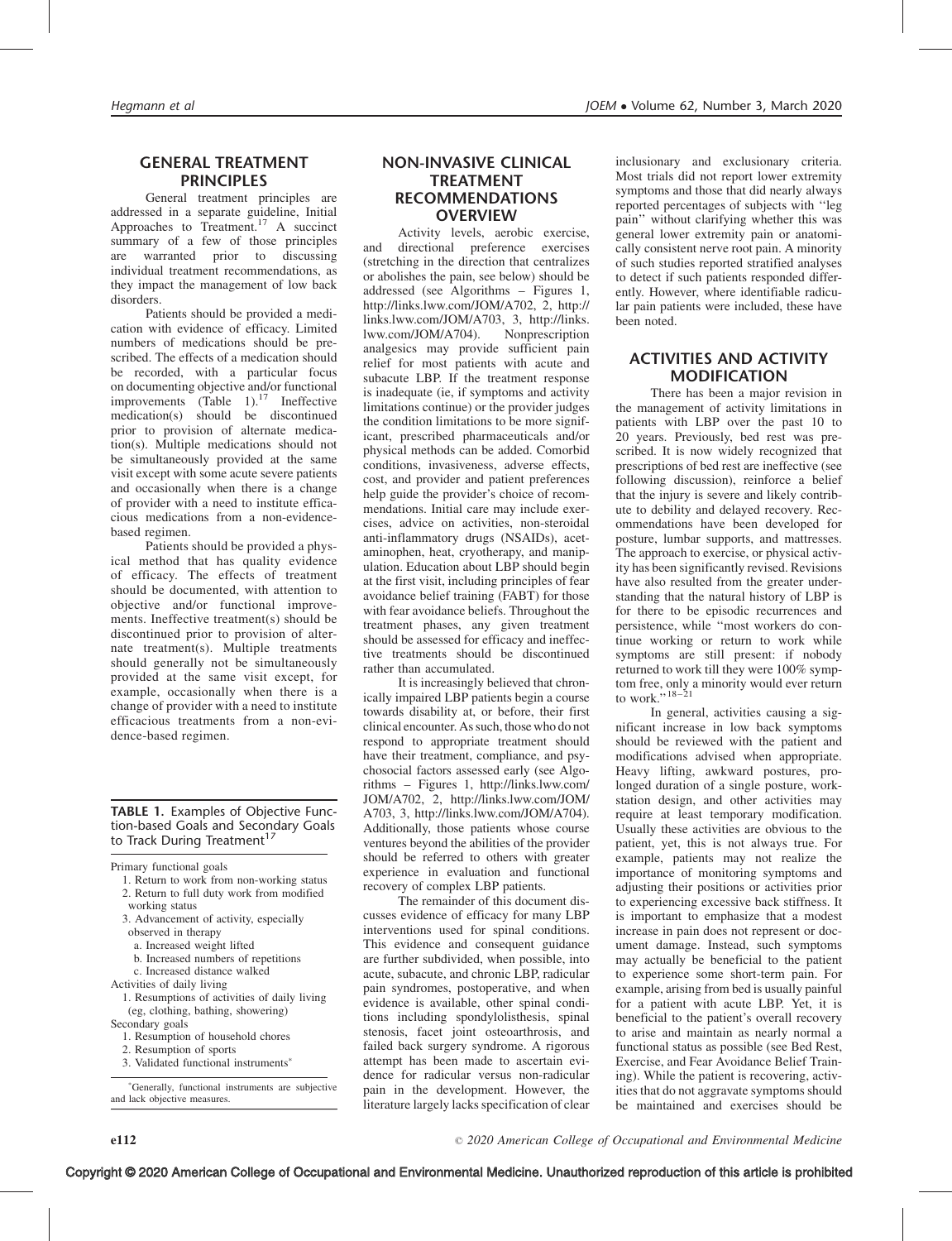advised to prevent debilitation due to inactivity. Evidence suggests aerobic exercise is a beneficial cornerstone therapeutic management technique for acute, subacute, and chronic LBP (see Aerobic Exercise). The patient should be informed that such activities might temporarily increase symptoms.

### WORK ACTIVITIES

There are no quality studies identified to address this topic of work activity and limitations. Work activity modifications are often necessary. A patient's return-to-work expectations are typically set prior to the first appointment, $22$  thus education may be necessary to (re)set realistic expectations and goals. Advice includes how to avoid aggravating activities that result in more than a minor, temporary increase in pain. A review of work duties assists in decisions regarding whether or not modifications may be accomplished with or without employer notification and to determine whether modified duty is appropriate. Maintaining maximal levels of activity, including work activities, is recommended as not returning to work has detrimental effects on pain ratings and functionality.23

Work modifications should be tailored taking into consideration three main factors: (1) job physical requirements; (2) severity of the problem; and (3) the patient's understanding of his or her condition. A fourth factor, employer expectations, does not influence the writing of limitations, but does influence whether the limitations will be accepted and/or enacted. Sometimes it is necessary to write limitations or prescribe activity levels that are above what the patient feels he or she can do, particularly when the patient feels that bed rest or similar non-activity is advisable. In such cases, overly restricting the patient should be avoided as it is clearly not in the patient's best interest. Education about LBP and the need to remain active should concomitantly be provided.

Common limitations involve modifying the weight of objects lifted, frequency of lifts, and posture all while considering the patient's capabilities. For cases of acute, severe LBP with or without radicular symptoms, frequent initial limitations for occupational and non-occupational activities include:

- No lifting over 10 pounds,
- No prolonged or repeated bending (flexion), and
- $\bullet$ Alternate sitting and standing as needed.

Activity guidelines are generally reassessed every week in the acute phase with gradual increases in activity recommended. The patient's activity level should be kept at maximal levels and gradually advanced. Work activity limitations should be written whether the employer is perceived to have modified duty available or not. Written activity limitations guidance communicates the patient's status and also provides the patient information on activity expectations and limitations at home.

### BED REST

There are 11 moderate-quality RCTs incorporated into this analysis.24–31 Bed rest was long used for the treatment of LBP,  $^{24-30,32-36}$  particularly acute LBP. Bed rest likely evolved from beliefs that LBP represented anatomical injury that necessitated activity limitations to improve recovery, without consideration of whether there might be any adverse short- or longterm implications. Evidence supports that bed rest is not recommended for the management of acute, subacute, chronic, radicular LBP, or stable spinal fractures all with High Confidence: Strongly Not Recommended (A) (Acute); Moderately Not Recommended (B) (Subacute, Chronic); Not Recommended (C) (Radicular); Not Recommended (I) (Stable Spinal Fractures). Bed rest is recommended for unstable spinal fractures Recommended (I), also with High Confidence. Bed rest is not recommended for other low back problems. Not Recommended (I), Moderate Confidence. Specific beds or other commercial sleep products are not recommended for prevention or treatment of acute, subacute, or chronic LBP, Not Recommended (I), Moderate Confidence.

### FEAR AVOIDANCE BELIEF TRAINING (KINESIOPHOBIA)

There are no quality studies incorporated into this analysis. The Fear Avoidance Belief Model (aka, kinesiophobia) was developed to attempt to explain differences between patients who had resolution of acute LBP versus those who progressed<br>to chronic LBP.<sup>37–39</sup> Fear Avoidance Belief Training (FABT) was developed to help individuals overcome fears that result in avoidance of activities and become selffulfilling and self-reinforcing. FABT has been evaluated in acute, subacute, and chronic LBP patients. The single quality study of acute LBP that included FABT found those with elevated fear avoidance beliefs benefitted.<sup>40</sup> The other studies also suggest that those with elevated fear avoidance beliefs benefited from the interven- $\text{tion}^{40-43}$  with one exception; that exception was in Norway among individuals on disability pensions, thus applicability to the

United States or to acute, subacute, or even chronic LBP settings is questionable.<sup>44,45</sup> Those with elevated fear avoidance beliefs are particularly successfully treated with these interventions, while those without may not benefit. Thus, FABT is Recommended (I), Moderate Confidence for acute, subacute, or chronic LBP patients with elevated fear avoidance beliefs at baseline with or without referred pain.

### SITTING POSTURE

There are strong beliefs and little supportive quality evidence that achieving and/or maintaining lordotic postures are superior for LBP treatment and prevention. Lordotic sitting posture is recommended for treatment of acute, subacute, or chronic LBP, radicular pain and postoperative pain, Recommended (I), Low Confidence. A pillow or an existing feature of a motor vehicle seat is not invasive, has few adverse effects, is low cost and is recommended. There are no quality data supporting specific commercial products.

### SLEEP POSTURE

There are no quality studies reported on sleep posture to prevent or treat LBP. Certain sleep postures have been sometimes thought of as superior. The controversy appears largely driven by a posturebased theory that a ''straight or neutral'' spine while sleeping is beneficial. As supportive quality evidence is lacking, and absence of sleep is detrimental, sleep posture(s) that are most comfortable for the patient are instead recommended (Recommended (I), Low Confidence).

# MATTRESSES, WATER BEDS, AND OTHER SLEEPING **SURFACES**

There are one high-quality<sup>46</sup> and one moderate-quality<sup>47</sup> studies incorporated into this analysis. There are no quality studies on waterbeds or sleeping on the floor. Sleep disturbance is common with LBP.<sup>48</sup> Dogma holds that a firm mattress is superior for LBP treatment and/or prevention.<sup>49</sup> Commercial advertisements also advocate brand-name mattresses to treat  $LBP<sub>1</sub><sup>50</sup>$  however, there are no quality data supporting specific commercial products. One moderate-quality study of chronic LBP patients reported a medium firm mattress was superior to a firm mattress, <sup>46</sup> but it neither discussed sleep position nor prior mattress firmness which may be important issues. Thus, while the most comfortable sleeping surface and posture may be preferable, there is No Recommendation (I), Low Confidence (I) for or against specific mattresses, bedding, and water beds.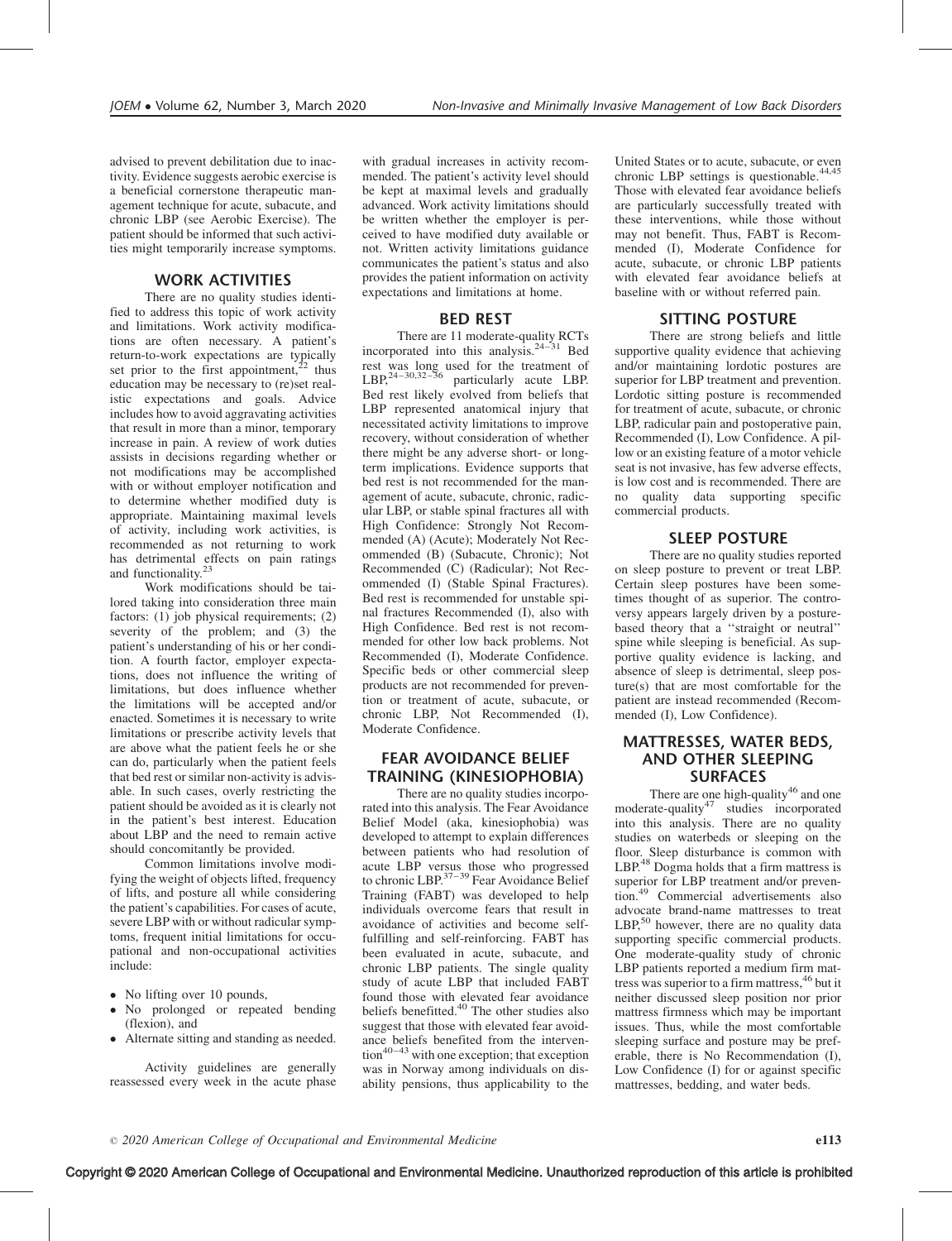#### EXERCISES

Most articles regarding exercise have mixed various forms of exercise, thus this summary evidence review analyzed evidence of specific exercises when available. There are 18 moderate-quality studies incorporated into the analysis of aerobic exercise. $43,51-67$  There are two high-quality68,69 and 107 moderate-quality RCTs (one with multiple reports) incorporated into the analyses of directional preference, slump stretching, and strengthening exercise.<sup>27,43,54,60,63,66,70–170</sup>

Exercises have been considered among the most important therapeutic options for the treatment and rehabilitation of LBP.77,96,129,131,137,160,171–210 While there are many ways to categorize and analyze exercise, this guideline evaluates exercise in four broad groupings: (1) aerobic exercise; (2) directional exercises; (3) stretching; and (4) strengthening. Additional subsequent sections include reviews of aquatic therapy, yoga, tai chi, and Pilates. An exercise prescription is Moderately Recommended (B), High Confidence for acute, subacute, chronic, postoperative, and radicular LBP patients. This may be self-administered or enacted through formal therapy appointments.

Aerobic exercises, most commonly a progressive walking program targeting either time or distance, are recommended for all patients from the initial appointment as follows: Moderately Recommended (B) for acute and subacute LBP, Strongly Recommended (A) for chronic LBP, Recommended (C) for radicular pain, Recommended (I) for postoperative<br>patients<sup>109,166,211–213</sup> all with High Confidence. Regarding quantification, one successful program for chronic LBP targeted progressive walking at least 45 minutes, four times a week at 60% of predicted maximum heart rate  $(220 - age = predicted$  predicted maximum heart rate).<sup>52</sup>

Directional exercises which centralize or abolish the pain are Recommended (C) for acute LBP, Recommended (I) for subacute, chronic, and radicular LBP77,137,214–218 all with Moderate Confidence. These exercises are appropriate when a beneficial pattern of pain response (directional preference, pain centralization, or elimination) is identified during patient testing with standardized directions of endrange spinal movements. When appropriate, the exercises are initially performed every 2 hours (8 to 10 repetitions) to fully centralize and abolish the pain along with posture modifications that also honor the patient's directional preference. The same exercise typically also serves to protect the patient from symptoms returning during and after recovery. Slump stretching exercises three to five times a day are an option and are Recommended (C) for acute LBP, and Recommended (I) for subacute, and chronic LBP,<sup>77</sup> all with Low Confidence. Stretching exercises as an isolated LBP prevention program are Not Recommended (C), Low Confidence, and there is a lack of evidence that generic, non-specific stretching exercises are of assistance in treating patients with acute LBP.<sup>121,134</sup> Stretching exercises for treatment of chronic LBP in the absence of significant range of motion deficits may result in lack of adherence to functional goals including aerobic and strengthening exercises and thus, are Not Recommended (I), Low Confidence.

Strengthening exercises are Recommended (C), High Confidence for nearly all LBP patients other than those with acute LBP that resolves rapidly or acute LBP in the early acute treatment phase when strengthening could aggravate<br>the pain.<sup>70,75,76,93,110,114,155,219–222</sup> Specific strengthening exercises, such as stabilization exercises, are also helpful for the prevention and treatment (including postoperative treatment) of LBP and thus are Recommended (C), High Confidence.89,93,114,221 Abdominal strengthening exercises as a sole or central goal of a strengthening program for treatment or prevention of LBP are Not Recommended (I), Low Confidence.<sup>223</sup>

### AQUATIC EXERCISE

There are seven moderate-quality RCTs incorporated into this analysis. $51$ Aquatic therapy has indications to make it a select recommendation (eg, extreme obesity, significant degenerative joint disease, etc), as a progressive walking program is generally preferable for longer term exercise program maintenance in the vast majority of patients. Yet, those select indications are where aquatic therapy may be successful. Aquatic therapy is Recommended, Evidence (C) for select chronic LBP and Recommended (I), Moderate Confidence for subacute LBP patients. $60,224-228$  Aquatic therapy is Not Recommended (I), Moderate Confidence for all other subacute and chronic LBP patients.<sup>225</sup>

### LUMBAR EXTENSION

There is one moderate-quality RCT incorporated into this analysis.<sup>111</sup> Lumbar extension machines are intended to address LBP through the development of muscle strength in specific muscle groups through specific exercises, $111,229-231$  yet in the absence of quality evidence of efficacy, they are Not Recommended (I), Low Confidence.

#### YOGA AND TAI CHI

There are two high-quality $68,232$  and nine moderate-quality<sup> $112,233-240$ </sup> studies incorporated into this analysis. Yoga for treatment of LBP has not been standardized, but tends to involve postures, stretches, breath control, and relaxation. Traditional yoga is different and involves rules for personal conduct, postures, breath control, sense withdrawal, concentration, meditation, and self-realization, $239,241$  and different versions are practiced (eg, Ashtanga, Iyengar, Hatha). Exercise aspects of yoga and tai chi for select, motivated patients with chronic LBP are Recom-<br>mended (C),  $^{68,232,233,235-237,238,240,242,243}$ and for acute and subacute LBP patients, there is No Recommendation (I), all with<br>Low Confidence.<sup>204,244–246</sup> There is No Recommendation (I), Low Confidence for treatment of LBP with pilates as quality evidence is lacking (Figs.  $1-3$ ).<sup>112,234</sup>

# NON-STEROIDAL ANTIINFLAMMATORY MEDICATIONS

There are 12 high-quality<sup>247–258</sup> and 37 moderate-quality studies (one with two<br>reports)<sup>98,259–295</sup> incorporated into this analysis. NSAIDs have been widely used for treatment of painful back conditions, including acute LBP, subacute LBP, chronic LBP, radicular, and postoperative patients and other back disorders<sup>296–304</sup> and have consistent evidence of superiority to placebo, such that NSAIDs are Strongly Recommended (A), High Confidence for acute, chronic, and radicular syndromes and Moderately Recommended (B), High Confidence for subacute and postoperative pain.248,249,252–254,259,267,270,280 In most acute LBP patients, scheduled NSAID dosage rather than as needed (''PRN'') is generally preferable. As needed prescriptions and over-the-counter dosing may be reasonable for mild and some moderate LBP. If there is consideration for needing another medication, then scheduled NSAID dosing should generally be prescribed. The results of the RCT with the largest numbers of comparison groups for treatment of acute LBP are graphed in Fig. 4 and indicate the best pain relief was in the NSAID groups, which outperformed paracetamol and an opioid (dextro-propoxyphene). Acetaminophen is an acceptable alternative with some evidence of efficacy, but is inferior to NSAIDs and thus is Recommended (C), High Confidence.<sup>280,281,303,305</sup>Although gastrointestinal bleeding is rarely problematic in employed populations, when there is increased risk and as NSAIDs are superior, concomitant prescription of proton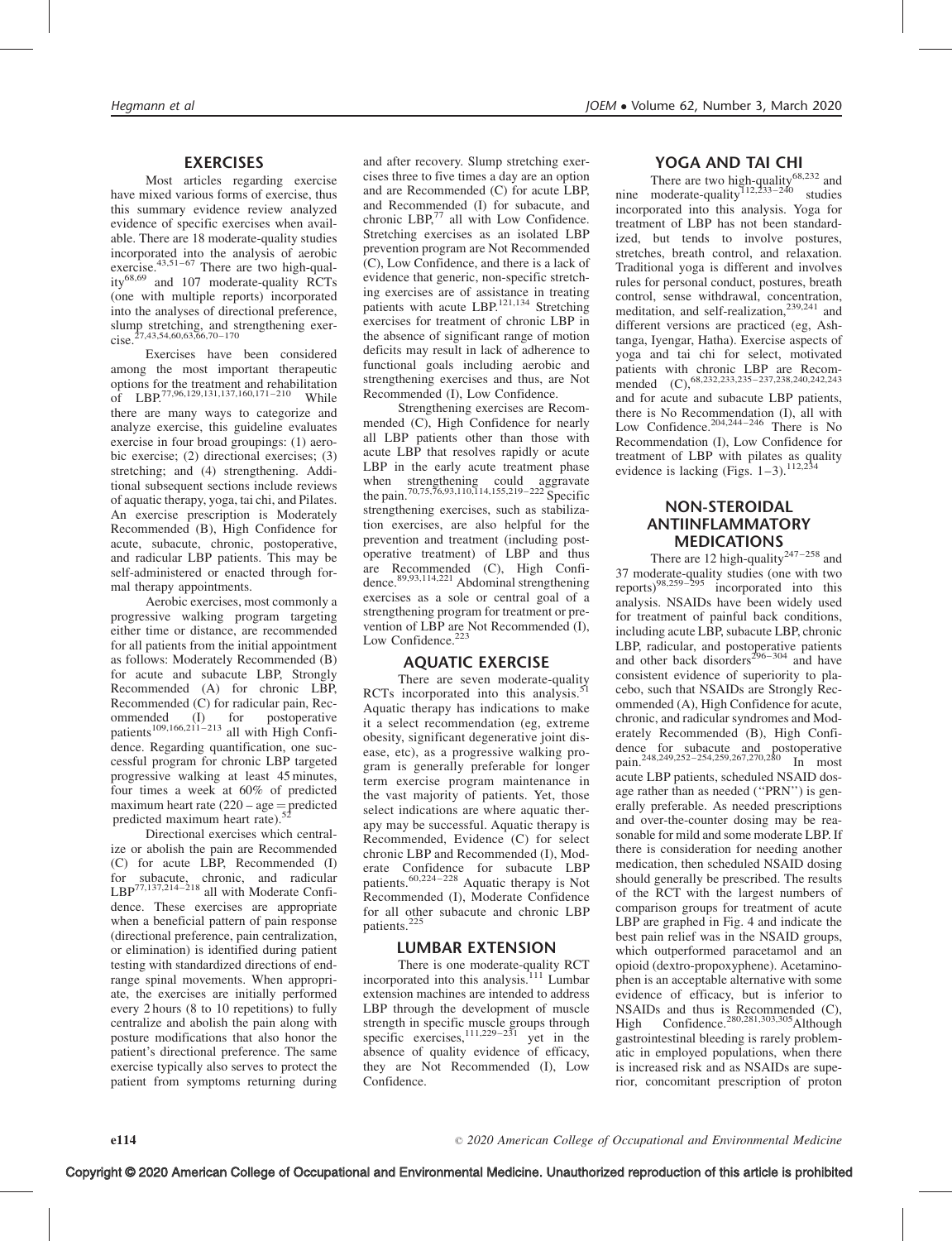

FIGURE 1. Low back algorithm: initial evaluation of acute and subacute low back pain and radicular pain.

pump inhibitors are Strongly Recommended (A), sucralfate is Moderately Recommended (B), and H2 blockers are Recommended (C), all with High Confidence.306–310 Aspirin or acetaminophen are Recommended (I), High Confidence for those with known cardiovascular disease or multiple cardiovascular

risks and the degree of cyclooxygenase-2 (COX-2) inhibition is believed to be related to cardiovascular risk among the NSAIDs.<sup>306,311–318</sup>

### Copyright © 2020 American College of Occupational and Environmental Medicine. Unauthorized reproduction of this article is prohibited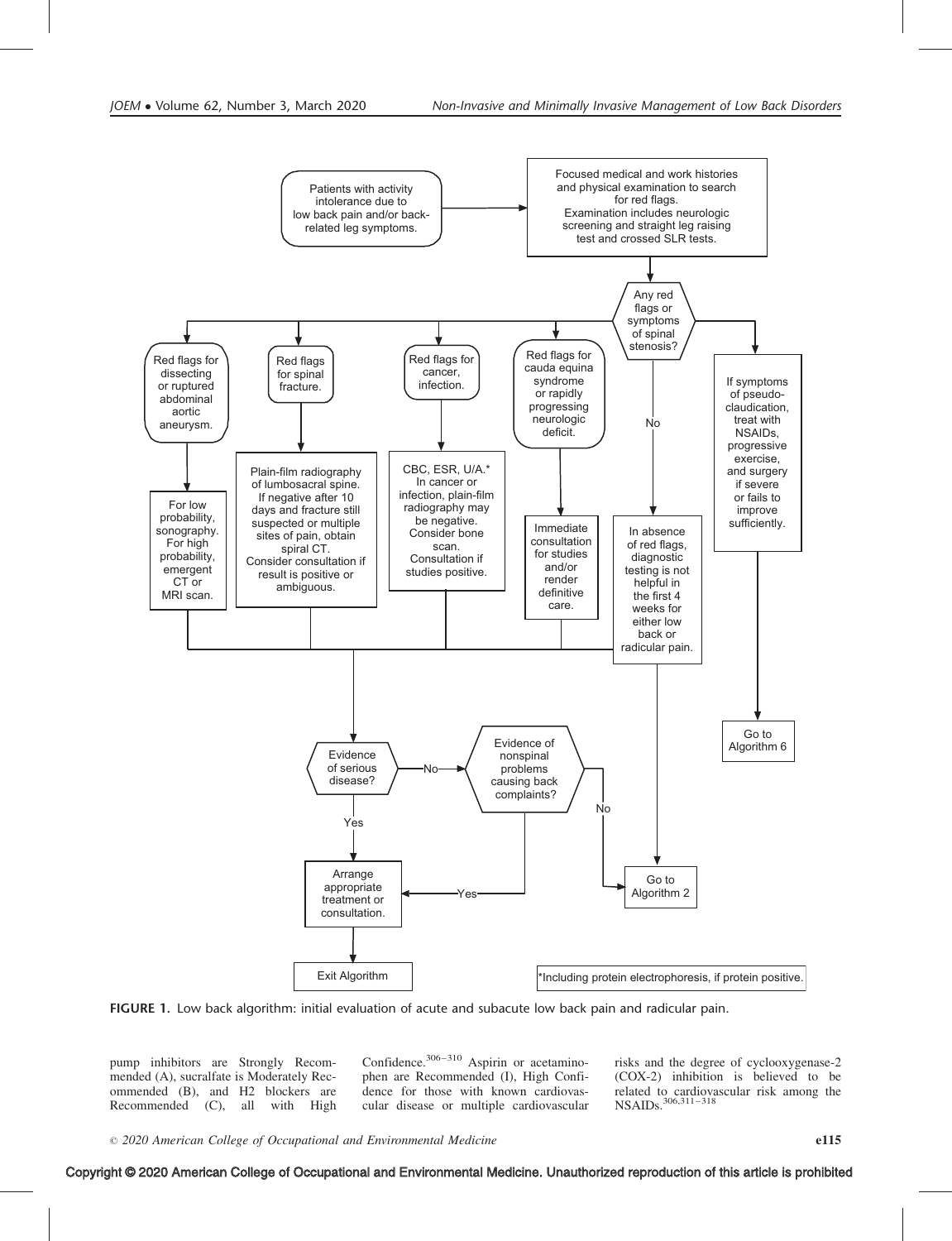

FIGURE 2. Low back algorithm: initial and follow-up management of acute and subacute low back and radicular pain.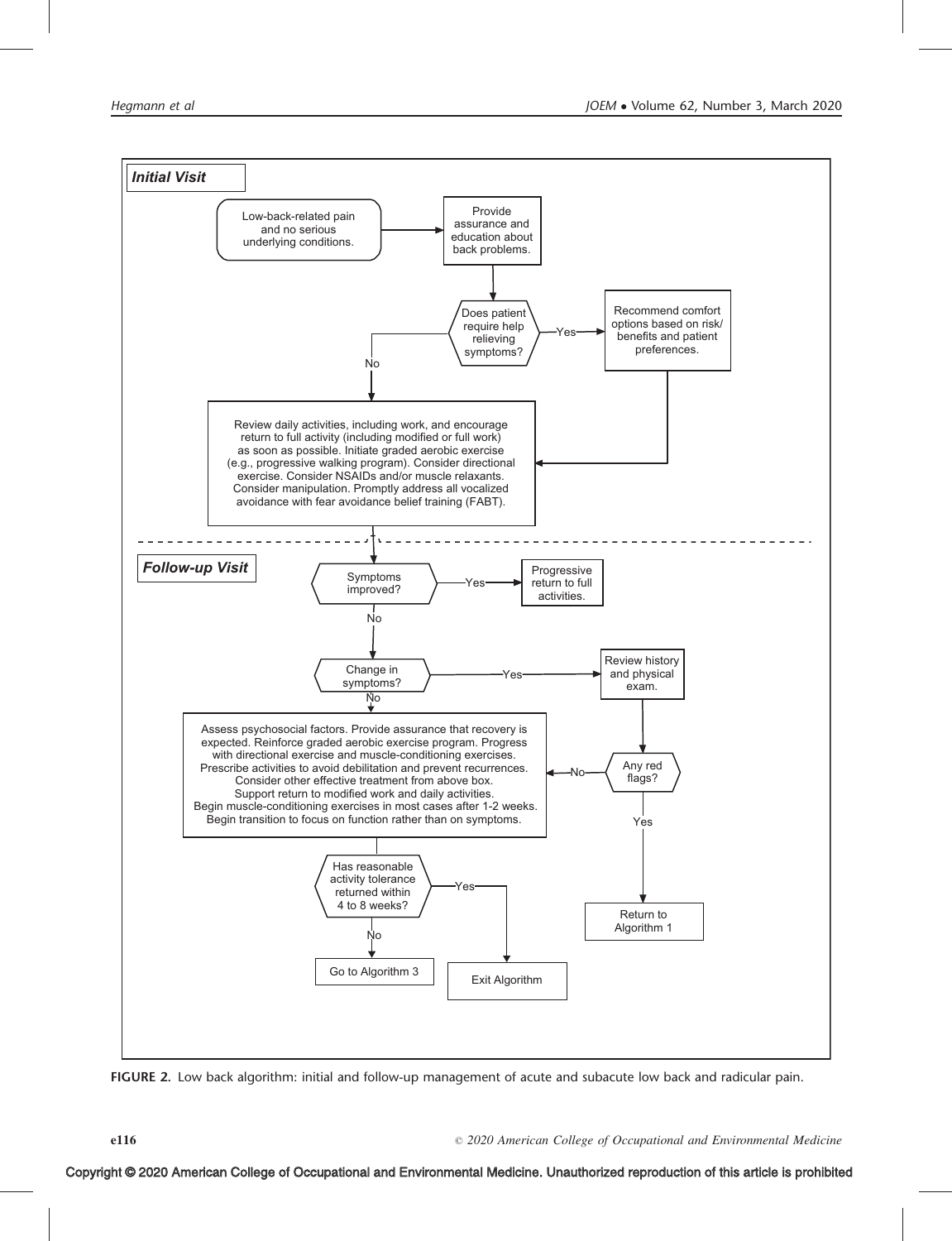

FIGURE 3. Low back algorithm: evaluation of subacute, chronic, or slow-to-recover patients with low back pain unimproved or slow to improve (symptoms >4 weeks).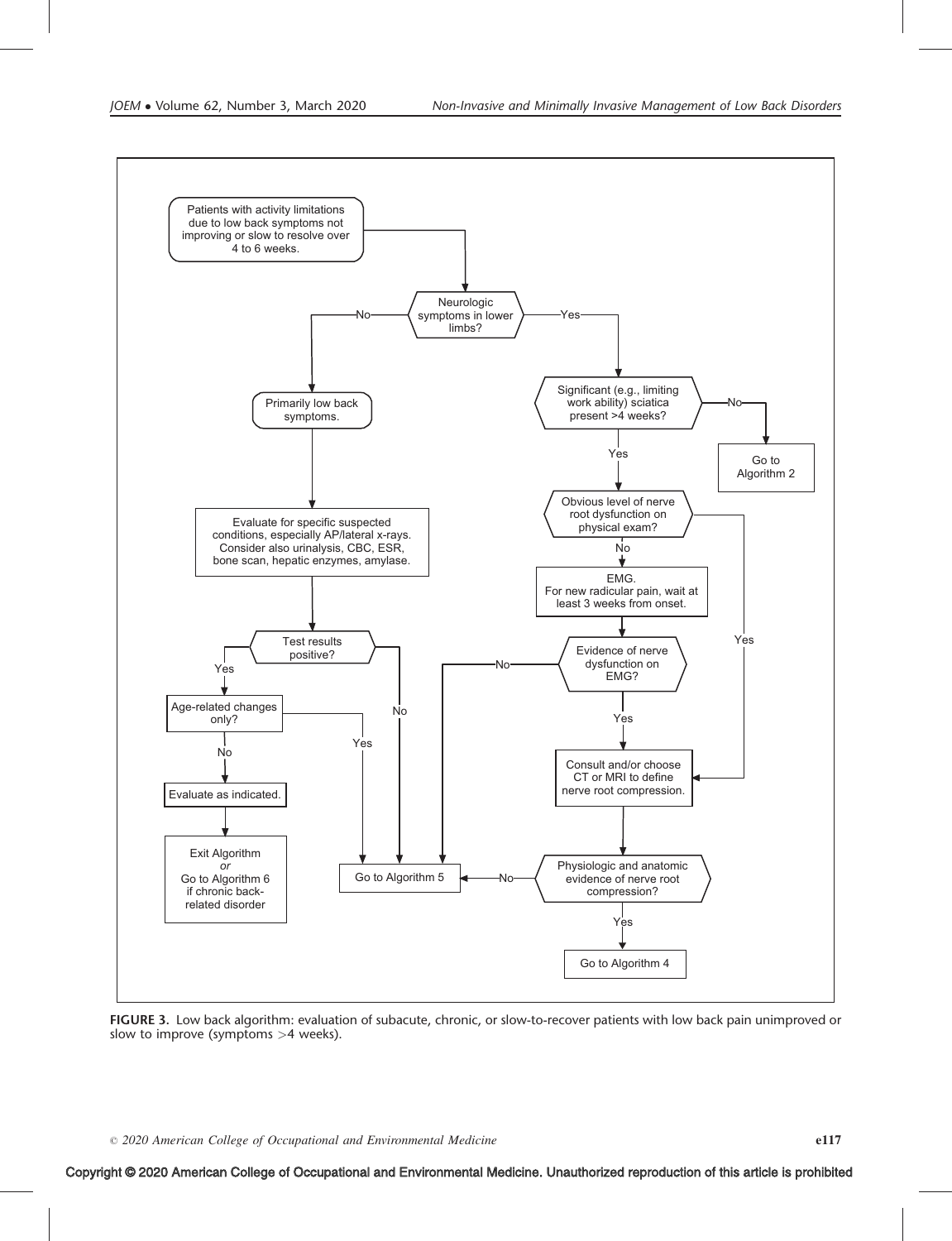

FIGURE 4. Comparison of mean daily pain scores for each of six drugs (higher scores mean lower efficacy, while lower scores equate to more effective pain relief). Adapted from Evans et al.<sup>280</sup>

### ANTIBIOTICS

There is one high-quality $319$  and one moderate-quality study<sup>320</sup> incorporated into this analysis. Antibiotics (amoxicillin/clavulanate 500 mg/125 mg TID for 100 days) have been used of highly selective treatment of LBP that includes Modic changes and bone edema.319,321 Evidence conflicts. Accordingly, there is No Recommendation (I), Low Confidence for use in LBP patients other than proven infection.

### ANTI-DEPRESSANTS

There are four high-quality<sup>322-325</sup> and 14 moderate-quality  $326 - 339$  studies or crossover trials incorporated into this analysis. Anti-depressants have been widely utilized for the treatment of chronic LBP, and evidence suggests submaximal doses are generally effective. Norepinephrine blocking appears required for efficacy, and thus selective serotonin reuptake inhibitors, bupropion, and trazodone are ineffective and Strongly Not Recommended (A), Moderate Confidence for chronic LBP and Not Recommended (I)<br>for other LBP syndromes.<sup>322,324,328,332</sup> Norepinephrine reuptake inhibitor antidepressants (eg, tricyclic anti-depressants—amitriptyline, imipramine, nortriptyline, desipramine, maprotiline, doxepin) and mixed serotonin norepinephrine reuptake inhibitors (eg, duloxetine) are Strongly Recommended (A) for chronic LBP and Recommended (C) for acute and subacute pain, both with Moderate<br>Confidence.<sup>322,323,326,330,331,335–337,339</sup>

There is No Recommendation (I), Low Confidence for treatment of postoperative<br>and radicular LBP.<sup>323,326,334,335</sup>

### ANTI-CONVULSANTS

There are seven high-quality $340-346$ and nine moderate-quality studies

incorporated into this analysis.<sup>286,347–</sup> 354Anti-convulsant agents have been utilized off-label particularly for chronic radicular and neuropathic pain.355–360 Gabapentin is an anti-convulsant also approved for the treatment of neuropathic pain. Anti-convulsants including gabapentin have evidence showing a lack of efficacy and thus they are Not Recommended (C), Low Confidence for acute, subacute, and<br>chronic LBP.<sup>340,345,352–354,361–363</sup> Anticonvulsants, including gabapentin and pregabalin, are not recommended for chronic<br>radicular pain syndromes.<sup>345,346,353,354</sup> Topiramate is Recommended (C), Low Confidence for chronic LBP patients with depression or anxiety,  $340$  although it is generally recommended after exercises and trials of NSAIDs and anti-depressants. Gabapentin or pregabalin for perioperative pain management to reduce the need for opioids, particularly in patients with adverse effects from opioids, are efficacious and are Strongly Recommended<br>(A), High Confidence.<sup>342,343</sup> There is No Recommendation (I), Low Confidence for use of other anti-convulsants for perioperative management. Gabapentin is Recommended (C), Moderate Confidence for treatment of severe neurogenic claudication with limited walking distance. $350$ 

### BISPHOSPHONATES, CALCITONIN, AND **THIOCOLCHICOSIDE**

There are no quality studies incorporated into these analyses. Bisphosphonates and calcitonin are Not Recommended (I), Moderate Confidence for chronic LBP management. However, they may have uses for osteoporosis management. Oral and intravenous colchicine are Not Recommended (I), Moderate Confidence for treatment of acute, subacute, or chronic<br>LBP.<sup>364–366</sup> There is No Recommendation

(I), Low Confidence for or against use of thiocolchicoside for treatment of acute, subacute, or chronic LBP.<sup>367,368</sup>

### LIDOCAINE PATCHES, NMDA RECEPTOR ANTAGONISTS

There is one high-quality<sup>369</sup> and one moderate-quality<sup>370</sup> study incorporated into this analysis. Lidocaine patches are increasingly used to treat numerous pain conditions ranging from LBP to carpal tunnel syndrome (CTS) to postherpetic neuralgia.369,371 However, a moderate quality trial suggests lack of efficacy<sup>370</sup> and thus lidocaine patches are Not Recommended (C), Moderate Confidence for treatment of chronic LBP and there is No Recommendation (I) for other spine conditions. There are no quality studies incorporated into the analysis of N-methyl-Daspartate (NMDA) receptor/antagonists. These medications including dextromethorphan are Not Recommended (I), Moderate Confidence.

### OPIOIDS

Opioids have been reviewed in the Opioids Guideline.372,373 Opioids are Strongly Not Recommended (A), High Confidence for treatment of non-severe pain. Opioids are Recommended (C), High Confidence for highly selective use to treat severe acute pain from severe injuries, and postoperative pain (see Opioids Guideline for numerous recommendations).<sup>372,373</sup> Adjunctive treatments should nearly always be used (eg, NSAIDs, exercises). Screening for increased risk of adverse effects should be performed. The maximum morphine equivalent dose should generally not exceed 50 mg per day, and only those with incremental functional gain beyond that achieved up to 50 mg per day may be candidates for increased doses up to<br>90 mg per day<sup>374,375</sup> (see Opioids Guideline for additional recommendations).<sup>372</sup>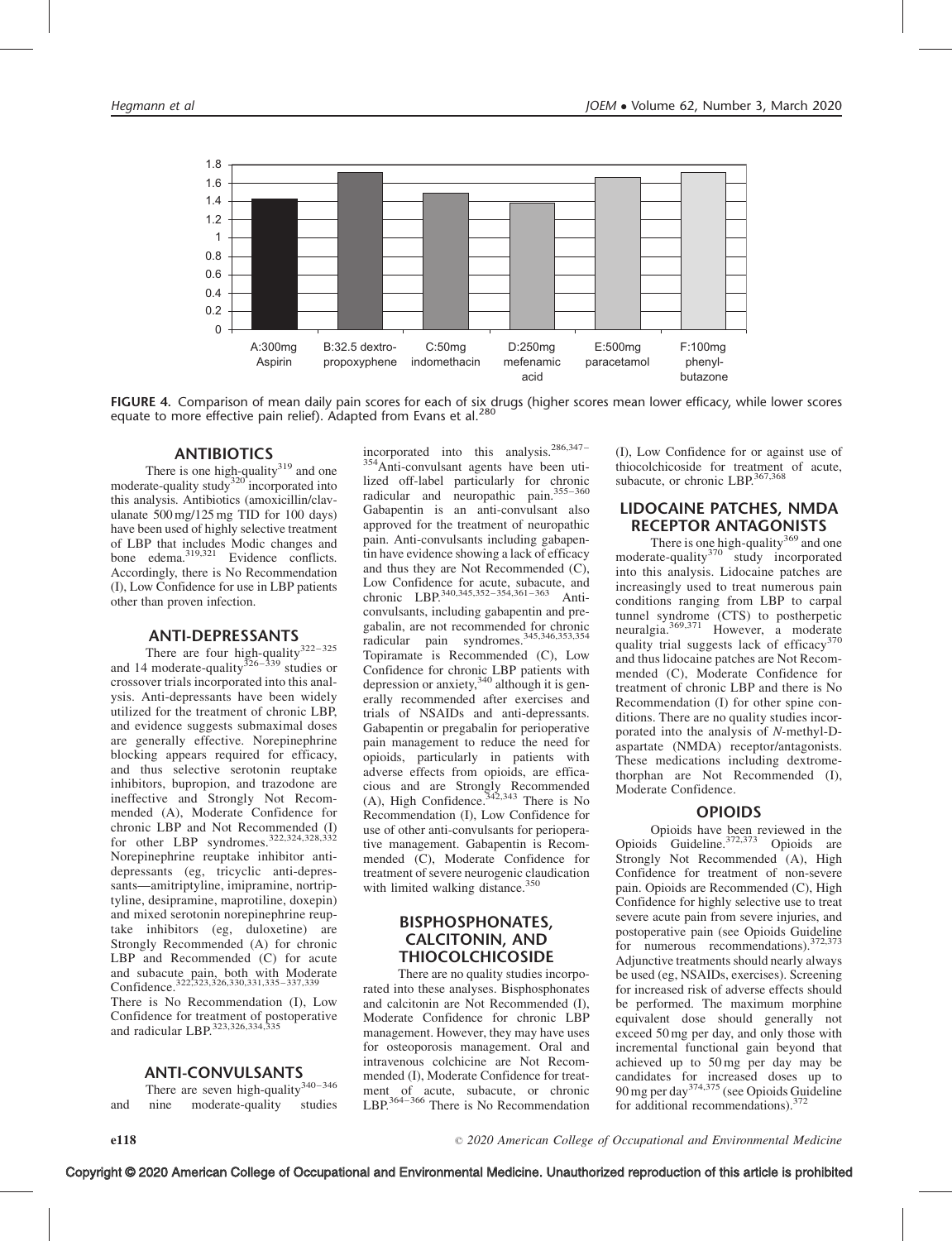#### SKELETAL MUSCLE RELAXANTS

There are three high- $376-378$  and 33 moderate-quality<sup>289,292,379–409</sup> RCTs or crossover trials incorporated into this analysis.

Skeletal muscle relaxants comprise a diverse set of pharmaceuticals designed to produce ''muscle relaxation'' purportedly through different mechanisms of action generally considered to be effects on the central nervous system (CNS) and not directly on skeletal muscle.<sup>410,411</sup> Therapeutic exercises and NSAIDs are considered first line agents, ahead of muscle relaxants. As sedative effects are reported in approximately 25% to 50% of patients, muscle relaxants should generally be used when not at work, and not prior to starting a work shift, operating a motor vehicle, machinery or performing safety-sensitive macninery or performing safety-sensitive<br>work.<sup>412,413</sup> Daytime use is acceptable in circumstances where there are minimal CNS-sedating effects and little concern about sedation compromising function or safety. Muscle relaxants (not including carisoprodol) are Moderately Recommended (B), Moderate Confidence as a second-line treatment in moderate to severe acute LBP that has not been adequately controlled by NSAIDs.377,379,391,403,408,414 Muscle relaxants are Not Recommended (I), Moderate Confidence for treatment of acute mild to moderate LBP. They are selectively Recommended (I), Low Confidence for acute exacerbations of chronic LBP or postoperative muscle spasm,  $378,379,389,409$  but otherwise are Not Recommended (I), Low Confidence for treatment of chronic LBP. Carisoprodol and diazepam are Not Recommended (I), Low Confidence due to their abuse potential and lack of superiority to<br>other muscle relaxants.<sup>299,382,415-418</sup>

### GLUCOCORTICOSTEROIDS

There are three high-quality<sup>419-421</sup> and three moderate-quality $422-424$  studies incorporated into this analysis. Glucocorticosteroids are used to treat symptomatic herniated discs both through local injections (eg, epidural glucocorticosteroid injections) and oral agents to attempt to reduce localized inflammation and swelling.425–452 The single blinded trial of a 15 day course of oral prednisone (5 days at 60 mg, then 5 days at 40 mg, then 5 days at 20 mg) for treatment of radicular pain that included long-term follow-up suggested long-lasting benefits compared with placebo suggesting apparent efficacy.<sup>420</sup> Other studies also suggest modest efficacy, thus systemic glucocorticosteroids are Recommended (C), Moderate Confidence for treatment of acute and subacute radicular pain. However, Panel agreement was 56%

compared with 44% who felt glucocorticosteroids should be not recommended in part due to the adverse effect profile. There is No Recommendation (I), Moderate Confidence for treatment of chronic radicular pain syndromes. Glucocorticosteroids have been found to be ineffective for management of  $LBP<sup>419,420,422,424</sup>$  and thus they are Moderately Not Recommended (B) for acute LBP and Not Recommended (I) for subacute or chronic LBP, both with High Confidence.

### TUMOR NECROSIS FACTOR ALPHA INHIBITORS

There are two high-quality $453,454$  and 2 moderate-quality studies $455,456$  incorporated into this analysis. Tumor necrosis factor alpha (TNF- $\alpha$ ) is theorized to have a role in resorption of herniated intervertebral discs and also in producing the pain associated with herniated discs. Adalimumab and infliximab are monoclonal antibodies against TNF- $\alpha$ . Etanercept is a tumor necrosis factor receptor inhibitor. They have been used for a number of rheumatological conditions, as well as in uncontrolled trials of sciatica.<sup>457–459</sup> Most RCTs failed to find beneficial effects of infliximab for lumbar radicular pain syn $d$ romes $454-456$  in contrast with results from non-RCTs, and thus,  $TNF-\alpha$  are Moderately Not Recommended (B), Moderate Confidence. TNF- $\alpha$  are also Not Recommended (I), Moderate Confidence for other spine conditions.

### MEDICAL FOODS

There is one moderate-quality study incorporated into this analysis.<sup>460</sup> Theramine, an amino acid formulation (AAF), has been used as a prescription medical food to purportedly reduce pain and inflammatory processes through dietary manage-<br>ment.<sup>460</sup> There are no placebo-controlled trials identified. There is one moderatequality trial comparing theramine with<br>low dose naproxen.<sup>460</sup> This may have biases similar to a non-treatment or waitlisted control group. Thus, in the absence of quality trials, there is No Recommendation (I), Low Confidence for treatment of spine disorders.

### HERBAL AND OTHER PREPARATIONS

There are two high-quality  $461,462$  and four moderate-quality<sup>463–466</sup> studies incorporated into this analysis. Herbal treatments have been utilized to treat LBP, including Camphora molmol, Salix alba, Melaleuca alternifolia, Angelica sinensis, Aloe vera, Thymus officinalis, Menthe piperita, Arnica montana, Curcuma longa, Tanacetum parthenium, Harpagophytum

procumbens, and Zingiber officinale. Herbal treatments/supplements are not well regulated in the United States and research regarding therapeutic and biologically available dosage is limited. There is a potential for a placebo effect to be misinterpreted as a sign of efficacy. $461,462,467$ Evidence of efficacy varies across these compounds, but dosing is not well controlled and there is no quality evidence for efficacy of these. Therefore, there is No Recommendation (I) for all of these with the exception that willow bark  $(sali x)^{463,464,468}$  is Not Recommended (I), Low Confidence. If salicylates are used as treatment, generic aspirin is preferable to willow bark or salicin.

# CAPSAICIN, OTHER CREAMS, OINTMENTS, AND TOPICAL AGENTS

There are two high-quality $469,470$  and three moderate-quality<sup>464,471,472</sup> studies incorporated into this analysis. Capsaicin is applied to the skin as a cream or ointment and is thought to reduce pain by stimulating other nerve endings, thus it is thought to be potentially effective through distraction. Rado-Salil ointment is a proprietary formulation of 14 agents, the two most common of which are menthol (55.1%) and methylsalicylate (26.5%). There are many other commercial products that similarly cause either a warm or cool feeling in the skin. All of these agents are thought to work through a counter-irritant mechanism (ie, feeling the dermal sensation rather than the LBP). These compounds may also be used in those patients who prefer topical treatments over oral treatments and other more efficacious treatments but have only mild LBP. There is some evidence that capsaicin compounds should not be used chronically due to reported adverse effects on neurons.473 Capsaicin appears superior to Spiroflor. While other treatments appear likely to have greater efficacy (eg, NSAIDs, progressive exercise program, etc), capsaicin may be a useful adjunct and is Moderately Recommended (B), Moderate Confidence for short-term but not long-term treatment of acute or subacute LBP or temporary flare-ups of chronic LBP.<sup>464,469–472</sup> Spiroflor is Not Recommended (I), Low Confidence for treatment of acute, subacute, or chronic LBP as it appears less efficacious than capsaicin and there are other treatments that are efficacious. The use of topical NSAIDs or other creams and ointments for treatment of acute, subacute, or chronic LBP have No Recommendation (I), Low Confidence. For treatment of chronic LBP, DMSO, N-acetylcysteine, EMLA, and wheatgrass cream are Not Recommended (I), Low Confidence.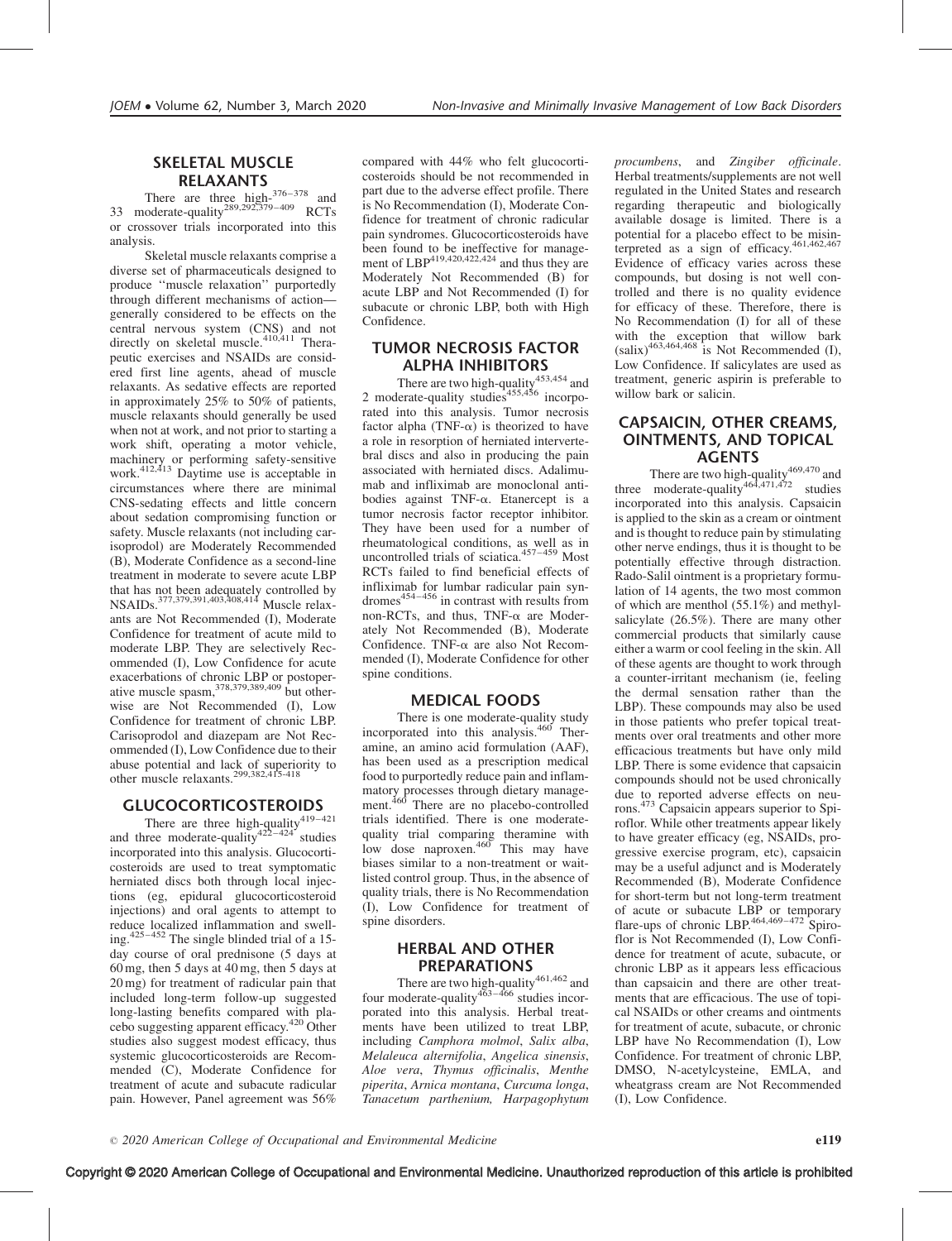#### VITAMINS

There is one moderate-quality RCT<br>incorporated into this analysis.<sup>474</sup> Vitamins have been used to treat spine disorders, especially anti-oxidants, although all antioxidants are simultaneously pro-oxi-dants,475,476 thus evidence of potential harm from vitamins, particularly vitamin<br>E, is accumulating.<sup>477–479</sup> Vitamins, minerals, and supplements include glucosamine, bromelain, variations of B vitamins, vitamin C, zinc, and manganese.<sup>480</sup> Studies have suggested a correlation between non-specific musculoskeletal pain and vitamin D deficiency, but no significant correlation has been demonstrated in patients with LBP and vitamin D deficiency.481,482 RCTs are needed for better understanding vitamin D repletion in patients with chronic LBP. $474,483$ As there is an absence of quality evidence of efficacy of vitamins for treatment of spine disorders in the absence of documented deficiencies, vitamin supplementation is Not Recommended (I), Low Confidence.

### KINESIOTAPING (INCLUDING KT TAPE AND ROCKTAPE) AND TAPING

There are no high quality and four moderate-quality studies incorporated into<br>this analysis.<sup>484–487</sup> Taping and kinesiotaping (including KT tape and Rocktape) are used on the extremities and the spine particularly in sports settings. There are no consistent quality studies demonstrating kinesiotaping and taping are efficacious for the treatment of acute, subacute, or chronic LBP or radicular pain syndromes or other back-related problems. While one moderate-quality study suggested it may be effective, three others found it ineffective,484–487 and thus kinesiotaping is Not Recommended (C), Moderate Confidence for treatment of spine conditions.

### SHOE INSOLES AND SHOE LIFTS

There are no high quality and three moderate-quality studies incorporated into<br>this analysis.<sup>488–490</sup> There is one quality study reported comparing shoe insoles in patients with LBP, apparently mostly in chronic LBP patients. All of these studies, even those attempting blinding, suffer from probable unblinding of participants and<br>placebo effects.<sup>488–490</sup> Shoe lifts are Recommended (I), Low Confidence for treatment of chronic or recurrent LBP among individuals with significant leg length discrepancy of more than 2 cm, otherwise they are Not Recommended (I), Moderate Confidence for treatment of other spine disorders. Shoe insoles or lifts are Not Recommended (C), Moderate Confidence

for prevention of LBP. There is No Recommendation (I), Low Confidence for shoe insoles for those with prolonged walking requirements.

#### LUMBAR SUPPORTS

There are 10 moderate-quality RCTs incorporated into this analysis.491–500 Lumbar supports range from soft wrap-around appliances to reinforced braces to rigid braces and have been used to treat various<br>phases of lumbar pain<sup>493,494,501–504</sup> and post-surgical rehabilitation. They have also<br>been used for prevention of LBP.<sup>498,505–508</sup> The rigid devices have been used particularly in postoperative lumbar fusion with a goal to facilitate boney union, and while there are no quality studies for that purpose, they are Recommended (I), High Confidence for that discrete indication. Most of the highest quality studies suggest lack of efficacy of lumbar supports for either the prevention or treatment of LBP, and thus they are Not Recommended (C), Moderate Confidence.<sup>491–500</sup>

#### **MAGNETS**

Two moderate-quality RCTs suggest a lack of efficacy and none support efficacy,<sup>509,510</sup> thus magnets are Moderately Not Recommended (B), High Confidence for treatment of any LBP disorder.

#### IONTOPHORESIS

There are no high- or moderate-quality studies incorporated into this analysis. Iontophoresis is a drug delivery system utilizing electrical current to transdermally deliver typically either glucocorticosteroids or NSAIDs and that has apparent efficacy in select disorders of the extremities where the dermis and adipose tissue overlying the target tissue is thin and penetration of the medicine to the target tissue is plausible. As there are no quality studies showing iontophoresis is effective for any of the LBP disorders, there is No Recommendation (I), Low Confidence.

#### MASSAGE

There are no high-quality and 14 moderate-quality studies incorporated<br>into this analysis.<sup>110,137,273,494,511–519</sup> Massage is a commonly used treatment<br>for LBP.<sup>299,304,520–527</sup> Massage is theorized to aid muscle and mental relaxation which could hypothetically result in increased pain tolerance through endorphin release.<sup>528–530</sup> Relatively few higher quality trials of massage have been reported, varying massage methods have been used, methods and patient populations differed substantially between trials, and long-term follow-up is largely lacking $494,531$  resulting in heterogeneous results. Many trials have utilized massage as a control treatment for

other interventions.494 Most trials suggest modest benefits. Massage is Recommended (C), Low Confidence for select use in subacute or chronic LBP as an adjunct to more efficacious treatments consisting primarily of a graded aerobic and strengthening<br>exercise program.<sup>110,137,273,494,511–519,532</sup> Objective improvements should be shown approximately half way through the regimen to continue a treatment course. Massage is Recommended (I), Low Confidence for select use in acute LBP or chronic radicular pain syndromes in which LBP is a substantial symptom component. Mechanical devices for administering massage are Not Recommended (C), Moderate<br>Confidence.<sup>514,515</sup>

### **REFLEXOLOGY**

There are no high-quality and two moderate-quality studies incorporated into<br>this analysis.<sup>533,534</sup> Reflexology focuses on massage of reflex points which are believed to be linked to physiological responses and healing of other tissues including those in the back.<sup>535</sup> Reflexology has not been shown to be clearly efficacious for the treatment of chronic LBP in either of two moderate-quality studies,  $5^{33,534}$  and is thus Not Recommended (C) for chronic LBP and Not Recommended (I) for other LBP disorders, both with Moderate Confidence.

### MYOFASCIAL RELEASE

There are no high-quality and one moderate-quality studies incorporated into<br>this analysis.<sup>536</sup> Myofascial release is a manual soft tissue technique to attempt to stretch and apply traction on target tissue(s). It is most commonly used in the periscapular area to treat non-specific upper thoracic muscle soreness. There are no placebo or sham-controlled trials for treatment of LBP. There is one comparative trial and it does not show clear efficacy,<sup>536</sup> thus there is No Recommendation (I), Low Confidence for treatment of any of the LBP disorders with myofascial release.

### **TRACTION**

There is one high- (with two reports)<sup>537,538</sup> and 19 moderate-quality157,174,381,492,515,539–552 studies incorporated into this analysis. Traction is the distraction of structures within the lumbar spine by application of tension along the axis of the spinal column that has been most frequently used to treat radicular syndromes.<sup>179,531,541,553–560</sup> Types of traction include motorized, manual, bed rest, pulley-weight, gravitational, suspension, and inverted, with manual and motorized being most commonly used. Trials with subgroups of patients have appeared promising for a minority of patients, but full validation studies are yet to be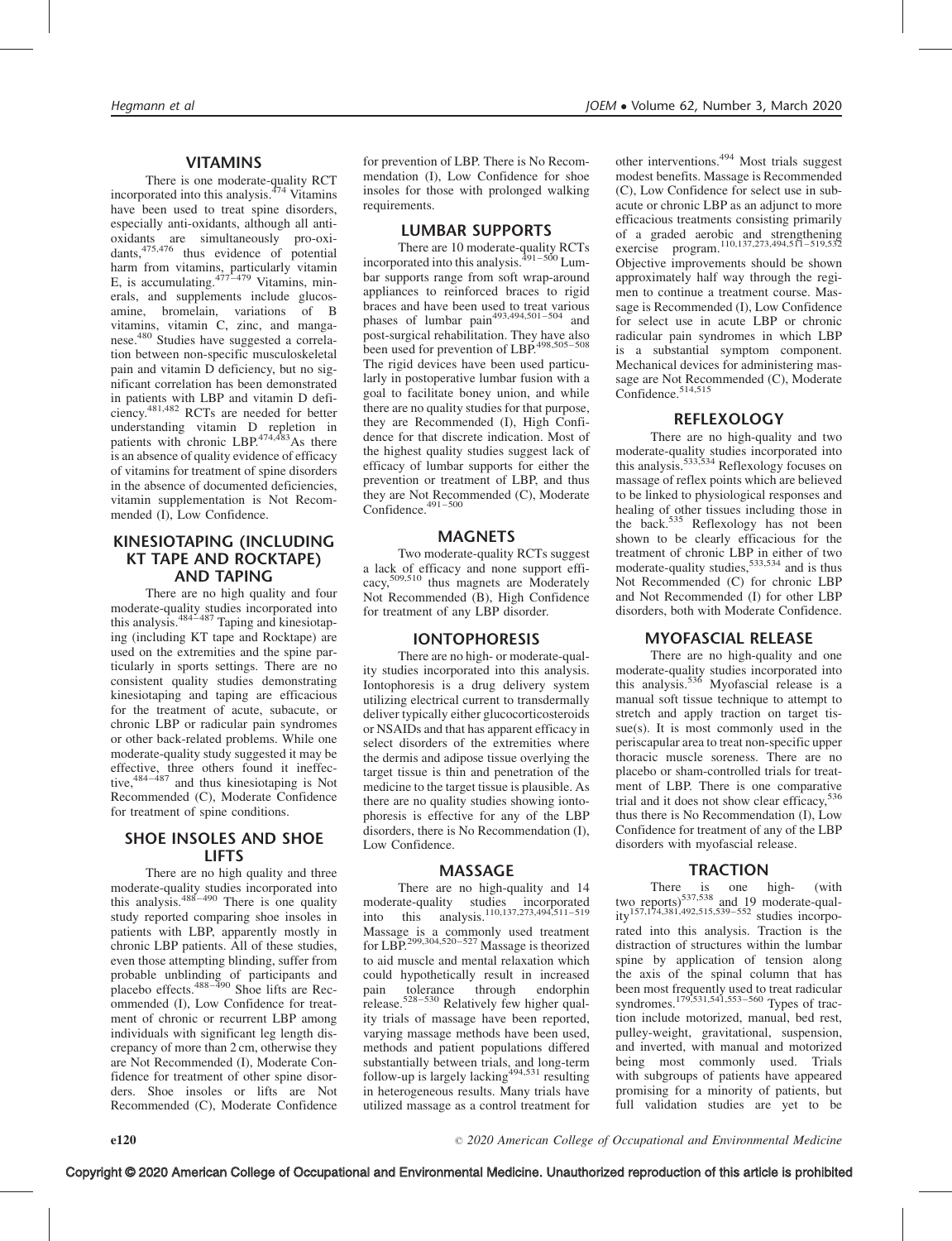reported.174,556 Nearly all of the highest quality studies for treatment of LBP patients failed to show meaningful benefits from traction.<sup>174,537,538,548–550</sup> Its theoretical utility in radicular pain patients has also not been borne out as more studies show a<br>lack of efficacy<sup>537,539,546,547</sup> than show effirack of emergency<br>cacy.<sup>540,544,548</sup> Thus, traction is Strongly Not Recommended (A) for treatment of subacute or chronic LBP, Moderately Not Recommended (B) for radicular pain, and Not Recommended (I) for acute or postoperative LBP, all Moderate Confidence.

# DECOMPRESSION AND DECOMPRESSIVE DEVICES

There are no high-quality and two moderate-quality studies incorporated into<br>this analysis.<sup>561,562</sup> Decompression through traction is a treatment that utilizes a therapeutic table and traction mechanism. Its intent is to reduce intradiscal pressure, thus allowing for disc decompression. There is no clear quality evidence for efficacy,  $554,561-563$  analogy to other traction trials is not promising, thus decompression through traction and spinal decompressive devices is Not Recommended (I), Moderate Confidence for treatment of acute, subacute, chronic, postoperative LBP, or radicular pain syndromes.

### INVERSION THERAPY

There is one moderate-quality RCT incorporated into this analysis.<sup>564</sup> Inversion therapy has been used for treatment of patients with herniated discs<sup>564</sup> and LBP, but as there is no quality evidence of efficacy, there is No Recommendation (I), Low Confidence.

### MANIPULATION AND MOBILIZATION

There are one high-quality<sup>252</sup> and 36 moderate-quality RCTs incorporated into this analysis (five with multiple reports).53,95,154,155,160,211,263,273,492,493,547, 565–594 Manipulation and mobilization include widely different techniques.<sup>568,571,595–598</sup> In general, mobilization involves assisted, lowforce, low-velocity movement. Manipulation involves high-force, high-velocity, and lowamplitude action with a focus on moving a target joint. As commonly used, ''adjustment'' is generally a synonym for manipulation. There are numerous types of manipulation utilized in different studies. It seems unlikely that if there is an effect of manipulation, that it should be the same regardless of diagnosis, technique, or any other factors. This results in difficulties with comparing methods, techniques, or results across the available literature. These differences appear to be largely unstated in the available systematic reviews, which have aggregated all studies.

The highest quality sham-manipulation trial suggested no benefits of manipulation.<sup>593</sup> A clinical prediction rule  $(CPR)$ appeared quite promising,<sup>53,574</sup> yet, was unable to be validated.<sup>130,135</sup> Of the five highest quality studies of manipulation, three found no benefit, $252,576,599$  one resulted in the CPR not being subsequently validated $53$  and only one was positive for comparing manipulation with non-thrust manipulation.<sup>565</sup> However, most of the evidence continues to suggest manipulation is approximately as efficacious as common physiotherapy interventions such as stretching or strengthening exercises for treatment of acute and chronic LBP. There are many additional moderate-quality studies evaluating manipulation, although there are problems with quality of the available literature,  $600-602$  use of mixtures of manipulation with exercises and other treatments precluding conclusions on efficacy of spinal manipulation, and suboptimal statistical testing.<sup>598,603</sup> There are comparative trials with ''usual care'' (which often is not modern quality evidence-based treatment and/or contain numerous uncontrolled cointerventions) but no quality studies demonstrating superiority of manipulation for LBP patients compared with the other evidence-based treatment strategies (eg, NSAIDs, progressive walking program, directional exercises, and heat) contained in this guideline. One comparative trial suggested adjunctive manual-thrust manipulation was modestly superior to mechanical-assisted manipulation (MAM) at 4 weeks but not longer-term. Both also treated with ibuprofen, with no differences between MAM and largely unstructured<br>"usual medical care."<sup>571</sup> These weaknesses have resulted in a decrease in the prior strength of evidence rating for manipulation for acute pain to ''I'' from ''B.''

Manipulation or mobilization of the lumbar spine is Recommended (I), Low Confidence for select treatment of acute or subacute LBP, or radicular pain syndromes without neurological deficit, generally if needed after treatment with NSAIDs, directional and aerobic exercise. Patient preference is an indication for early use of manipulation. Manipulation may also be considered for treatment of severe, acute LBP concurrently with directional exercises, aerobic exercise, and NSAIDs with the goal to improve motion and hopefully to decrease pain and enable more efficient exercise. Objective improvements should be shown approximately halfway through the regimen to continue a treatment course. There is no quality evidence that more than 12 visits are helpful for an episode of LBP, thus ongoing manipulation is not indicated.

Manipulation or mobilization for short-term relief of chronic pain while used as a component of an active exercise program is also Recommended (C), Low Confidence. While ''leg pain'' was included in some studies, nearly all excluded patients with symptoms consistent with sciatica<sup>589</sup> and essentially all have eliminated those with neurological deficits. Manipulation is Not Recommended (I), Low Confidence for treatment of radicular pain syndromes with progressive motor loss. Manipulation or mobilization of regions outside of/not adjacent to the lumbopelvic area (eg, cervical spine, lower extremity) when treating LBP is Not Recommended (I), High Confidence.

# MANIPULATION UNDER ANESTHESIA (MUA) AND MEDICATION-ASSISTED SPINAL MANIPULATION (MASM)

There is one moderate-quality RCT incorporated into this analysis. $604$ Manipulation under anesthesia (MUA) and medication-assisted spinal manipulation (MASM) involves the administration of anesthesia or medication followed by manipulation of the spine with the intended effect of relieving LBP.<sup>605-610</sup> MUA and MASM have been evaluated in chronic LBP patients in one RCT; however, that study used a complex mixture of interventions and changed multiple interventions between the two groups.<sup>604</sup> Thus, there is no quality study reported comparing these with either a non-interventional control or other evidence-based treatment. There are also no quality studies that solely evaluate MUA or MASM. Thus, MUA and MASM are Not Recommended (I), Moderate Confidence for treatment of acute, subacute, or chronic LBP.

# HOT AND COLD THERAPIES

There is one moderate-quality RCT incorporated into this analysis.<sup>611</sup> Theoretical constructs for heat and cold therapies are rich, for example, cryotherapy purportedly delays or reduces inflammation.<sup>612</sup> Dogma is also strong for initial acute LBP treatment with ice followed by heat, yet quality supportive evidence is absent. Many believe the primary purpose of these treatments is distraction. There are no quality studies of cold or cryotherapy. Small moderate-quality trials of a commercial heat wrap device compared, eg, with ibuprofen 400 mg TID suggesting heat is effective,<sup>283,613–616</sup> although there are no quality trials of heat compared with prescriptions doses of an NSAID or an exercise program. Heat or cryotherapies are thought to be reasonable self-treatments for moderate to severe acute LBP patients with sufficient symptoms that an NSAID/acetaminophen and progressive graded activity are believed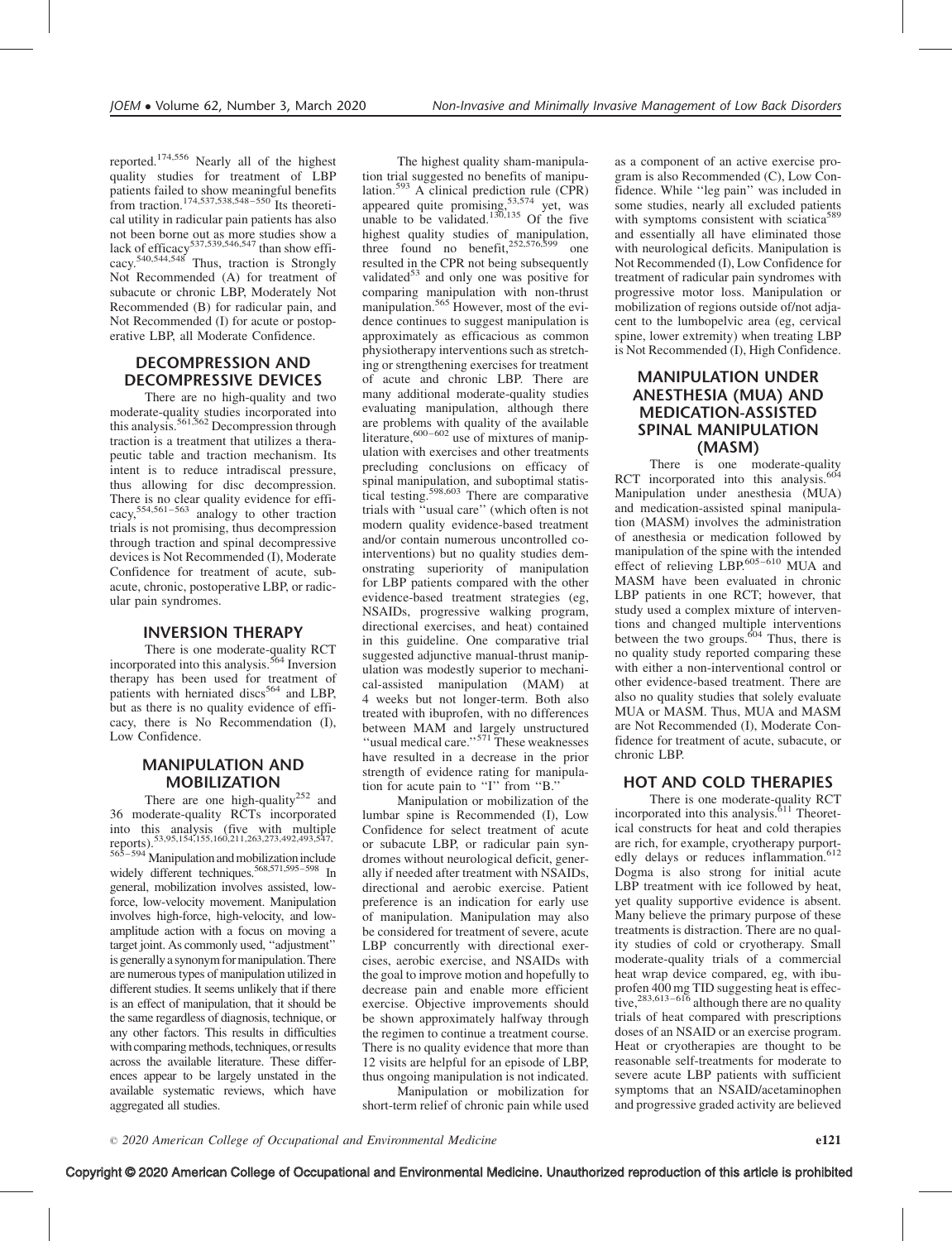to be insufficient and may be reasonable for treatment of subacute or chronic  $LBP^{617}$ : however, they are commonly used by patients as a substitute for compliance with active exercise regimens and thus require close monitoring. Self-applications of lowtech heat therapies are Recommended (C) and cryotherapies are Recommended (I), both with Low Confidence.<sup>611</sup> High-tech devices or provider-based applications of heat and/or cryotherapy are costly, have no quality evidence of efficacy for treatment of LBP and thus are Not Recommended (I), Low Confidence.

There are six moderate-quality RCTs (one with four reports) incorporated<br>into this analysis.<sup>83,85,263,550,575,584,618–620</sup> Two studies were primarily designed to evaluate the efficacy of manipulative therapies and utilized diathermy as a control group. Diathermy is a type of heat treatment that has been used clinically to heat tissue, is believed to heat tissue deeper than hot packs and heating pads, and has been used to treat LBP. $621$  Yet, its most common use in clinical trials is as a no-effect or low-effect control group.550,575,584 The highest quality trials of diathermy suggest a lack of efficacy,550,584 and thus, diathermy is Not Recommended (C), Moderate Confidence for treatment of any type of LBP.

### INFRARED THERAPY

There are five moderate-quality studies incorporated into this analy-<br>sis.<sup>100,542,547,622,623</sup> Infrared is a heat treatment created by various devices producing electromagnetic radiation in the infrared spectrum. As available evidence conflicts,<sup>100,542,547,622,623</sup> there is No Recommendation (I), Low Confidence for or against the use of infrared therapy for treatment of acute, subacute, chronic, radicular or postoperative LBP.

### ULTRASOUND

There are one high-quality<sup>624</sup> and 19 moderate-quality RCTs incorporated into<br>this analysis. 51,52,60,65,85,104,107,154,164,167,263, 381,512,599,625–629 Ultrasound has been used for treatment of LBP.<sup>531,630–633</sup> There is only one small study,  $625$  no sizable quality studies of ultrasound for the treatment of LBP, and thus, there is No Recommendation (I), Low Confidence for or against the use of ultrasound for treatment of acute, subacute, chronic, radicular, or postoperative LBP. In situations where deeper heating is desirable, a limited trial of ultrasound may be reasonable for treatment of acute LBP, but only if performed as an adjunct with exercise.

### LOW-LEVEL LASER THERAPY

There are three high-quality $634-636$ and five moderate-quality studies<sup>264,623,634,637–639</sup> 637–639 incorporated into this analysis.

There are multiple trials of low-level laser therapy available with the highest quality studies having successful randomization mostly indicating a lack of efficacy.<sup>634–</sup> 637,639 Thus, low-level laser therapy is Not Recommended (C), Moderate Confidence for treatment of  $LBP^{264,623,634}$ 

#### ACUPUNCTURE

There are 10 high-quality $640-650$ (one with two reports) and 25 moderate-<br>quality<sup>273,396,511,623,637,638,651–670</sup> studies (one with two reports) incorporated into this analysis. Trials enrolling only the elderly were not included.<sup>401,671–673</sup> Acupuncture has long been used for treatment<br>of LBP.<sup>520,630,641,674–677</sup> Acupuncture is Recommended (C), Low Confidence for selective use to treat chronic moderate to severe LBP as an adjunct to more efficacious treatments as there is no quality evidence of lasting effects.<sup>273,396,511,623,637</sup>,

638,640–670 The Chinese meridian approach is not necessary, as either needling the affected area or sham needle insertion  $\frac{1}{100}$  is sufficient.<sup>641,642,649</sup> Chronic LBP patients should have had NSAIDs and/or acetaminophen, strengthening and aerobic exercise instituted and have insufficient results. Acupuncture may be considered as a treatment for chronic LBP as a limited course during which time there are clear objective and functional goals to be achieved and it is an adjunct to a conditioning program with aerobic and strengthening exercise components. Objective improvements should be shown approximately halfway through the regimen to continue a treatment course. For treatment of acute, subacute, radicular, or postoperative LBP, there are no quality studies, there are other effective treatments for those patients, and thus, acupuncture is Not Recommended (I), Moderate Confidence.

### **TRANSCUTANEOUS** ELECTRICAL NERVE STIMULATION (TENS)

There are five high-quality $678-682$ and 25 moderate-quality studies<sup>514,562,653,</sup>

658,661,662,671,682–699 incorporated into this analysis. Transcutaneous electrical nerve stimulation (TENS) has conflicting evidence among the quality studies evaluating the utility to treat chronic LBP. There are studies evaluating TENS for sciatica patients. Of the high-quality studies for chronic LBP, three<sup>678,681,682</sup> suggest benefit and two<sup>679,680</sup> suggest no benefit. While the highest quality study<sup>682</sup> did find benefit, not all of the higher quality trials did, thus the evidence conflicts. There is no study finding strong evidence of major benefits, thus any benefit appears likely to be modest. TENS is Not Recommended (I), Moderate

Confidence for treatment of acute or subacute LBP or acute radicular pain syndromes. TENS is Recommended (I), Low Confidence for select use in treatment of chronic LBP or chronic radicular pain syndrome as an adjunct to more efficacious treatments. Chronic LBP should be insufficiently managed with prior NSAIDs, aerobic exercise, and strengthening exercise with which compliance is documented. Many providers would also require failure with tricyclic antidepressant (TCA) and/or serotonin norepinephrine reuptake inhibitor (SNRI) anti-depressants. TENS (single or dual channel) may be recommended as treatment for chronic LBP when clear objective and functional goals are being achieved which includes objective functional improvements such as return to work, increased exercise tolerance, and reductions in medication use. There is no quality evidence that more complex TENS units beyond the single or dual channel models are more efficacious; thus, those models are not recommended. TENS units should be trialed prior to purchase to demonstrate efficacy and increase function.

### MICROCURRENT ELECTRICAL STIMULATION

There is one moderate-quality study incorporated into this analysis for microcurrent electrical stimulation.<sup>700</sup> There are no high-quality and 15 moderate-quality studies incorporated into this analysis for percutaneous electrical nerve stimula-tion.52,56,57,65,159,160,688,690,701–707 There are no quality studies evaluating  $H-Wave^{\circledR}$ Device (Electronic Waveform Lab, Inc, Huntington Beach, CA) stimulation for the treatment of acute, subacute, or chronic LBP or radicular pain syndromes. All of the following are Not Recommended (I), Low Confidence: microcurrent electrical stimulation,700 neuromuscular electrical stimulation (non-chronic pain), and percutane-<br>ous electrical nerve stimulation ous electrical nerve stimulation<br>(PENS).<sup>52,56,57,65,159,160,690,701,702,705,706,708,709</sup> There is No Recommendation (I), Low Confidence for or against all of: H-Wave $^{(8)}$  Device stimulation therapy, high-voltage galvanic<br>therapy, interferential therapy,<sup>515,681,710–715</sup> and neuromuscular electrical stimulation (chronic LBP, chronic radicular pain).

### CONCLUSION

Quality evidence to guide the treatment of LBP is available. Detailed algorithms have been developed using the quality evidence where available, with supplementation with the Panel's expert opinions (ie, consensus guidance).

Acute LBP is best initially treated with directional stretching, progressive aerobic exercise, management of kinesiophobia, and NSAIDs. Work limitations may be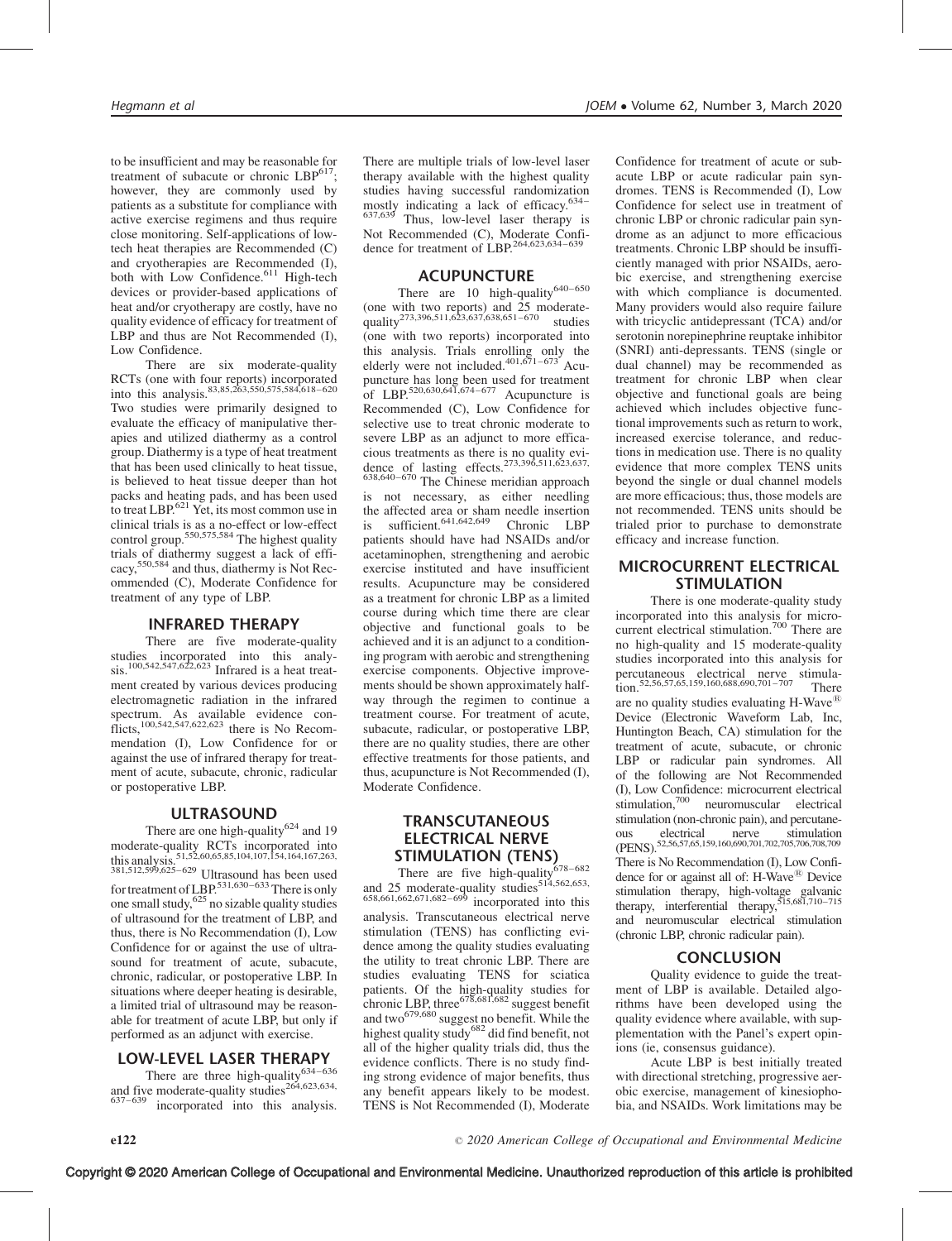needed especially for those with occupational demands exceeding the patient's abilities; limitations should be gradually eliminated. Adjunctive use of other treatments (eg, muscle relaxants, manipulation) may be added particularly for those with worse and/or persistent pain. There may be some patients for whom initial treatment with manipulation may be effective, however, if there is not rapid improvement with manipulation, it is recommended that the primary focus should change to progressive exercises. Other treatments with some evidence of efficacy include self-applied heat therapy. Failure of LBP to rapidly improve should necessitate an early search for, and treatment of other factors, including kinesiophobia and other psychosocial factors.

Patients with radicular pain syndromes should be treated with maintaining activity as able, stretching, aerobic exercise, and NSAIDs. A course of oral glucocorticosteroids has some evidence of efficacy, although the Panel vote was split in large part based on the risk-benefit ratio driven by potential adverse effects. Ongoing or progressive neurological deficits require other treatment.

Patients with chronic LBP require institution of a program that primarily emphasizes functional restoration including aerobic exercise, strengthening exercises, and kinesiophobia. Cognitive behavioral therapy and functional restoration also have evidence of efficacy. Medications with evidence of efficacy include NSAIDs, norepinephrine reuptake inhibitor anti-depressants, and mixed SNRIs. Massage, manipulation, and acupuncture have some indications as adjunctive treatments; however, the emphasis should be on functional restoration. In no case should treatments be cumulative without ascertaining incremental functional benefits; instead, ineffective treatments should be discontinued after trialing.

#### ACKNOWLEDGMENTS

The authors acknowledge the assistance of the Research Team at the University of Utah's Rocky Mountain Center for Occupational and Environmental Health without which this work would not have been possible. Team members include: Jeremy J. Biggs, MD, MSPH, Matthew A. Hughes, MD, MPH, Matthew S. Thiese, PhD, MSPH, Ulrike Ott, PhD, MSPH, Atim Effiong, MPH, Kristine Hegmann, MSPH, CIC, Alzina Koric, MPP, Brenden Ronna, BS, Austen J. Knudsen, Pranjal A. Muthe, Leslie M.C. Echeverria, BS, Jeremiah L. Dortch, BS, Ninoska De Jesus, BS, Zackary C. Arnold, BS, Kylee F. Tokita, BS, Katherine A. Schwei, MPH, Deborah G. Passey, MS, Holly Uphold, PhD, Jenna L. Praggastis, BS, Weijun Yu, BS, Emilee Eden, MPH, Chapman B. Cox, Jenny Dang, BS, Melissa Gonzalez,

Amrinder Kaur Thind, Helena Tremblay, Uchenna Ogbonnaya, MS, Elise Chan, and Madison Tallman.

#### **REFERENCES**

- 1. Hegmann KT, Travis R, Belcourt RM, et al. Diagnostic tests for low back disorders. J Occup Environ Med. 2019;61:e155–e168.
- 2. Chou R, Loeser JD, Owens DK, et al. Interventional therapies, surgery, and interdisciplinary rehabilitation for low back pain: an evidence-based clinical practice guideline from the American Pain Society. Spine (Phila Pa 1976). 2009;34:1066-1077.
- 3. GRADE Working Group. Criteria for Apply-ing or Using GRADE; 2016. Available at: [http://www.gradeworkinggroup.org/docs/Cri](http://www.gradeworkinggroup.org/docs/Criteria_for_using_GRADE_2016-04-05.pdf)[teria\\_for\\_using\\_GRADE\\_2016-04-05.pdf.](http://www.gradeworkinggroup.org/docs/Criteria_for_using_GRADE_2016-04-05.pdf) [Accessed October 8, 2019.](http://www.gradeworkinggroup.org/docs/Criteria_for_using_GRADE_2016-04-05.pdf)
- 4. American College of Occupational and Environmental Medicine. ACOEM Practice Guidelines: Cervical and Thoracic Spine Disorders; 2018. MDGuidelines website. Available at: https://www.mdguidelines.com/acoem/disor-<br>ders/cervical-and-thoracic-spine. Accessed ders/cervical-and-thoracic-spine. [October 8, 2019.](https://www.mdguidelines.com/acoem/disorders/cervical-and-thoracic-spine)
- 5. American College of Occupational and Environmental Medicine. ACOEM Practice Guide-<br>lines: Low Back Disorders; 2019. Disorders; MDGuidelines website. Available at: [https://](https://www.mdguidelines.com/acoem/disorders/low-back-disorders) [www.mdguidelines.com/acoem/disorders/low](https://www.mdguidelines.com/acoem/disorders/low-back-disorders)[back-disorders. Accessed October 8, 2019.](https://www.mdguidelines.com/acoem/disorders/low-back-disorders)
- 6. American College of Occupational and Environmental Medicine. ACOEM Practice Guidelines: Knee Disorders; 2015. MDGuidelines website. Available at: [https://www.mdguideli](https://www.mdguidelines.com/acoem/disorders/knee-disorders)[nes.com/acoem/disorders/knee-disorders.](https://www.mdguidelines.com/acoem/disorders/knee-disorders) [Accessed October 8, 2019.](https://www.mdguidelines.com/acoem/disorders/knee-disorders)
- 7. American College of Occupational and Environmental Medicine. ACOEM Practice Guidelines: Hand, Wrist, and Forearm Disorders; 2019. MDGuidelines website. Available at: [https://www.mdguidelines.com/acoem/disor](https://www.mdguidelines.com/acoem/disorders/hand-wrist-and-forearm-disorders)[ders/hand-wrist-and-forearm-disorders.](https://www.mdguidelines.com/acoem/disorders/hand-wrist-and-forearm-disorders) [Accessed October 8, 2019.](https://www.mdguidelines.com/acoem/disorders/hand-wrist-and-forearm-disorders)
- 8. American College of Occupational and Environmental Medicine. ACOEM Practice Guidelines: Ankle and Foot Disorders; 2018. MDGuidelines website. Available at: [https://www.mdguideli](https://www.mdguidelines.com/acoem/disorders/ankle-and-foot-disorders)[nes.com/acoem/disorders/ankle-and-foot-disor](https://www.mdguidelines.com/acoem/disorders/ankle-and-foot-disorders)[ders. Accessed October 8, 2019.](https://www.mdguidelines.com/acoem/disorders/ankle-and-foot-disorders)
- 9. American College of Occupational and Environmental Medicine. ACOEM Practice Guide-<br>lines: Shoulder Disorders: 2016. Disorders: MDGuidelines website. Available at: [https://](https://www.mdguidelines.com/acoem/disorders/shoulder-disorders) [www.mdguidelines.com/acoem/disorders/](https://www.mdguidelines.com/acoem/disorders/shoulder-disorders) [shoulder-disorders. Accessed October 8, 2019.](https://www.mdguidelines.com/acoem/disorders/shoulder-disorders)
- 10. American College of Occupational and Environmental Medicine. ACOEM Practice Guidelines: Hip and Groin Disorders; 2019. MDGuidelines website. Available at: [https://](https://www.mdguidelines.com/acoem/disorders/hip-and-groin-disorders) [www.mdguidelines.com/acoem/disorders/hip](https://www.mdguidelines.com/acoem/disorders/hip-and-groin-disorders)[and-groin-disorders. Accessed October 8, 2019.](https://www.mdguidelines.com/acoem/disorders/hip-and-groin-disorders)
- 11. American College of Occupational and Environmental Medicine. ACOEM Practice Guidelines: Chronic Pain; 2017. MDGuidelines website. Available at: [https://www.mdguideli](https://www.mdguidelines.com/acoem/disorders/chronic-pain)[nes.com/acoem/disorders/chronic-pain.](https://www.mdguidelines.com/acoem/disorders/chronic-pain) [Accessed October 8, 2019.](https://www.mdguidelines.com/acoem/disorders/chronic-pain)
- 12. American College of Occupational and Environmental Medicine. ACOEM Practice Guidelines: Elbow Disorders; 2018. MDGuidelines website. Available at: [https://www.mdguideli](https://www.mdguidelines.com/acoem/disorders/elbow-disorders)[nes.com/acoem/disorders/elbow-disorders.](https://www.mdguidelines.com/acoem/disorders/elbow-disorders) [Accessed October 8, 2019.](https://www.mdguidelines.com/acoem/disorders/elbow-disorders)
- 13. Brouwers MC, Kho ME, Browman GP, et al. AGREE II: advancing guideline development,

reporting and evaluation in health care. CMAJ. 2010;182:E839–E842.

- 14. Institute of Medicine. Standards for Developing Trustworthy Clinical Practice Guidelines; 2011. Available at: [http://www.nationalacade](http://www.nationalacademies.org/hmd/Reports/2011/Clinical-Practice-Guidelines-We-Can-Trust/Standards.aspx)[mies.org/hmd/Reports/2011/Clinical-Practice-](http://www.nationalacademies.org/hmd/Reports/2011/Clinical-Practice-Guidelines-We-Can-Trust/Standards.aspx)[Guidelines-We-Can-Trust/Standards.aspx.](http://www.nationalacademies.org/hmd/Reports/2011/Clinical-Practice-Guidelines-We-Can-Trust/Standards.aspx) [Accessed October 8, 2019.](http://www.nationalacademies.org/hmd/Reports/2011/Clinical-Practice-Guidelines-We-Can-Trust/Standards.aspx)
- 15. Shea BJ, Grimshaw JM, Wells GA, et al. Development of AMSTAR: a measurement tool to assess the methodological quality of systematic reviews. BMC Med Res Methodology. 2007;7:10.
- 16. American College of Occupational and Envi-<br>ronmental Medicine. *Methodology for* ronmental Medicine. ACOEM's Occupational Medicine Practice Guidelines-2017 Revision; 2017, 1–74. Available at: [https://acoem.org/acoem/media/Prac](https://acoem.org/acoem/media/PracticeResources/Methodology-2017-Update.pdf)[ticeResources/Methodology-2017-Upda](https://acoem.org/acoem/media/PracticeResources/Methodology-2017-Update.pdf)[te.pdf.](https://acoem.org/acoem/media/PracticeResources/Methodology-2017-Update.pdf) Accessed September 16, 2019.
- 17. American College of Occupational and Environmental Medicine. ACOEM Practice Guidelines: Initial Approaches to Treatment; 2017. MDGuidelines website. Available at: [https://](https://www.mdguidelines.com/acoem/foundations/initial-approaches-to-treatment-2017) [www.mdguidelines.com/acoem/foundations/](https://www.mdguidelines.com/acoem/foundations/initial-approaches-to-treatment-2017) [initial-approaches-to-treatment-2017.](https://www.mdguidelines.com/acoem/foundations/initial-approaches-to-treatment-2017) [Accessed October 8, 2019.](https://www.mdguidelines.com/acoem/foundations/initial-approaches-to-treatment-2017)
- 18. Waddell G, Burton AK. Occupational health guidelines for the management of low back pain at work: evidence review. Occup Med. 2001;51:124–135.
- 19. Garg A, Boda S, Hegmann KT, et al. The NIOSH lifting equation and low-back pain, part 1: association with low-back pain in the Backworks prospective cohort study. Hum Factors. 2014;56:6–28.
- 20. Thiese MS, Hegmann KT, Wood EM, et al. Lowback pain ratings for lifetime, 1-month period, and point prevalences in a large occupational population. Hum Factors. 2014;56:86–97.
- 21. Thiese MS, Hegmann KT, Wood EM, et al. Prevalence of low back pain by anatomic location and intensity in an occupational population. BMC Musculoskelet  $\hat{D}$ is. 2014;15:283.
- 22. Kapoor S, Shaw WS, Pransky G, Patterson W. Initial patient and clinician expectations of return to work after acute onset of workrelated low back pain. J Occup Environ Med. 2006;48:1173–1180.
- 23. Strand LI, Ljunggren AE, Haldorsen EM, Espehaug B. The impact of physical function and pain on work status at 1-year follow-up in patients with back pain. Spine (Phila Pa 1976). 2001;26:800–808.
- 24. Coomes EN. A comparison between epidural anaesthesia and bed rest in sciatica. Br Med J. 1961;1:20–24.
- 25. Deyo RA, Diehl AK, Rosenthal M. How many days of bed rest for acute low back pain? A randomized clinical trial.  $N$  Engl  $J$  Med. 1986;315:1064–1070.
- 26. Hofstee DJ, Gijtenbeek JM, Hoogland PH, et al. Westeinde sciatica trial: randomized controlled study of bed rest and physiotherapy for acute sciatica. J Neurosurg. 2002;96:45-49.
- 27. Malmivaara A, Hakkinen U, Aro T, et al. The treatment of acute low back pain–bed rest, exercises, or ordinary activity? N Engl J Med. 1995;332:351–355.
- 28. Rozenberg S, Delval C, Rezvani Y, et al. Bed rest or normal activity for patients with acute low back pain: a randomized controlled trial. Spine (Phila Pa 1976). 2002;27:1487–1493.
- 29. Wilkinson MJ. Does 48 hours' bed rest influence the outcome of acute low back pain? Br J Gen Pract. 1995;45:481–484.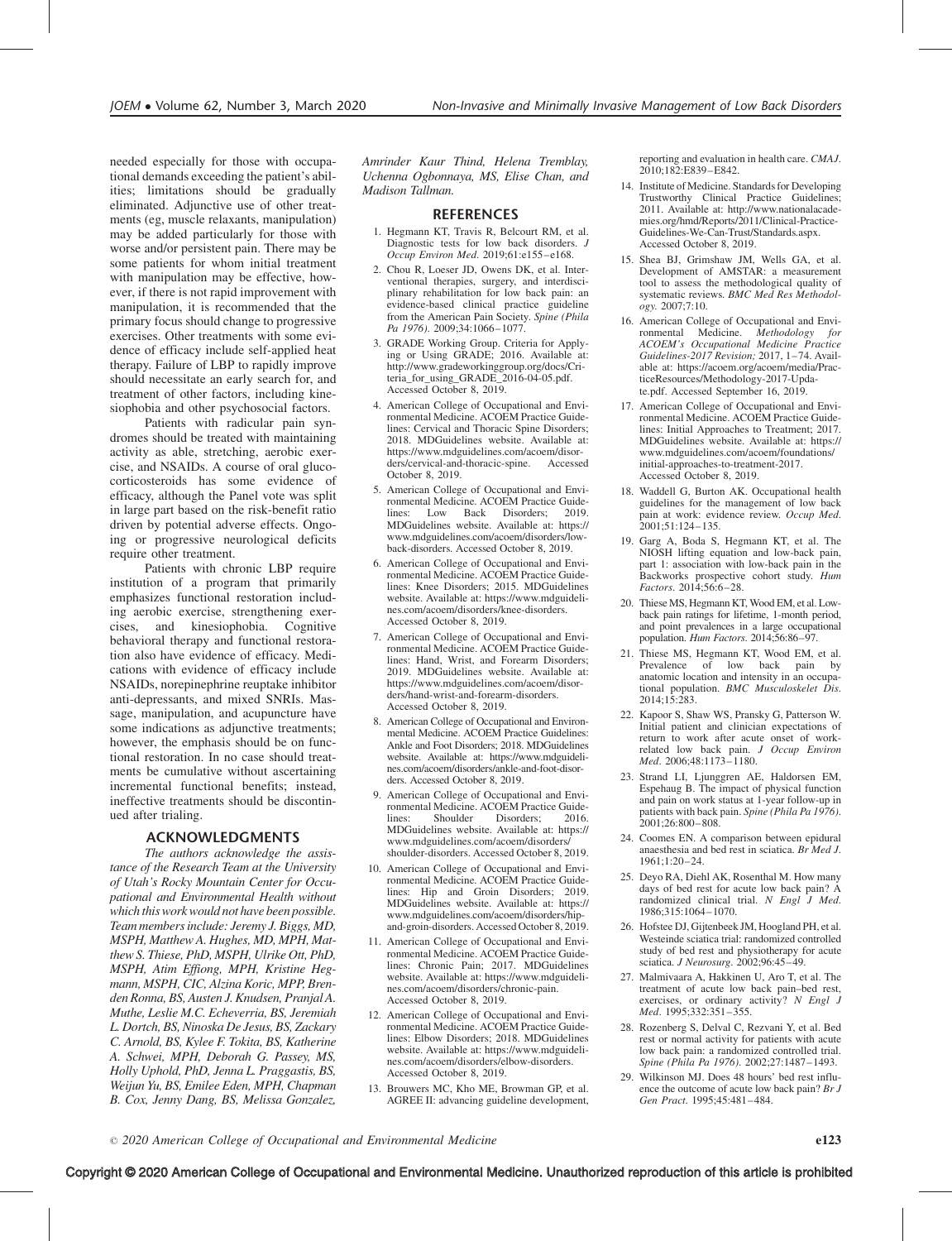- 30. Szpalski M, Hayez J. How many days of bed rest for acute low back pain? Objective assessment of trunk function. Eur Spine J. 1992;1:29–31.
- 31. Evans C, Gilbert J, Taylor W, Hildebrand A. A randomized controlled trial of flexion exercises, education, and bed rest for patients with acute low back pain. Physiother Can. 1987;39:96–101.
- 32. Hagen EM, Eriksen HR, Ursin H. Does early intervention with a light mobilization program reduce long-term sick leave for low back pain? Spine (Phila Pa 1976). 2000;25:1973–1976.
- 33. Vroomen PC, de Krom MC, Wilmink JT, Kester AD, Knottnerus JA. Lack of effectiveness of bed rest for sciatica. N Engl J Med. 1999;340:418–423.
- 34. Waddell G, Feder G, Lewis M. Systematic reviews of bed rest and advice to stay active for acute low back pain. Br J Gen Pract. 1997;47:647–652.
- 35. Dahm KT, Brurberg KG, Jamtvedt G, Hagen KB. Advice to rest in bed versus advice to stay active for acute low-back pain and sciatica. Cochrane Database Syst Rev. 2010; 6:CD007612.
- 36. Wiesel SW, Cuckler JM, Deluca F, et al. Acute low-back pain. An objective analysis of conservative therapy. Spine (Phila Pa 1976). 1980;5:324–330.
- 37. Bamford KW. Bilingual issues in mental health assessment and treatment. Hispanic J Behav Sci. 1991;13:377–390.
- 38. Slade P, Troup J, Lethem J, Bentley G. The fear-avoidance model of exaggerated pain perception—II: preliminary studies of coping strategies for pain. Behav Res Ther. 1983;  $21.409 - 416$
- 39. Lethem J, Slade P, Troup J, Bentley G. Outline of a fear-avoidance model of exaggerated pain perception—I. Behav Res Ther. 1983;21:401– 408.
- 40. George SZ, Fritz JM, Bialosky JE, Donald DA. The effect of a fear-avoidance-based physical therapy intervention for patients with acute low back pain: results of a randomized clinical trial. Spine (Phila Pa 1976). 2003;28:2551– 2560.
- 41. Klaber Moffett JA, Carr J, Howarth E. High fear-avoiders of physical activity benefit from an exercise program for patients with back pain. Spine (Phila Pa 1976). 2004;29:1167-1172. discussion 1173.
- 42. Storheim K, Brox JI, Holm I, Bo K. Predictors of return to work in patients sick listed for subacute low back pain: a 12-month follow-up study. J Rehabil Med. 2005;37:365–371.
- 43. Storheim K, Brox JI, Holm I, Koller AK, Bo K. Intensive group training versus cognitive intervention in sub-acute low back pain: short-term results of a single-blind randomized controlled trial. J Rehabil Med. 2003;35:132–140.
- 44. Magnussen L, Strand LI, Skouen JS, Eriksen HR. Motivating disability pensioners with back pain to return to work–a randomized controlled trial. J Rehabil Med. 2007;39:81– 87.
- 45. Waddell G, Newton M, Henderson I, Somerville D, Main CJ. A Fear-Avoidance Beliefs Questionnaire (FABQ) and the role of fearavoidance beliefs in chronic low back pain and disability. Pain. 1993;52:157–168.
- 46. Kovacs FM, Abraira V, Pena A, et al. Effect of firmness of mattress on chronic non-specific low-back pain: randomised, double-blind, controlled, multicentre trial. Lancet. 2003; 362:1599–1604.
- 47. Bergholdt K, Fabricius RN, Bendix T. Better backs by better beds? Spine (Phila Pa 1976). 2008;33:703–708.
- 48. Marin R, Cyhan T, Miklos W. Sleep disturbance in patients with chronic low back pain. Am J Phys Med Rehabil. 2006;85:430-435.
- 49. Levy H, Hutton W. Mattresses and sleep for patients with low back pain: a survey of orthopaedic surgeons. J South Orthop Assoc. 1996;5:185–187.
- 50. Hagino C. Before-after study to determine the effectiveness of an adjustable wood framefoam and wool mattress bed-system (The Natura Mattress System) in reducing chronic back pain in adults. J Can Chiropr Assoc. 1997;41:16–26.
- 51. Chan CW, Mok NW, Yeung EW. Aerobic exercise training in addition to conventional physiotherapy for chronic low back pain: a randomized controlled trial. Arch Phys Med Rehabil. 2011;92:1681–1685.
- 52. Chatzitheodorou D, Kabitsis C, Malliou P, Mougios V. A pilot study of the effects of high-intensity aerobic exercise versus passive interventions on pain, disability, psychological strain, and serum cortisol concentrations in people with chronic low back pain. Phys Ther. 2007;87:304–312.
- 53. Childs JD, Fritz JM, Flynn TW, et al. A clinical prediction rule to identify patients with low back pain most likely to benefit from spinal manipulation: a validation study. Ann Intern Med. 2004;141:920-928.
- 54. Goldby LJ, Moore AP, Doust J, Trew ME. A randomized controlled trial investigating the efficiency of musculoskeletal physiotherapy on chronic low back disorder. Spine (Phila Pa 1976). 2006;31:1083–1093.
- 55. Sculco AD, Paup DC, Fernhall B, Sculco MJ. Effects of aerobic exercise on low back pain patients in treatment. Spine J. 2001;1:95–101.
- 56. Tritilanunt T, Wajanavisit W. The efficacy of an aerobic exercise and health education program for treatment of chronic low back pain. J Med Assoc Thai. 2001;84(suppl):S528–S533.
- 57. Weiner DK, Perera S, Rudy TE, et al. Efficacy of percutaneous electrical nerve stimulation and therapeutic exercise for older adults with chronic low back pain: a randomized controlled trial. Pain. 2008;140:344–357.
- 58. Cuesta-Vargas A, Adams N, Salazar J, et al. Deep water running and general practice in primary care for non-specific low back pain versus general practice alone: randomized controlled trial. Clin Rheum. 2012;31:1073-1078.
- 59. Delitto A, Piva SR, Moore CG, et al. Surgery versus nonsurgical treatment of lumbar spinal stenosis: a randomized trial. Ann Intern Med. 2015;162:465–473.
- 60. Doğan K, Tur BS, Kurtaiş Y, Atay MB. Comparison of three different approaches in the treatment of chronic low back pain. Clin Rheum. 2008;27:873–881.
- 61. Evjenth O, Hamberg J. Muscle Stretching in Manual Therapy: The Spinal Column and the Temporo-mandibular joint. Forlag, Sweden: Alfta Rehab; 1984.
- 62. Fritz JM, Delitto A, Erhard RE. Comparison of classification-based physical therapy with therapy based on clinical practice guidelines for patients with acute low back pain: a randomized clinical trial. Spine (Phila Pa 1976). 2003;28:1363–1371.
- 63. Jousset N, Fanello S, Bontoux L, et al. Effects of functional restoration versus 3 hours per week physical therapy: a randomized

controlled study. Spine (Phila Pa 1976). 2004;29:487–493. discussion 494.

- 64. Kell RT, Asmundson GJ. A comparison of two forms of periodized exercise rehabilitation programs in the management of chronic nonspecific low-back pain. J Strength Cond Res. 2009;23:513–523.
- 65. Murtezani A, Hundozi H, Orovcanec N, Sllamniku S, Osmani T. A comparison of high intensity aerobic exercise and passive modalities for the treatment of workers with chronic low back pain: a randomized, controlled trial. Eur J Phys Rehabil Med. 2011;47:359–366.
- 66. Shnayderman I, Katz-Leurer M. An aerobic walking programme versus muscle strengthening programme for chronic low back pain: a randomized controlled trial. Clin Rehabil. 2012;27:207–214.
- 67. Smeets RJ, Vlaeyen JW, Hidding A, et al. Chronic low back pain: physical training, graded activity with problem solving training, or both? The one-year post-treatment results of<br>a randomized controlled trial. Pain. controlled trial. Pain. 2008;134:263–276.
- 68. Sherman KJ, Cherkin DC, Wellman RD, et al. A randomized trial comparing yoga, stretching, and a self-care book for chronic low back pain. Arch Intern Med. 2011;171:2019–2026.
- 69. Staal JB, Hlobil H, Twisk JW, et al. Graded activity for low back pain in occupational health care: a randomized, controlled trial. Ann Intern Med. 2004;140:77–84.
- 70. Anema JR, Steenstra IA, Bongers PM, et al. Multidisciplinary rehabilitation for subacute low back pain: graded activity or workplace intervention or both? A randomized controlled trial. Spine (Phila Pa 1976). 2007;32:291– 298.
- 71. Pope RP, Herbert RD, Kirwan JD, Graham BJ. A randomized trial of preexercise stretching for prevention of lower-limb injury. Med Sci Sports Exerc. 2000;32:271–277.
- 72. Stankovic R, Johnell O. Conservative treatment of acute low-back pain. A prospective randomized trial: McKenzie method of treatment versus patient education in ''mini back school.''. Spine (Phila Pa 1976). 1990; 15:120–123.
- 73. Stankovic R, Johnell O. Conservative treatment of acute low back pain. A 5-year followup study of two methods of treatment. Spine (Phila Pa 1976). 1995;20:469–472.
- 74. Kim D, Brown J. Efficacy and safety of lumbar epidural dexamethasone versus methylprednisolone in the treatment of lumbar radiculopathy: a comparison of soluble versus particulate steroids. Clin J Pain. 2011;27: 518–522.
- 75. Lindström I, Ohlund C, Eek C, et al. The effect of graded activity on patients with subacute low back pain: a randomized prospective clinical study with an operant-conditioning behavioral approach. Phys Ther. 1992;72:279–290. discussion 291-3.
- 76. Lindström I, Ohlund C, Eek C, et al. Mobility, strength, and fitness after a graded activity program for patients with subacute low back pain. A randomized prospective clinical study with a behavioral therapy approach. Spine (Phila Pa 1976). 1992;17:641–652.
- 77. Long A, Donelson R, Fung T. Does it matter which exercise? A randomized control trial of exercise for low back pain. Spine (Phila Pa 1976). 2004;29:2593–2602.
- 78. Moffett JK, Torgerson D, Bell-Syer S, et al. Randomised controlled trial of exercise for low back pain: clinical outcomes, costs, and preferences. BMJ. 1999;319:279–283.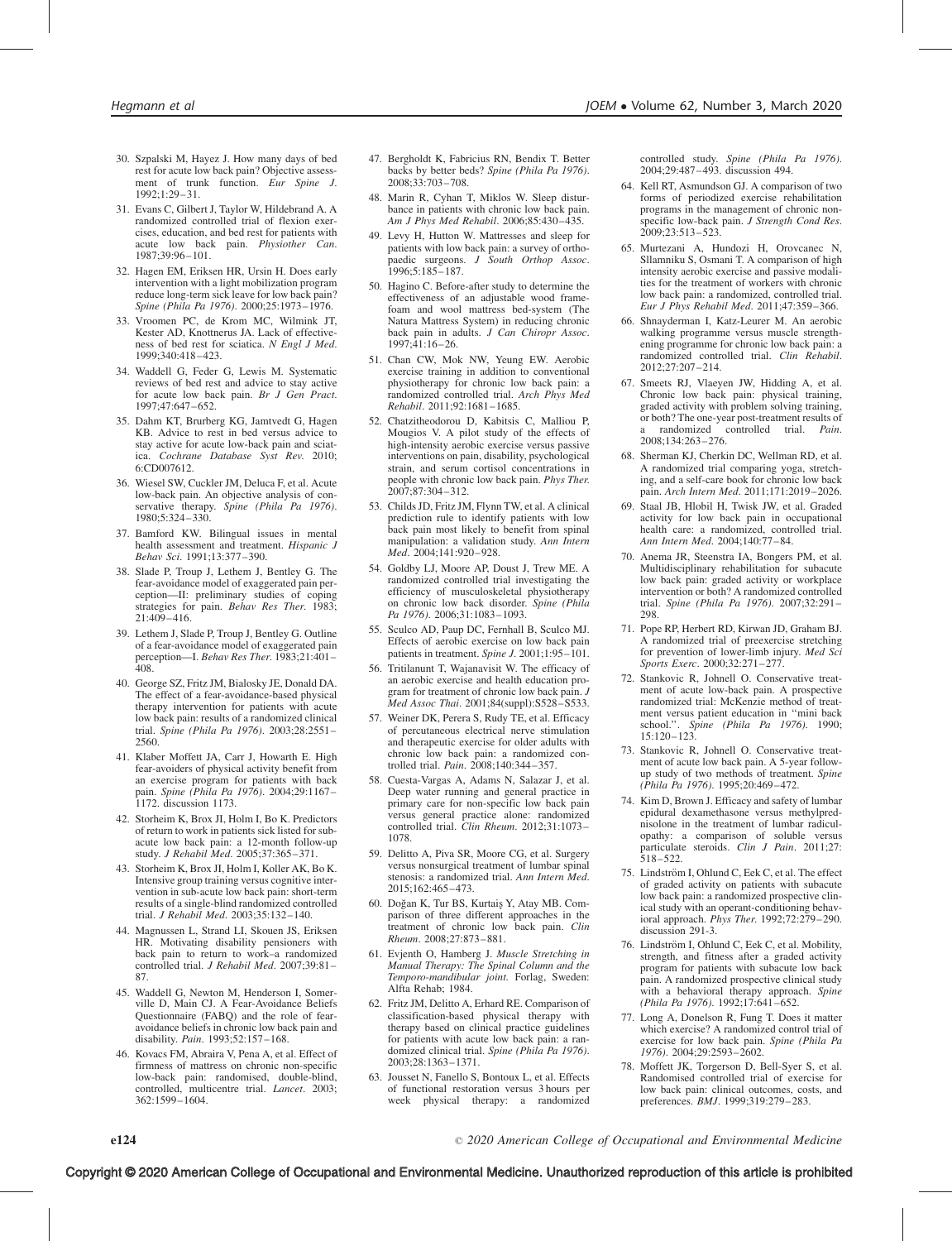- 79. Steenstra IA, Anema JR, van Tulder MW, et al. Economic evaluation of a multi-stage return to work program for workers on sick-leave due to low back pain. J Occup Rehabil. 2006; 16:557–578.
- 80. Hlobil H, Uegaki K, Staal JB, et al. Substantial sick-leave costs savings due to a graded activity intervention for workers with non-specific sub-acute low back pain. Eur Spine J. 2007; 16:919–924.
- 81. Lindström I, Ohlund C, Nachemson A. Physical performance, pain, pain behavior and subjective disability in patients with subacute low back pain. Scand J Rehabil Med. 1995; 27:153–160.
- 82. Aure OF, Nilsen JH, Vasseljen O. Manual therapy and exercise therapy in patients with chronic low back pain: a randomized, controlled trial with 1-year follow-up. Spine (Phila Pa 1976). 2003;28:525–531. discussion 531-2.
- 83. Bi X, Zhao J, Zhao L, et al. Pelvic floor muscle exercise for chronic low back pain. J Int Med Res. 2013;41:146–152.
- 84. Carr JL, Klaber Moffett JA, Howarth E, et al. A randomized trial comparing a group exercise programme for back pain patients with<br>individual physiotherapy in a severely individual physiotherapy deprived area. Disabil Rehabil. 2005; 27:929–937.
- 85. Costa LO, Maher CG, Latimer J, et al. Motor control exercise for chronic low back pain: a randomized placebo-controlled trial. Phys Ther. 2009;89:1275–1286.
- 86. del Pozo-Cruz B, Parraca JA, del Pozo-Cruz J, et al. An occupational, internet-based intervention to prevent chronicity in subacute lower back pain: a randomised controlled trial. J Rehabil Med. 2012;44:581–587.
- 87. Dufour N, Thamsborg G, Oefeldt A, Lundsgaard C, Stender S. Treatment of chronic low back pain: a randomized, clinical trial comparing group-based multidisciplinary biopsychosocial rehabilitation and intensive individual therapist-assisted back muscle strengthening exercises. Spine (Phila Pa 1976). 2010;35:469–476.
- 88. Ferreira ML, Ferreira PH, Latimer J, et al. Comparison of general exercise, motor control exercise and spinal manipulative therapy for chronic low back pain: a randomized trial. Pain. 2007;131:31–37.
- 89. Filiz M, Cakmak A, Ozcan E. The effectiveness of exercise programmes after lumbar disc surgery: a randomized controlled study. Clin Rehabil. 2005;19:4–11.
- 90. Franca FR, Burke TN, Caffaro RR, Ramos LA, Marques AP. Effects of muscular stretching and segmental stabilization on functional disability and pain in patients with chronic low back pain: a randomized, controlled trial. J Manipulative Physiol Ther. 2012;35:279–285.
- 91. Frost H, Klaber Moffett JA, Moser JS, Fairbank JC. Randomised controlled trial for evaluation of fitness programme for patients with chronic low back pain. BMJ. 1995;310:151-154.
- 92. Helmhout PH, Harts CC, Staal JB, Candel MJ, de Bie RA. Comparison of a high-intensity and a low-intensity lumbar extensor training program as minimal intervention treatment in low back pain: a randomized trial. Eur Spine J. 2004;13:537–547.
- 93. Hides JA, Jull GA, Richardson CA. Long-term effects of specific stabilizing exercises for first-episode low back pain. Spine (Phila Pa 1976). 2001;26:E243–E248.
- 94. Koumantakis GA, Watson PJ, Oldham JA. Supplementation of general endurance exercise with stabilisation training versus general exercise only. Physiological and functional outcomes of a randomised controlled trial of patients with recurrent low back pain. Clin Biomech (Bristol Avon). 2005;20:474–482.
- 95. Lewis JS, Hewitt JS, Billington L, et al. A randomized clinical trial comparing two physiotherapy interventions for chronic low back pain. Spine (Phila Pa 1976). 2005;30:711– 721.
- 96. Macedo L. Effect of motor control exercises versus graded activity in patients with chronic nonspecific low back pain: a randomized controlled trial. Phys Ther J. 2012;92:363–377.
- 97. Manniche C, Asmussen K, Lauritsen B, et al. Intensive dynamic back exercises with or without hyperextension in chronic back pain after surgery for lumbar disc protrusion. A clinical trial. Spine (Phila Pa 1976). 1993;18:560-567.
- 98. Shirado O, Doi T, Akai M, et al. Multicenter randomized controlled trial to evaluate the effect of home-based exercise on patients with chronic low back pain: the Japan low back pain exercise therapy study. Spine (Phila Pa 1976). 2010;35:E811–E819.
- 99. Yelland MJ, Glasziou PP, Bogduk N, Schluter PJ, McKernon M. Prolotherapy injections, saline injections, and exercises for chronic low-back pain: a randomized trial. Spine (Phila Pa 1976). 2004;29:9–16. discussion 16.
- 100. Diab AA, Moustafa IM. Lumbar lordosis rehabilitation for pain and lumbar segmental motion in chronic mechanical low back pain: a randomized trial. J Manipulative Physiol Ther. 2012;35:246–253.
- 101. Hansen FR, Bendix T, Skov P, et al. Intensive, dynamic back-muscle exercises, back-muscle exercises, conventional physiotherapy, or placebo-control treatment of low-back pain. A randomized, observer-blind trial. Spine (Phila Pa 1976). 1993;18:98–108.
- 102. Niemisto L, Lahtinen-Suopanki T, Rissanen P, et al. A randomized trial of combined manipulation, stabilizing exercises, and physician consultation compared to physician consultation alone for chronic low back pain. Spine (Phila Pa 1976). 2003;28:2185–2191.
- 103. Petersen T, Kryger P, Ekdahl C, Olsen S, Jacobsen S. The effect of McKenzie therapy as compared with that of intensive strengthening training for the treatment of patients with subacute or chronic low back pain: a randomized controlled trial. Spine (Phila Pa 1976). 2002;27:1702–1709.
- 104. Balthazard P, de Goumoens P, Rivier G, et al. Manual therapy followed by specific active exercises versus a placebo followed by specific active exercises on the improvement of functional disability in patients with chronic non specific low back pain: a randomized controlled trial. BMC Musculoskelet Disord. 2012;13:162.
- 105. Bentsen H, Lindgarde F, Manthorpe R. The effect of dynamic strength back exercise and/ or a home training program in 57-year-old women with chronic low back pain. Results of a prospective randomized study with a 3 year follow-up period. Spine (Phila Pa 1976). 1997;22:1494–1500.
- 106. Friedrich M, Gittler G, Arendasy M, Friedrich KM. Long-term effect of a combined exercise and motivational program on the level of disability of patients with chronic low back pain. Spine (Phila Pa 1976). 2005;30:995-1000.
- 107. Kumar S, Sharma VP, Negi MP. Efficacy of dynamic muscular stabilization techniques (DMST) over conventional techniques in rehabilitation of chronic low back pain. J Strength Cond Res. 2009;23:2651–2659.
- 108. Kuukkanen T, Malkia E. Effects of a threemonth therapeutic exercise programme on flexibility in subjects with low back pain. Physiother Res Int. 2000;5:46–61.
- 109. Machado LA, Azevedo DC, Capanema MB, Neto TN, Cerceau DM. Client-centered therapy vs exercise therapy for chronic low back pain: a pilot randomized controlled trial in Brazil. Pain Med. 2007;8:251–258.
- 110. Manniche C, Hesselsoe G, Bentzen L, Christensen I, Lundberg E. Clinical trial of intensive muscle training for chronic low back pain. Lancet. 1988;2:1473–1476.
- 111. Risch SV, Norvell NK, Pollock ML, et al. Lumbar strengthening in chronic low back pain patients. Physiologic and psychological benefits. Spine (Phila Pa 1976). 1993;18:232– 238.
- 112. Rydeard R, Leger A, Smith D. Pilates-based therapeutic exercise: effect on subjects with nonspecific chronic low back pain and functional disability: a randomized controlled trial. J Orthop Sports Phys Ther. 2006;36:472–484.
- 113. Snook SH, Webster BS, McGorry RW, Fogleman MT, McCann KB. The reduction of chronic nonspecific low back pain through the control of early morning lumbar flexion. A randomized controlled trial. Spine (Phila Pa 1976). 1998;23:2601–2607.
- 114. Soukup MG, Glomsrod B, Lonn JH, Bo K, Larsen S. The effect of a Mensendieck exercise program as secondary prophylaxis for recurrent low back pain. A randomized, controlled trial with 12-month follow-up. Spine (Phila Pa 1976). 1999;24:1585–1591. discussion 1592.
- 115. Tavafian SS, Jamshidi AR, Mohammad K. Treatment of chronic low back pain: a randomized clinical trial comparing multidisciplinary group-based rehabilitation program and oral drug treatment with oral drug treatment alone. *Clin J Pain*. 2011;27:811-818.
- 116. Winters MV, Blake CG, Trost JS, et al. Passive versus active stretching of hip flexor muscles in subjects with limited hip extension: a randomized clinical trial.Phys Ther. 2004;84:800–807.
- 117. Wright A, Lloyd-Davies A, Williams S, Ellis R, Strike P. Individual active treatment combined with group exercise for acute and subacute low back pain. Spine (Phila Pa 1976). 2005;30:1235–1241.
- 118. Bendix AF, Bendix T, Vaegter K, et al. Multidisciplinary intensive treatment for chronic low back pain: a randomized, prospective study. Cleve Clin J Med. 1996;63:62–69.
- 119. Bronfort G, Goldsmith CH, Nelson CF, Boline PD, Anderson AV. Trunk exercise combined with spinal manipulative or NSAID therapy for chronic low back pain: a randomized, observer-blinded clinical trial. J Manipulative Physiol Ther. 1996;19:570–582.
- 120. Cherkin DC, Deyo RA, Battie M, Street J, Barlow W. A comparison of physical therapy, chiropractic manipulation, and provision of an educational booklet for the treatment of patients with low back pain. N Engl J Med. 1998;339:1021–1029.
- 121. Faas A, van Eijk JT, Chavannes AW, Gubbels JW. A randomized trial of exercise therapy in patients with acute low back pain. Efficacy on sickness absence. Spine (Phila Pa 1976). 1995;20:941–947.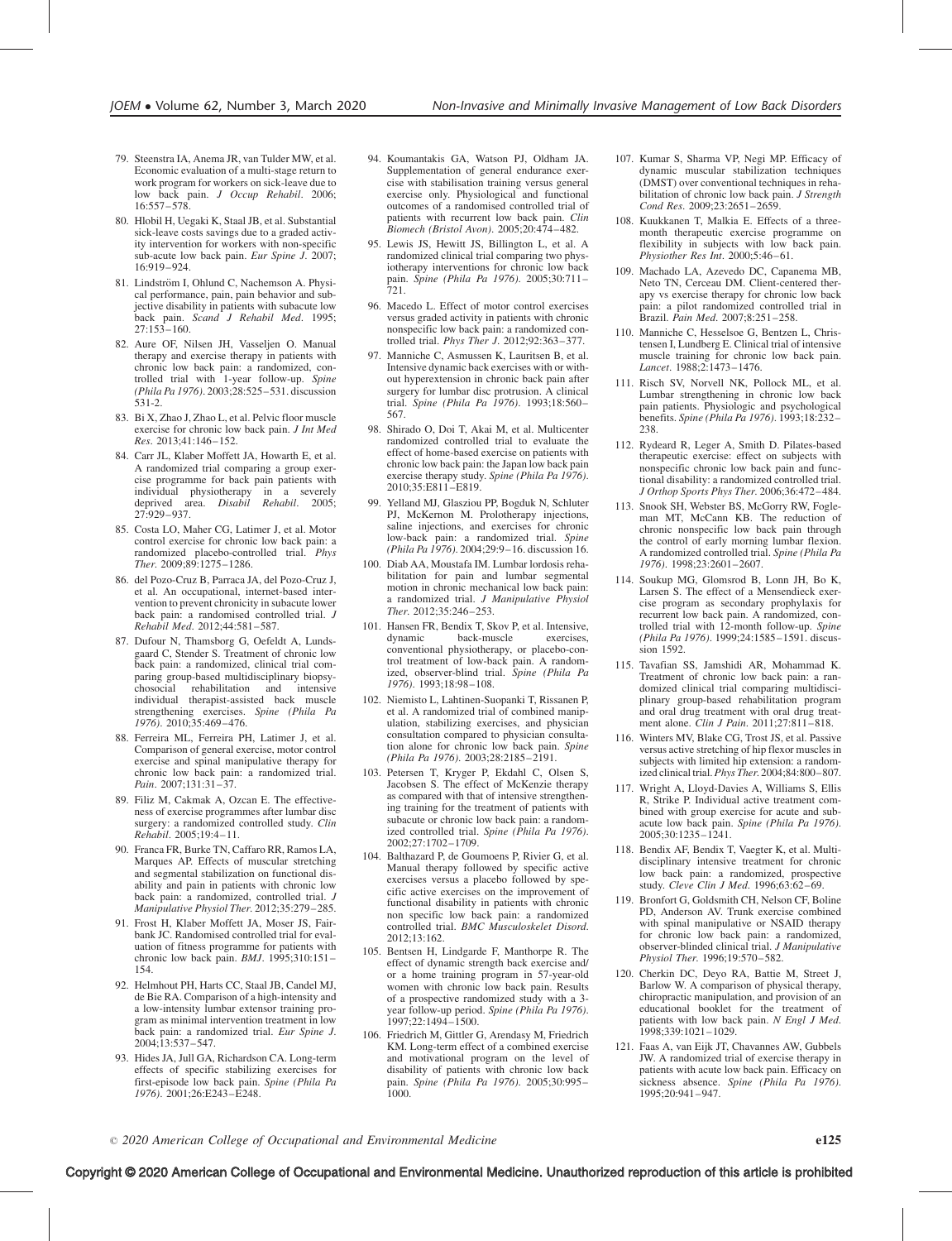- 122. Hemmila HM, Keinanen-Kiukaanniemi SM, Levoska S, Puska P. Long-term effectiveness of bone-setting, light exercise therapy, and physiotherapy for prolonged back pain: a randomized controlled trial. J Manipulative Physiol Ther. 2002;25:99–104.
- 123. Henchoz Y, de Goumoens P, Norberg M, Paillex R, So AK. Role of physical exercise in low back pain rehabilitation: a randomized controlled trial of a three-month exercise program in patients who have completed multidisciplinary rehabilitation. Spine (Phila Pa 1976). 2010;35:1192–1199.
- 124. Henchoz Y, de Goumoens P, So AK, Paillex R. Functional multidisciplinary rehabilitation versus outpatient physiotherapy for non specific low back pain: randomized controlled trial. Swiss Med Wkly. 2010;140:w13133.
- 125. Henchoz Y, Pinget C, Wasserfallen JB, et al. Cost-utility analysis of a three-month exercise programme vs usual care following multidisciplinary rehabilitation for chronic low back pain. J Rehabil Med. 2010;42:846–852.
- 126. Marshall P, Murphy B. Self-report measures best explain changes in disability compared with physical measures after exercise rehabilitation for chronic low back pain. Spine (Phila Pa 1976). 2008;33:326-338.
- 127. Pengel LH, Refshauge KM, Maher CG, et al. Physiotherapist-directed exercise, advice, or both for subacute low back pain: a randomized trial. Ann Intern Med. 2007;146:787-796.
- 128. Smeets RJ, Maher CG, Nicholas MK, Refshauge KM, Herbert RD. Do psychological characteristics predict response to exercise and advice for subacute low back pain? Arth Rheum. 2009;61:1202–1209.
- 129. Torstensen TA, Ljunggren AE, Meen HD, et al. Efficiency and costs of medical exercise therapy, conventional physiotherapy, and selfexercise in patients with chronic low back pain—a pragmatic, randomized, singleblinded, controlled trial with 1-year followup. Spine (Phila Pa 1976). 1998;23:2616-2624.
- 130. Hallegraeff H, Winters JC, de Greef M, Lucas G. Manipulative therapy and clinical prediction criteria in treatment of acute nonspecific low back pain. Percept Mot Skills. 2009; 108:196E–208E.
- 131. Kilpikoski S, Alèn M, Paatelma M, et al. Outcome comparison among working adults with centralizing low back pain: Secondary analysis of a randomized controlled trial with 1-year follow-up. Adv Physiother. 2009;  $11:210-217$
- 132. Grunnesjö MI, Bogefeldt JP, Svärdsudd KF, Blomberg SI. A randomized controlled clinical trial of stay-active care versus manual therapy in addition to stay-active care: functional variables and pain. J Manipulative Physiol Ther. 2004;27:431–441.
- 133. Hartvigsen J, Morsø L, Bendix T, Manniche C. Supervised and non-supervised Nordic walking in the treatment of chronic low back pain: a single blind randomized clinical trial. BMC Musculoskelet Disord. 2010;11:30.
- 134. Maitland GD. The slump test: examination and treatment. Aust J Physiother. 1985;31:215-219.
- 135. Hancock MJ, Maher CG, Latimer J, Herbert RD, McAuley JH. Independent evaluation of a clinical prediction rule for spinal manipulative therapy: a randomised controlled trial. Eur Spine J. 2008;17:936-943.
- 136. Moffett JK, Jackson DA, Gardiner ED, et al. Randomized trial of two physiotherapy interventions for primary care neck and back pain

patients: 'McKenzie' vs brief physiotherapy pain management. Rheumatology. 2006; 45:1514–1521.

- 137. Browder DA, Childs JD, Cleland JA, Fritz JM. Effectiveness of an extension-oriented treatment approach in a subgroup of subjects with low back pain: a randomized clinical trial. Phys Ther. 2007;87:1608–1618.
- 138. del Pozo-Cruz B, Adsuar JC, Parraca J, et al. A web-based intervention to improve and prevent low back pain among office workers: a randomized controlled trial. J Orthop Sports Phys Ther. 2012;42:831–836.
- 139. Garcia AN, Costa Lda C, da Silva TM, et al. Effectiveness of back school versus McKenzie exercises in patients with chronic nonspecific low back pain: a randomized controlled trial. Phys Ther. 2013;93:729–747.
- 140. Häkkinen A, Ylinen J, Kautiainen H, Tarvainen U, Kiviranta I. Effects of home strength training and stretching versus stretching alone after lumbar disk surgery: a randomized study with a 1-year follow-up. Arch Phys Med Rehabil. 2005;86:865–870.
- 141. Harts CC, Helmhout PH, de Bie RA, Staal JB. A high-intensity lumbar extensor strengthening program is little better than a low-intensity program or a waiting list control group for chronic low back pain: a randomised clinical trial. Aust J Physiother. 2008;54:23–31.
- 142. Nagrale AV, Patil SP, Gandhi RA, Learman K. Effect of slump stretching versus lumbar mobilization with exercise in subjects with non-radicular low back pain: a randomized clinical trial. J Man Manip Ther. 2012; 20:35–42.
- 143. Johnson R. Active exercise, education, and cognitive behavioral therapy for persistent disabling low back pain. Spine (Phila Pa 1976). 2007;32:1578–1585.
- 144. Lewis C, Souvlis T, Sterling M. Strain-counterstrain therapy combined with exercise is not more effective than exercise alone on pain and disability in people with acute low back pain: a randomised trial. J Physiother. 2011;57:91-98.
- 145. O'Sullivan PB, Phyty GD, Twomey LT, Allison GT. Evaluation of specific stabilizing exercise in the treatment of chronic low back pain with radiologic diagnosis of spondylolysis or spondylolisthesis. Spine (Phila Pa 1976). 1997;22:2959–2967.
- 146. Wajswelner H, Metcalf B, Bennell K. Clinical Pilates versus general exercise for chronic low back pain: randomized trial. Med Sci Sports Exerc. 2012;44:1197–1205.
- 147. Arribas MJD, Sánchez MR, Hervás PP, et al. Effectiveness of the physical therapy Godelive Denys-Struyf method for nonspecific low back pain: primary care randomized control trial. Spine (Phila Pa 1976). 2009;34:1529–1538.
- 148. Ewert T, Limm H, Wessels T, et al. The comparative effectiveness of a multimodal program versus exercise alone for the secondary prevention of chronic low back pain and disability. PM&R. 2009;1:798–808.
- 149. Gatti R, Faccendini S, Tettamanti A, et al. Efficacy of trunk balance exercises for individuals with chronic low back pain: a randomized clinical trial. J Orthop Sports Phys Ther. 2011;41:542–552.
- 150. Kluge J, Hall D, Louw Q, Theron G, Grové D. Specific exercises to treat pregnancy-related low back pain in a South African population. Int J Gynaecol Obstet. 2011;113:187–191.
- 151. Kuukkanen T, Mälkiä E, Kautiainen H, Pohjolainen T. Effectiveness of a home exercise

programme in low back pain: a randomized five-year follow-up study. Physiother Res Int. 2007;12:213–224.

- 152. Lewis M, Morley S, van der Windt DA, et al. Measuring practitioner/therapist effects in randomised trials of low back pain and neck pain interventions in primary care settings.  $\vec{Eur}$  J Pain. 2010;14:1033-1039.
- 153. Limke J, Rainville J, Pena E, Childs L. Randomized trial comparing the effects of one set vs two sets of resistance exercises for outpatients with chronic low back pain and leg pain. Eur J Phys Rehabil Med. 2008;44:399–  $405.$
- 154. Hurwitz EL, Morgenstern H, Harber P, et al. A randomized trial of medical care with and without physical therapy and chiropractic care with and without physical modalities for patients with low back pain: 6-month follow-up outcomes from the UCLA low back pain study. Spine (Phila Pa 1976). 2002;27:2193–2204.
- 155. Ljunggren AE, Weber H, Kogstad O, Thom E, Kirkesola G. Effect of exercise on sick leave due to low back pain. A randomized, comparative, long-term study. Spine (Phila Pa 1976). 1997;22:1610–1616. discussion 1617.
- 156. Petersen T, Larsen K, Nordsteen J, et al. The McKenzie method compared with manipulation when used adjunctive to information and advice in low back pain patients presenting with centralization or peripheralization: a randomized controlled trial. Spine (Phila Pa 1976). 2011;36:1999–2010.
- 157. Diab A. The efficacy of lumbar extension traction for sagittal alignment in mechanical low back pain: A randomized trial. J Back Musculoskelet Rehabil. 2013;26:213–220.
- 158. Elnaggar IM, Nordin M, Sheikhzadeh A, Parnianpour M, Kahanovitz N. Effects of spinal flexion and extension exercises on low-back pain and spinal mobility in chronic mechanical low-back pain patients. Spine (Phila Pa 1976). 1991;16:967–972.
- 159. Kankaanpaa M, Taimela S, Airaksinen O, Hanninen O. The efficacy of active rehabilitation in chronic low back pain. Effect on pain intensity, self-experienced disability, and lumbar fatigability. Spine (Phila Pa 1976). 1999;24:1034–1042.
- 160. Brennan GP, Fritz JM, Hunter SJ, et al. Identifying subgroups of patients with acute/subacute ''nonspecific'' low back pain: results of a randomized clinical trial. Spine (Phila Pa 1976). 2006;31:623–631.
- 161. Cambron JA, Gudavalli MR, Hedeker D, et al. One-year follow-up of a randomized clinical trial comparing flexion distraction with an exercise program for chronic low-back pain. J Altern Complement Med. 2006;  $12.659 - 668$ .
- 162. Engbert K, Weber M. The effects of therapeutic climbing in patients with chronic low back pain: a randomized controlled study. Spine (Phila Pa 1976). 2011;36:842–849.
- 163. Faas A, Chavannes AW, van Eijk JT, Gubbels JW. A randomized, placebo-controlled trial of exercise therapy in patients with acute low back pain. Spine (Phila Pa 1976). 1993; 18:1388–1395.
- 164. Goren A, Yildiz N, Topuz O, Findikoglu G, Ardic F. Efficacy of exercise and ultrasound in patients with lumbar spinal stenosis: a prospective randomized controlled trial. Clin Rehabil. 2010;24:623–631.
- 165. Gundewall B, Liljeqvist M, Hansson T. Primary prevention of back symptoms and absence from work. A prospective randomized

e126  $\qquad \qquad \circ$ 2020 American College of Occupational and Environmental Medicine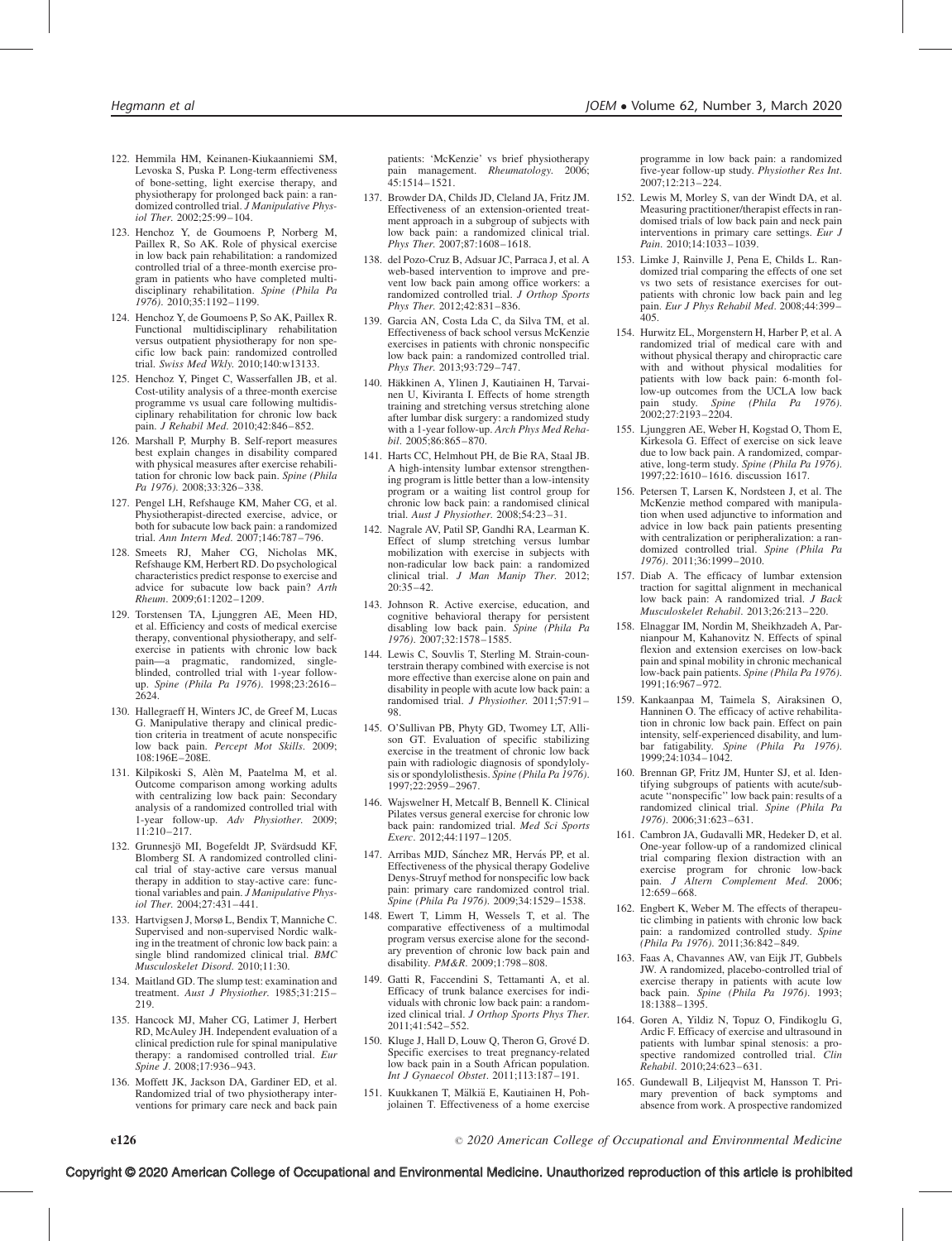study among hospital employees. Spine (Phila Pa 1976). 1993;18:587–594.

- 166. Mannion A, Müntener M, Taimela S, Dvorak J. A randomized clinical trial of three active therapies for chronic low back pain. Spine (Phila Pa 1976). 1999;24:2435–2448.
- 167. Unsgaard-Tøndel M, Fladmark AM, Salvesen Ø, Vasseljen O. Motor control exercises, sling exercises, and general exercises for patients with chronic low back pain: a randomized controlled trial with 1-year follow-up. Phys Ther. 2010;90:1426–1440.
- 168. Vad VB, Bhat AL, Tarabichi Y. The role of the Back Rx exercise program in diskogenic low back pain: a prospective randomized trial. Arch Phys Med Rehabil. 2007;88:577– 582.
- 169. Vasseljen O, Unsgaard-Tøndel M, Westad C, Mork PJ. Effect of core stability exercises on feed-forward activation of deep abdominal muscles in chronic low back pain: a randomized controlled trial. Spine (Phila Pa 1976). 2012;37:1101–1108.
- 170. Frih ZBS, Fendri Y, Jellad A, Boudoukhane S, Rejeb N. Efficacy and treatment compliance of a home-based rehabilitation programme for chronic low back pain: a randomized, controlled study. Ann Phys Rehabil Med. 2009;52:485–496.
- 171. Hayden JA, van Tulder MW, Malmivaara A, Koes BW. Exercise therapy for treatment of non-specific low back pain. Cochrane Database Syst Rev. 2005;CD000335.
- 172. Mayer TG, Gatchel RJ, Brede E, Theodore BR. Lumbar surgery in work-related chronic low back pain: can a continuum of care enhance outcomes? Spine J. 2014;14:263– 273.
- 173. Mayer TG, Gatchel RJ, Keeley J, et al. A randomized clinical trial of treatment for lumbar segmental rigidity. Spine (Phila Pa 1976). 2004;29:2199–2205. discussion 2206.
- 174. Fritz JM, Cleland JA, Brennan GP. Does adherence to the guideline recommendation for active treatments improve the quality of care for patients with acute low back pain delivered by physical therapists? Med Care. 2007;45:973–980.
- 175. Medina-Mirapeix F, Escolar-Reina P, Gascon-Canovas JJ, Montilla-Herrador J, Collins SM. Personal characteristics influencing patients' adherence to home exercise during chronic pain: a qualitative study. J Rehabil Med. 2009;41:347–352.
- 176. Medina-Mirapeix F, Escolar-Reina P, Gascon-Canovas JJ, et al. Predictive factors of adherence to frequency and duration components in home exercise programs for neck and low back pain: an observational study. BMC Musculoskelet Disord. 2009;10:155.
- 177. Slade SC, Keating JL. Trunk-strengthening exercises for chronic low back pain: a systematic review. J Manipulative Physiol Ther. 2006;29:163–173.
- 178. Teasell RW, Harth M. Functional restoration. Returning patients with chronic low back pain to work–revolution or fad? Spine (Phila Pa 1976). 1996;21:844–847.
- 179. van Middelkoop M, Rubinstein SM, Kuijpers T, et al. A systematic review on the effectiveness of physical and rehabilitation interventions for chronic non-specific low back pain. Eur Spine J. 2011;20:19–39.
- 180. Beinart NA, Goodchild CE, Weinman JA, Ayis S, Godfrey EL. Individual and interventionrelated factors associated with adherence to home exercise in chronic low back pain: a

systematic review. Spine J. 2013;13:1940-1950.

- 181. Bell JA, Burnett A. Exercise for the primary, secondary and tertiary prevention of low back pain in the workplace: a systematic review. J Occup Rehabil. 2009;19:8–24.
- 182. Brede E, Mayer TG, Shea M, Garcia C, Gatchel RJ. Facilitating unequivocal and durable decisions in workers' compensation patients eligible for elective orthopedic surgery. J Pain. 2014;15:49-58.
- 183. Colle F, Rannou F, Revel M, Fermanian J, Poiraudeau S. Impact of quality scales on levels of evidence inferred from a systematic review of exercise therapy and low back pain. Arch Phys Rehabil. 2002;83:1745–1752.
- 184. Hauggaard A, Persson AL. Specific spinal stabilisation exercises in patients with low back pain–a systematic review. Phys Ther Rev. 2007;12:233–248.
- 185. Hendrick P, Milosavljevic S, Hale L, et al. The relationship between physical activity and low back pain outcomes: a systematic review of observational studies. Eur Spine J. observational studies. 2011;20:464–474.
- 186. Hendrick P, Te Wake A, Tikkisetty A, Wulff L, Yap C, Milosavljevic S. The effectiveness of walking as an intervention for low back pain: a<br>systematic review.  $Eur$  Spine J. systematic review. Eur Spine J. 2010;19:1613–1620.
- 187. Mayer J, Mooney V, Dagenais S. Evidenceinformed management of chronic low back pain with lumbar extensor strengthening exercises. Spine J. 2008;8:96–113.
- 188. Delitto A, George SZ, Van Dillen L, et al. Low back pain. J Orthop Sports Phys Ther. 2012;42:A1–A57.
- 189. Escolar-Reina P, Medina-Mirapeix F, Gascón-Cánovas JJ, et al. How do care-provider and home exercise program characteristics affect patient adherence in chronic neck and back pain: a qualitative study. BMC Health Serv Res. 2010;10:60.
- 190. Fersum KV, Dankaerts W, O'Sullivan PB, et al. Integration of subclassification strategies in randomised controlled clinical trials evaluating manual therapy treatment and exercise therapy for non-specific chronic low back pain: a systematic review. Br J Sports Med. 2010;44:1054–1062.
- 191. Hayden JA, Cartwright JL, Riley RD. Exercise therapy for chronic low back pain: protocol for an individual participant data meta-analysis. Syst Rev. 2012;1:64.
- 192. Hettinga DM, Jackson A, Moffett JK, May S, Mercer C, Woby SR. A systematic review and synthesis of higher quality evidence of the effectiveness of exercise interventions for non-specific low back pain of at least 6 weeks' duration. *Phys Ther Rev.* 2007; 12:221–232.
- 193. Hilde GG, Hagen KB, Jamtvedt G, Winnem M. Advice to stay active as a single treatment for low-back pain and sciatica. Cochrane Database Syst Rev. 2002;CD003632.
- 194. Jenkins E, Borenstein D. Exercise for the low back pain patient. Bailliere's Clin Rheum. 1994;8:191–197.
- 195. Kent P, Mjøsund HL, Petersen DH. Does targeting manual therapy and/or exercise improve patient outcomes in nonspecific low back pain? A systematic review. BMC Med. 2010;8:22.
- 196. Laird RA, Kent P, Keating JL. Modifying patterns of movement in people with low back pain-does it help? A systematic review. BMC Musculoskelet Disord. 2012;13:169.
- 197. Liddle SD, Gracey JH, Baxter GD. Advice for the management of low back pain: a systematic review of randomised controlled trials. Man Ther. 2007;12:310–327.
- 198. Lim EC, Poh RL, Low AY, Wong WP. Effects of Pilates-based exercises on pain and disability in individuals with persistent nonspecific low back pain: a systematic review with metaanalysis. J Orthop Sports Phys Ther. 2011;41:70–80.
- 199. Mayer TG, Neblett R, Brede E, Gatchel RJ. The quantified lumbar flexion-relaxation phenomenon is a useful measurement of improvement in a functional restoration program. Spine (Phila Pa 1976). 2009;34:2458– 2465.
- 200. Mayer TG, Robinson R, Pegues P, Kohles S, Gatchel RJ. Lumbar segmental rigidity: can its identification with facet injections and stretching exercises be useful? Arch Phys Med Rehabil. 2000;81:1143–1150.
- 201. McDonough SM, Tully MA, O'Connor SR, et al. The Back 2 Activity Trial: education and advice versus education and advice plus a structured walking programme for chronic low back pain. BMC Musculoskelet Disord. 2010;11:163.
- 202. McFeely JA, Gracey J. Postoperative exercise programmes for lumbar spine decompression surgery: a systematic review of the evidence. Phys Ther Rev. 2006;11:248–262.
- 203. Oesch P, Kool J, Hagen KB, Bachmann S. Effectiveness of exercise on work disability in patients with non-acute non-specific low back pain: systematic review and meta-analysis of randomized controlled trials. J Rehabil Med. 2010;42:193–205.
- 204. Posadzki P, Ernst E. Yoga for low back pain: a systematic review of randomized clinical trials. Clin Rheum. 2011;30:1257.
- 205. Stanton TR, Fritz JM, Hancock MJ, et al. Evaluation of a treatment-based classification algorithm for low back pain: a cross-sectional study. Phys Ther. 2011;91:496-509.
- 206. Swinkels A, Cochrane K, Burt A, Johnson L, Lunn T, Rees AS. Exercise interventions for non-specific low back pain: an overview of systematic reviews. Phys Ther Rev. 2009; 14:247–259.
- 207. Theodore BR, Mayer TG, Gatchel RJ. Costeffectiveness of early versus delayed functional restoration for chronic disabling occupational musculoskeletal disorders.  $\overline{J}$  Occup Rehabil. 2015;25:303–315.
- 208. van Tulder M, Malmivaara A, Esmail R, Koes B. Exercise therapy for low back pain: a systematic review within the framework of the Cochrane Collaboration Back Review<br>Group. Spine (Phila Pa 1976). 2000;  $(Phi \; Pa \; 1976).$  2000: 25:2784–2796.
- 209. Smeets RJ, Vlaeyen JW, Hidding A, et al. Active rehabilitation for chronic low back pain: Cognitive-behavioral, physical, or both? First direct post-treatment results from a randomized controlled trial [ISRCTN22714229]. BMC Musculoskelet Disord. 2006;7:5.
- 210. Krein SL, Metreger T, Kadri R, et al. Veterans walk to beat back pain: study rationale, design and protocol of a randomized trial of a pedometer-based internet mediated intervention for patients with chronic low back pain. BMC Musculoskelet Disord. 2010;11:205.
- 211. Hurwitz EL, Morgenstern H, Chiao C. Effects of recreational physical activity and back exercises on low back pain and psychological distress: findings from the UCLA Low Back Pain Study. Am J Public Health. 2005; 95:1817–1824.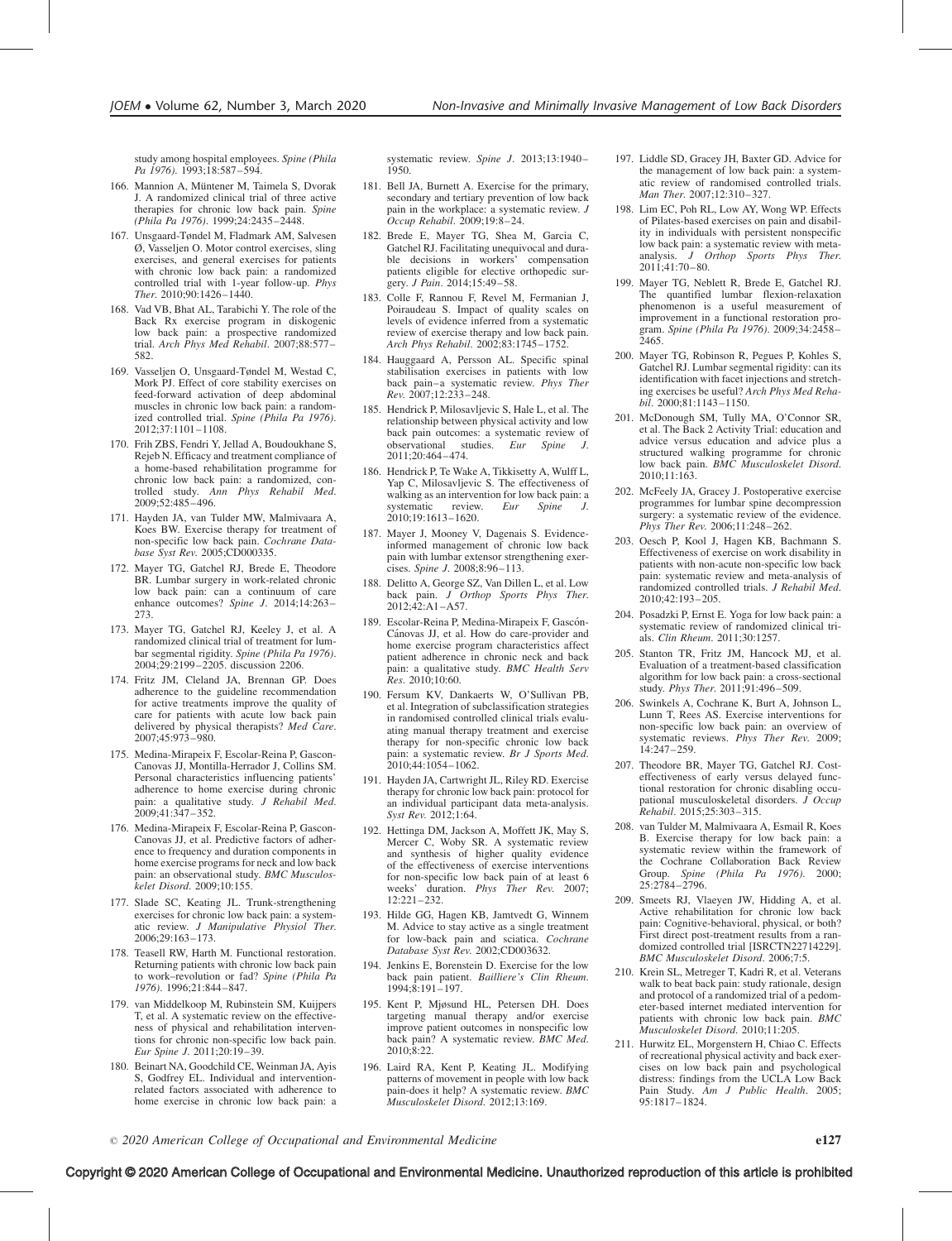- 212. Turner JA, Clancy S, McQuade KJ, Cardenas DD. Effectiveness of behavioral therapy for chronic low back pain: a component analysis. J Consult Clin Psychol. 1990;58:573–579.
- 213. Mannion AF, Muntener M, Taimela S, Dvorak J. Comparison of three active therapies for chronic low back pain: results of a randomized clinical trial with one-year follow-up. Rheumatology. 2001;40:772–778.
- 214. Aina A, May S, Clare H. The centralization phenomenon of spinal symptoms—a systematic review. Man Ther.  $200\hat{4}$ :9:134-143.
- 215. Long A, May S, Fung T. The comparative prognostic value of directional preference and centralization: a useful tool for front-line clinicians? J Man Manip Ther. 2008;16:248– 254.
- 216. McKenzie R, May S. The Lumbar Spine: Mechanical Diagnosis And Therapy. Orthopedic Physical Therapy; 2003.
- 217. Werneke MW, Hart DL, Cutrone G, et al. Association between directional preference and centralization in patients with low back pain. J Orthop Sports Phys Ther. 2011;41:22– 31.
- 218. Werneke MW, Hart DL, Resnik L, Stratford PW, Reyes A. Centralization: prevalence and effect on treatment outcomes using a standardized operational definition and measurement method. J Orthop Sports Phys Ther. 2008;38:116–125.
- 219. Johannsen F, Remvig L, Kryger P, et al. Exercises for chronic low back pain: a clinical trial. J Orthop Sports Phys Ther. 1995;22:52–59.
- 220. Rittweger J, Just K, Kautzsch K, Reeg P, Felsenberg D. Treatment of chronic lower back pain with lumbar extension and wholebody vibration exercise: a randomized controlled trial. Spine (Phila Pa 1976). 2002;27:1829–1834.
- 221. Soukup MG, Lonn J, Glomsrod B, Bo K, Larsen S. Exercises and education as secondary prevention for recurrent low back pain. Physiother Res Int. 2001;6:27–39.
- 222. Yilmaz F, Yilmaz A, Merdol F, Parlar D, Sahin F, Kuran B. Efficacy of dynamic lumbar stabilization exercise in lumbar microdiscectomy. J Rehabil Med. 2003;35:163–167.
- 223. Garg A, Thiese M, Hegmann K. Individual factors associated with prevalence of low back pain. Presented at the 6th International Scientific Conference on Prevention of Work-Related Musculoskeletal Disorders (PRE-MUS), Boston, MA; 2007.
- 224. Balogh Z, Ördögh J, Gász A, Német L, Bender T. Effectiveness of balneotherapy in chronic low back pain–a randomized single-blind controlled follow-up study. Forsch Komplementarmed Klass Naturheilkd. 2005;12:196–201.
- 225. Dundar U, Solak O, Yigit I, Evcik D, Kavuncu V. Clinical effectiveness of aquatic exercise to treat chronic low back pain: a randomized controlled trial. Spine (Phila Pa 1976). 2009;34:1436–1440.
- 226. Kesiktas N, Karakas S, Gun K, Gun N, Murat S, Uludag M. Balneotherapy for chronic low back pain: a randomized, controlled study. Rheum Int. 2012;32:3193–3199.
- 227. McIlveen B, Robertson VJ. A randomised controlled study of the outcome of hydrotherapy for subjects with low back or back and leg pain. Physiother. 1998;84:17–26.
- 228. Tefner IK, Németh A, Lászlófi A, Kis T, Gyetvai G, Bender T. The effect of spa therapy in chronic low back pain: a randomized controlled, single-blind, follow-up study. Rheum Int. 2012;32:3163–3169.
- 229. Graves JE, Pollock ML, Foster D, et al. Effect of training frequency and specificity on isometric lumbar extension strength. Spine (Phila Pa 1976). 1990;15:504-509.
- 230. Graves JE, Pollock ML, Leggett SH, Carpenter DM, Fix CK, Fulton MN. Limited range-ofmotion lumbar extension strength training. Med Sci Sports Exerc. 1992;24:128–133.
- 231. Graves JE, Webb DC, Pollock ML, et al. Pelvic stabilization during resistance training: its effect on the development of lumbar extension<br>strength. Arch Phys Med Rehabil. Arch Phys Med Rehabil. 1994;75:210–215.
- 232. Sherman KJ, Cherkin DC, Erro J, Miglioretti DL, Deyo RA. Comparing yoga, exercise, and a self-care book for chronic low back pain: a randomized, controlled trial. Ann Intern Med. 2005;143:849–856.
- 233. Cox H, Tilbrook H, Aplin J, et al. A randomised controlled trial of yoga for the treatment of chronic low back pain: results of a pilot study. Complement Ther Clin Pract. 2010;16:187–193.
- 234. Donzelli S, Di Domenica E, Cova AM, Galletti R, Giunta N. Two different techniques in the rehabilitation treatment of low back pain: a randomized controlled trial. Eura Medicophys. 2006;42:205–210.
- 235. Galantino ML, Bzdewka TM, Eissler-Russo JL, et al. The impact of modified Hatha yoga on chronic low back pain: a pilot study. Altern Ther Health Med. 2004;10:56–59.
- 236. Hall AM, Maher CG, Lam P, Ferreira M, Latimer J. Tai chi exercise for treatment of pain and disability in people with persistent low back pain: a randomized controlled trial. Arthritis Care Res. 2011;63: 1576–1583.
- 237. Saper RB, Sherman KJ, Cullum-Dugan D, Davis RB, Phillips RS, Culpepper L. Yoga for chronic low back pain in a predominantly minority population: a pilot randomized controlled trial. Altern Ther Health Med. 2009;15:18–27.
- 238. Williams K, Abildso C, Steinberg L, et al. Evaluation of the effectiveness and efficacy of Iyengar yoga therapy on chronic low back pain. Spine (Phila Pa 1976). 2009;34:2066-2076.
- 239. Williams KA, Petronis J, Smith D, et al. Effect of Iyengar yoga therapy for chronic low back pain. Pain. 2005;115:107–117.
- 240. Tilbrook HE, Cox H, Hewitt CE, et al. Yoga for chronic low back pain: a randomized trial. Ann Intern Med. 2011;155:569-578.
- 241. Taimni IK. The Science of Yoga the Yoga-Sutras of Patanjali in Sanskrit with Transliteration in Roman, Translation in English and Commentary. Madras, India: The Theosophical Publishing House; 1979.
- 242. Tekur P, Nagarathna R, Chametcha S, Hankey A, Nagendra HR. A comprehensive yoga programs improves pain, anxiety and depression in chronic low back pain patients more than exercise: an RCT. Complement Ther Med. 2012;20:107–118.
- 243. Tekur P, Chametcha S, Hongasandra RN, Raghuram N. Effect of yoga on quality of life of CLBP patients: a randomized control study. Int J Yoga. 2010;3:10.
- 244. Cramer H, Lauche R, Haller H, Dobos G. A systematic review and meta-analysis of yoga for low back pain. Clin J Pain. 2013;29:450– 460.
- 245. Hill C. Is yoga an effective treatment in the management of patients with chronic low back pain compared with other care modalities–a

systematic review. J Complement Integr Med. 2013;10:211–219.

- 246. Kelly Z. Is yoga an effective treatment for low back pain: a research review. Int J Yoga Ther. 2009;19:103–112.
- 247. Aubrun F, Langeron O, Heitz D, Coriat P, Riou B. Randomised, placebo-controlled study of the postoperative analgesic effects of ketoprofen after spinal fusion surgery. Acta Anaesthesiol Scand. 2000;44:934–939.
- 248. Birbara CA, Puopolo AD, Munoz DR, et al. Treatment of chronic low back pain with etoricoxib, a new cyclo-oxygenase-2 selective inhibitor: improvement in pain and disability–a randomized, placebo-controlled, 3 month trial. J Pain. 2003;4:307–315.
- 249. Dreiser RL, Marty M, Ionescu E, Gold M, Liu JH. Relief of acute low back pain with diclofenac-K 12.5 mg tablets: a flexible dose, ibuprofen 200 mg and placebo-controlled clinical<br>trial. Int J Clin Pharmacol Ther. 2003;41:375–385.
- 250. Fletcher D, Negre I, Barbin C, et al. Postoperative analgesia with i.v. propacetamol and ketoprofen combination after disc surgery. Can J Anaesth. 1997;44:479–485.
- 251. Grundmann U, Wornle C, Biedler A, Kreuer S, Wrobel M, Wilhelm W. The efficacy of the non-opioid analgesics parecoxib, paracetamol and metamizol for postoperative pain relief after lumbar microdiscectomy. Anesth Analg. 2006;103:217–222.
- 252. Hancock MJ, Maher CG, Latimer J, et al. Assessment of diclofenac or spinal manipulative therapy, or both, in addition to recommended first-line treatment for acute low back pain: a randomised controlled trial. Lancet 2007;370:1638–1643.
- 253. Herrmann WA, Geertsen MS. Efficacy and safety of lornoxicam compared with placebo and diclofenac in acute sciatica/lumbo-sciatica: an analysis from a randomised, doubleblind, multicentre, parallel-group study. Int J Clin Pract. 2009;63:1613–1621.
- 254. Pallay RM, Seger W, Adler JL, et al. Etoricoxib reduced pain and disability and improved quality of life in patients with chronic low back pain: a 3 month, randomized, controlled trial. Scand J Rheumatol. 2004; 33:257–266.
- 255. Pohjolainen T, Jekunen A, Autio L, Vuorela H. Treatment of acute low back pain with the COX-2-selective anti-inflammatory drug nimesulide: results of a randomized, doubleblind comparative trial versus ibuprofen. Spine (Phila Pa 1976). 2000;25:1579–1585.
- 256. Pookarnjanamorakot C, Laohacharoensombat W, Jaovisidha S. The clinical efficacy of piroxicam fast-dissolving dosage form for postoperative pain control after simple lumbar spine surgery: a double-blinded randomized study. Spine (Phila Pa 1976). 2002;27:447– 451.
- 257. Schattenkirchner M, Milachowski KA. A double-blind, multicentre, randomised clinical trial comparing the efficacy and tolerability of aceclofenac with diclofenac resinate in patients with acute low back pain. Clin Rheum. 2003;22:127–135.
- 258. Zerbini C, Ozturk ZE, Grifka J, et al. Efficacy of etoricoxib 60 mg/day and diclofenac 150 mg/day in reduction of pain and disability in patients with chronic low back pain: results of a 4-week, multinational, randomized, double-blind study. Curr Med Res Opin. 2005; 21:2037–2049.
- 259. Berry H, Bloom B, Hamilton EB, Swinson DR. Naproxen sodium, diflunisal, and placebo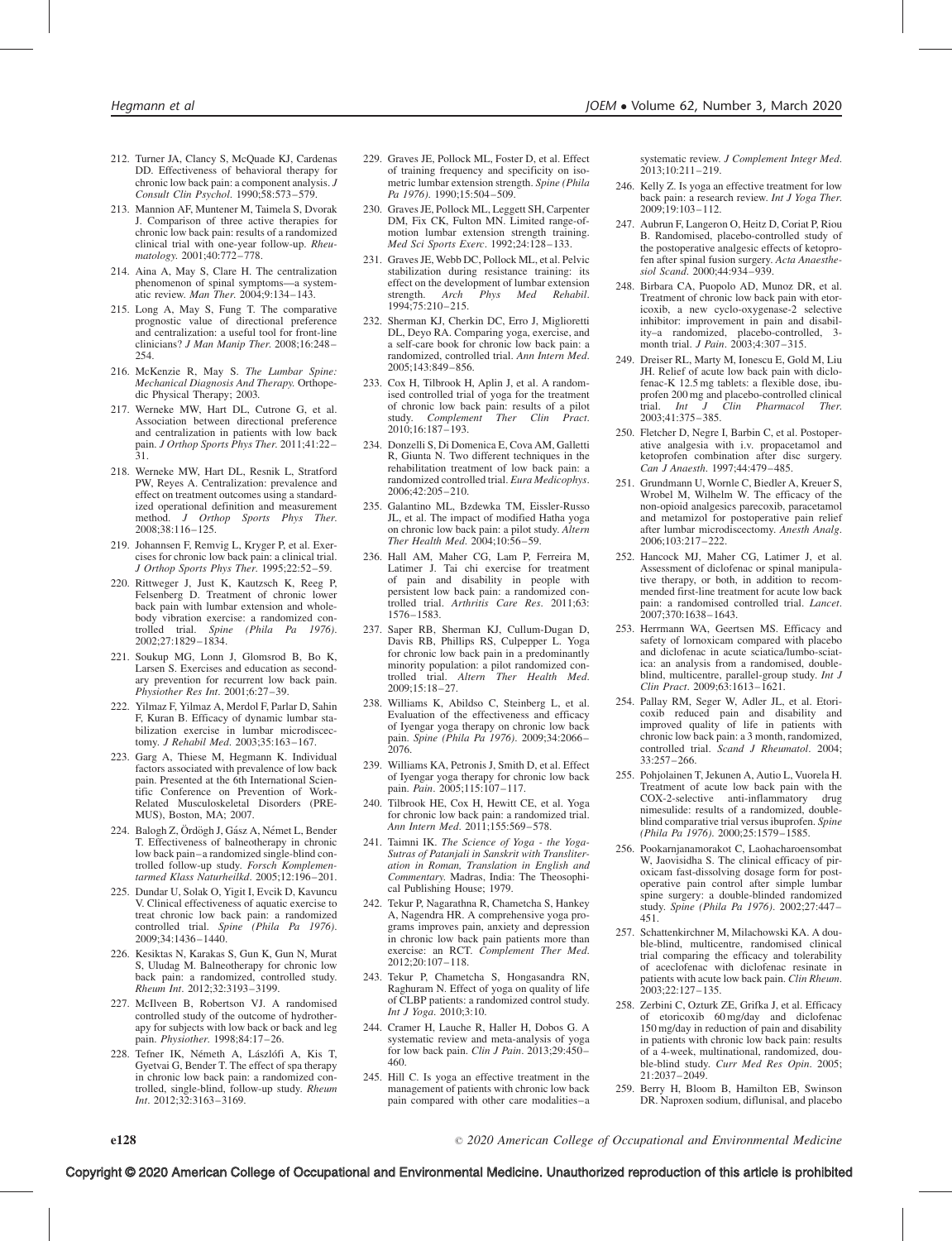in the treatment of chronic back pain. Ann Rheum Dis. 1982;41:129–132.

- 260. Coats TL, Borenstein DG, Nangia NK, Brown MT. Effects of valdecoxib in the treatment of chronic low back pain: results of a randomized, placebo-controlled trial. Clin Ther. 2004;26:1249–1260.
- 261. Goldie I. A clinical trial with indomethacin  $(indone(R))$  in low back pain and sciatica. Acta Orthop Scand. 1968;39:117-128.
- 262. Katz N, Ju WD, Krupa DA, et al. Efficacy and safety of rofecoxib in patients with chronic low back pain: results from two 4-week, randomized, placebo-controlled, parallel-group, double-blind trials. Spine (Phila Pa 1976). 2003;28:851–858. discussion 859.
- 263. Koes BW, Bouter LM, van Mameren H, et al. Randomised clinical trial of manipulative therapy and physiotherapy for persistent back and neck complaints: results of one year follow up. BMJ. 1992;304:601–605.
- 264. Konstantinovic LM, Kanjuh ZM, Milovanovic AN, et al. Acute low back pain with radiculopathy: a double-blind, randomized, placebocontrolled study. Photomed Laser Surg. 2010;28:553–560.
- 265. Reuben SS, Connelly NR, Lurie S, Klatt M, Gibson CS. Dose-response of ketorolac as an adjunct to patient-controlled analgesia morphine in patients after spinal fusion surgery. Anesth Analg. 1998;87:98–102.
- 266. Reuben SS, Connelly NR, Steinberg R. Ketorolac as an adjunct to patient-controlled morphine in postoperative spine surgery patients. Reg Anesth. 1997;22:343–346.
- 267. Szpalski M, Hayez JP. Objective functional assessment of the efficacy of tenoxicam in the treatment of acute low back pain. A doubleblind placebo-controlled study. Br J Rheum. 1994;33:74–78.
- 268. Veenema KR, Leahey N, Schneider S. Ketorolac versus meperidine: ED treatment of severe musculoskeletal low back pain. Am J Emerg Med. 2000;18:404–407.
- 269. Videman T, Heikkila J, Partanen T. Doubleblind parallel study of meptazinol versus diflunisal in the treatment of lumbago. Curr Med Res Opin. 1984;9:246–252.
- 270. Videman T, Osterman K. Double-blind parallel study of piroxicam versus indomethacin in the treatment of low back pain. Ann Clin Res. 1984;16:156–160.
- 271. Babej-Dolle R, Freytag S, Eckmeyer J, et al. Parenteral dipyrone versus diclofenac and placebo in patients with acute lumbago or sciatic pain: randomized observer-blind multicenter study. Int J Clin Pharmacol Ther. 1994;32:204–209.
- 272. Blazek M, Keszthelyi B, Varhelyi M, Korosi O. Comparative study of Biarison and Voltaren in acute lumbar pain and lumbo-ischialgia. Ther Hung. 1986;34:163–166.
- 273. Giles LG, Muller R. Chronic spinal pain: a randomized clinical trial comparing medication, acupuncture, and spinal manipulation. Spine (Phila Pa 1976). 2003;28:1490–1502. discussion 1502-3.
- 274. Matsumo S, Kaneda K, Norhara Y. Clinical evaluation of ketoprofen (Orudis) in lumbago a double-blind comparison with diclofenac sodium. *Br J Clin Pract.* 1981:35:266.
- 275. Orava S. Medical treatment of acute low back pain. Diflunisal compared with indomethacin in acute lumbago. Int J Clin Pharmacol Res. 1986;6:45–51.
- 276. Pownall R, Pickvance NJ. Does treatment timing matter?–A double blind crossover

study of ibuprofen 2400 mg per day in different dosage schedules in treatment of chronic low back pain. Br J Clin Pract. 1985;39:267– 275.

- 277. Auvinet B, Ziller R, Appelboom T, Velicitat P. Comparison of the onset and intensity of action of intramuscular meloxicam and oral meloxicam in patients with acute sciatica. Clin Ther. 1995;17:1078–1098.
- 278. Bekker A, Cooper PR, Frempong-Boadu A, Babu R, Errico T, Lebovits A. Evaluation of preoperative administration of the cyclooxygenase-2 inhibitor rofecoxib for the treatment of postoperative pain after lumbar disc surgery. Neurosurgery. 2002;50:1053–1057. discussion 1057-8<sup>-1</sup>
- 279. Dincer U, Kiralp MZ, Cakar E, Yasar E, Dursan H. Caudal epidural injection versus non-steroidal anti-inflammatory drugs in the treatment of low back pain accompanied with radicular pain. Joint Bone Spine. 2007; 74:467–471.
- 280. Evans DP, Burke MS, Newcombe RG. Medicines of choice in low back pain. Curr Med Res Opin. 1980;6:540–547.
- 281. Hickey RF. Chronic low back pain: a comparison of diflunisal with paracetamol.  $NZ$  Med J. 1982;95:312–314.
- 282. Innes GD, Croskerry P, Worthington J, Beveridge R, Jones D. Ketorolac versus acetaminophen-codeine in the emergency department treatment of acute low back pain. J Emerg Med. 1998;16:549–556.
- 283. Nadler SF, Steiner DJ, Erasala GN, et al. Continuous low-level heat wrap therapy provides more efficacy than Ibuprofen and acetaminophen for acute low back pain. Spine (Phila Pa 1976). 2002;27:1012–1017.
- 284. Nissen I, Jensen KA, Ohrstrom JK. Indomethacin in the management of postoperative pain. Br J Anaesth. 1992;69:304–306.
- 285. O'Donnell JB, Ekman EF, Spalding WM, Bhadra P, McCabe D, Berger MF. The effectiveness of a weak opioid medication versus a cyclo-oxygenase-2 (COX-2) selective non-steroidal anti-inflammatory drug in treating flareup of chronic low-back pain: results from two randomized, double-blind, 6-week studies. J Int Med Res. 2009;37:1789–1802.
- 286. Romano CL, Romano D, Bonora C, Mineo G. Pregabalin, celecoxib, and their combination for treatment of chronic low-back pain. J Orthop Traumatol. 2009;10:185–191.
- 287. Thienthong S, Jirarattanaphochai K, Krisanaprakornkit W, Simajareuk S, Tantanatewin W, Sathitkarnmanee A. Treatment of pain after spinal surgery in the recovery room by single dose lornoxicam: a randomized, double blind, placebo-controlled trial. J Med Assoc Thai. 2004;87:650–655.
- 288. Yamashita K, Fukusaki M, Ando Y, et al. Preoperative administration of intravenous flurbiprofen axetil reduces postoperative pain for spinal fusion surgery.  $J$  Anesth. 2006;  $20.92 - 95$
- 289. Sweetman BJ, Baig A, Parsons DL. Mefenamic acid, chlormezanone-paracetamol, ethoheptazine-aspirin-meprobamate: a comparative study in acute low back pain. Br J Clin Pract. 1987;41:619–624.
- 290. Katz N, Rodgers DB, Krupa D, Reicin A. Onset of pain relief with rofecoxib in chronic low back pain: results of two four-week, randomized, placebo-controlled trials. Curr Med Res Opin. 2004;20:651–658.
- 291. Mack PF, Hass D, Lavyne MH, Snow RB, Lien CA. Postoperative narcotic requirement after

microscopic lumbar discectomy is not affected by intraoperative ketorolac or bupivacaine. Spine (Phila Pa 1976). 2001;26:658-661.

- 292. Pareek A, Chandurkar N, Chandanwale A, Ambade R, Gupta A, Bartakke G. Aceclofenac–tizanidine in the treatment of acute low back pain: a double-blind, double-dummy, randomized, multicentric, comparative study against aceclofenac alone. Eur Spine J. 2009; 18:1836.
- 293. Le Roux P, Samudrala S. Postoperative pain after lumbar disc surgery: a comparison between parenteral ketorolac and narcotics. Acta Neurochir (Wien). 1999;141:261–267.
- 294. Weber H, Holme I, Amlie E. The natural course of acute sciatica with nerve root symptoms in a double-blind placebo-controlled trial evaluating the effect of piroxicam. Spine (Phila Pa 1976). 1993;18:1433–1438.
- 295. Bakshi R, Thumb N, Broll H, et al. Treatment of acute lumbosacral back pain with diclofenac resinate. Results of a double-blind comparative trial versus piroxicam. Drug Invest. 1994;8:288–293.
- 296. Chou R, Huffman LH. Medications for acute and chronic low back pain: a review of the evidence for an American Pain Society/American College of Physicians clinical practice guideline. Ann Intern Med. 2007;147:505– 514.
- 297. Dahners LE, Mullis BH. Effects of nonsteroidal anti-inflammatory drugs on bone formation and soft-tissue healing. J Am Acad Orthop Surg. 2004;12:139–143.
- 298. Jirarattanaphochai K, Jung S. Nonsteroidal antiinflammatory drugs for postoperative pain management after lumbar spine surgery: a meta-analysis of randomized controlled trials. J Neurosurg Spine. 2008;9:22–31.
- 299. Krismer M, van Tulder M. Strategies for prevention and management of musculoskeletal conditions. Low back pain (non-specific). Best Pract Res Clin Rheumatol. 2007;21:77–91.
- 300. Kroenke K, Krebs EE, Bair MJ. Pharmacotherapy of chronic pain: a synthesis of recommendations from systematic reviews. Gen Hosp Psychiatry. 2009;31:206–219.
- 301. Kuijpers T, van Middelkoop M, Rubinstein SM, et al. A systematic review on the effectiveness of pharmacological interventions for chronic non-specific low-back pain. Eur Spine  $J. 2011;20:40-50.$
- 302. Machado LA, Kamper SJ, Herbert RD, Maher CG, McAuley JH. Analgesic effects of treatments for non-specific low back pain: a metaanalysis of placebo-controlled randomized trials. Rheumatology. 2009;48:520–527.
- 303. Machado GC, Maher CG, Ferreira PH, et al. Efficacy and safety of paracetamol for spinal pain and osteoarthritis: systematic review and meta-analysis of randomised placebo controlled trials. BMJ. 2015;350:h1225.
- 304. Last AR, Hulbert K. Chronic low back pain: evaluation and management. Am Fam Physician. 2009;79:1067–1074.
- 305. Davies RA, Maher CG, Hancock MJ. A systematic review of paracetamol for non-specific low back pain. Eur Spine J. 2008;17:1423– 1430.
- 306. Bombardier C, Laine L, Reicin A, et al. Comparison of upper gastrointestinal toxicity of rofecoxib and naproxen in patients with rheumatoid arthritis. New Engl J Med. 2000; 343:1520–1528.
- 307. Baraf HS, Fuentealba C, Greenwald M, et al. Gastrointestinal side effects of etoricoxib in patients with osteoarthritis: results of the

### Copyright © 2020 American College of Occupational and Environmental Medicine. Unauthorized reproduction of this article is prohibited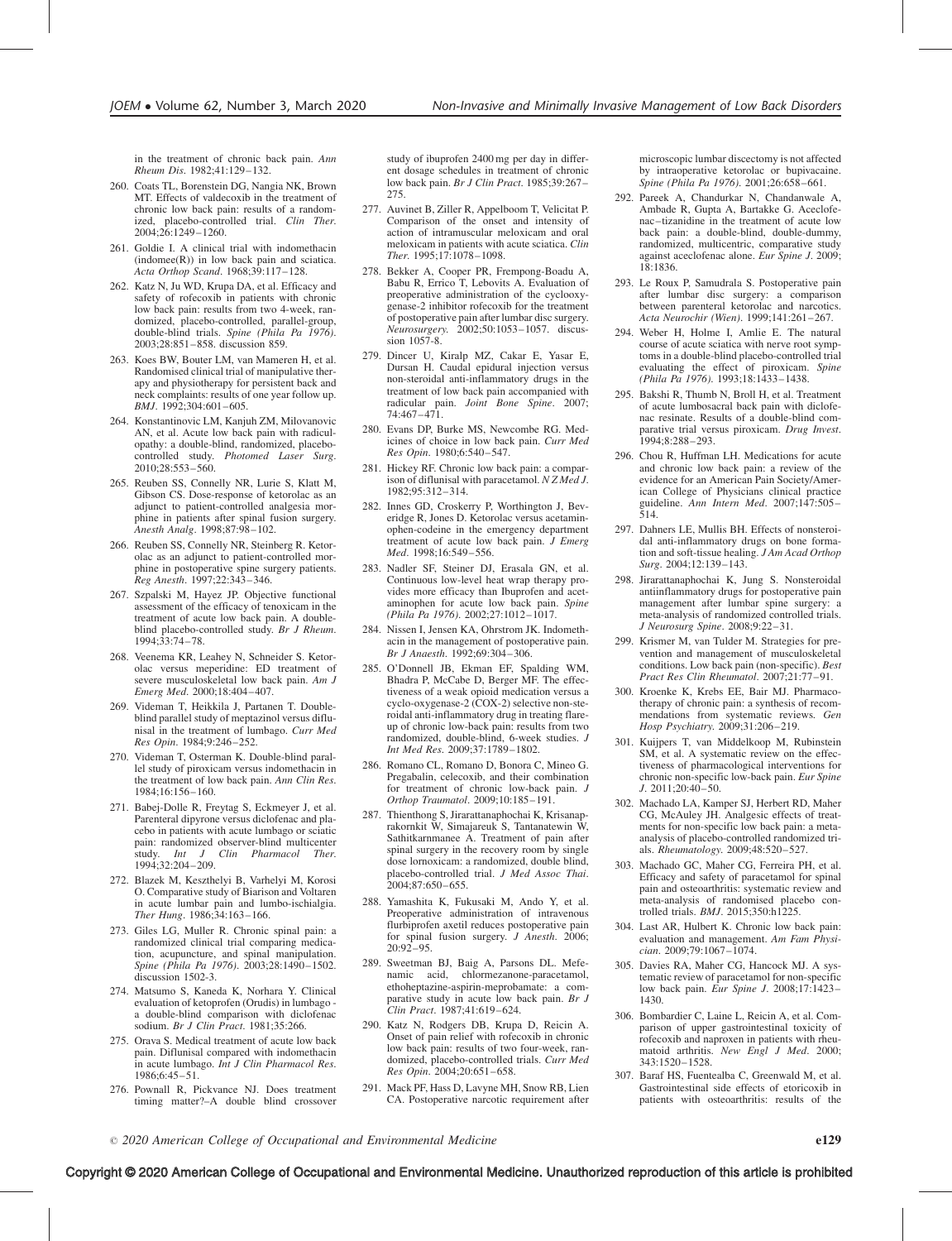Etoricoxib versus Diclofenac Sodium Gastrointestinal Tolerability and Effectiveness (EDGE) trial. J Rheumatol. 2007;34:408–420.

- 308. Bensen WG, Zhao SZ, Burke TA, et al. Upper gastrointestinal tolerability of celecoxib, a  $COX-2$  specific inhibitor, compared to nap-<br>roxen and placebo. *J* Rheumatol. and placebo. 2000;27:1876–1883.
- 309. Chan FK. NSAID-induced peptic ulcers and Helicobacter pylori infection. *Drug Saf.*<br>2005;28:287–300.
- 310. FitzGerald GA, Patrono C. The coxibs, selective inhibitors of cyclooxygenase-2. New Engl J Med. 2001;345:433–442.
- 311. Antman EM, Bennett JS, Daugherty A, Furberg C, Roberts H, Taubert KA. Use of nonsteroidal antiinflammatory drugs: an update for clinicians: a scientific statement from the American Heart Association. Circulation. 2007;115:1634–1642.
- 312. Feldman M, McMahon AT. Do cyclooxygenase-2 inhibitors provide benefits similar to those of traditional nonsteroidal anti-inflammatory drugs, with less gastrointestinal toxicity? Ann Intern Med. 2000;132:134–143.
- 313. Fosbøl EL, Køber L, Torp-Pedersen C, Gislason GH. Cardiovascular safety of non-steroidal anti-inflammatory drugs among healthy<br>individuals. Expert Opin Drug Saf.  $individuals.$  Expert  $Opin$  Drug 2010;9:893–903.
- 314. McGettigan P, Henry D. Cardiovascular risk and inhibition of cyclooxygenase: a systematic review of the observational studies of selective and nonselective inhibitors of cyclooxygenase 2. JAMA. 2006;296:1633–1644.
- 315. McGettigan P, Henry D. Cardiovascular risk with non-steroidal anti-inflammatory drugs: systematic review of population-based controlled observational studies. PLoS Med. 2011;8:e1001098.
- 316. Nussmeier NA, Whelton AA, Brown MT, et al. Complications of the COX-2 inhibitors parecoxib and valdecoxib after cardiac surgery. New Engl J Med. 2005;352:1081–1091.
- 317. Ott E, Nussmeier NA, Duke PC, et al. Efficacy and safety of the cyclooxygenase 2 inhibitors parecoxib and valdecoxib in patients undergoing coronary artery bypass surgery. J Thorac Cardiovasc Surg. 2003;125:1481–1492.
- 318. Trelle S, Reichenbach S, Wandel S, et al. Cardiovascular safety of non-steroidal antiinflammatory drugs: network meta-analysis. BMJ. 2011;342:c7086.
- 319. Albert HB, Sorensen JS, Christensen BS, Manniche C. Antibiotic treatment in patients with chronic low back pain and vertebral bone edema (Modic type 1 changes): a double-blind randomized clinical controlled trial of efficacy. Eur Spine J. 2013;22:697–707.
- 320. Medrik-Goldberg T, Lifschitz D, Pud D, Adler R, Eisenberg E. Intravenous lidocaine, amantadine, and placebo in the treatment of sciatica: a double-blind, randomized, controlled study. Reg Anesth Pain Med. 1999;24:534–540.
- 321. Albert HB, Manniche C, Sorensen JS, Deleuran BW. Antibiotic treatment in patients with low-back pain associated with Modic changes Type 1 (bone oedema): a pilot study. Br  $J$ Sports Med. 2008;42:969–973.
- 322. Atkinson JH, Slater MA, Wahlgren DR, et al. Effects of noradrenergic and serotonergic antidepressants on chronic low back pain intensity. Pain. 1999;83:137-145.
- 323. Atkinson JH, Slater MA, Williams RA, et al. A placebo-controlled randomized clinical trial of nortriptyline for chronic low back pain. Pain. 1998;76:287–296.
- 324. Dickens C, Jayson M, Sutton C, Creed F. The relationship between pain and depression in a trial using paroxetine in sufferers of chronic low back pain. Psychosomatics. 2000;41:490– 499.
- 325. Khoromi S, Cui L, Nackers L, Max MB. Morphine, nortriptyline and their combination vs. placebo in patients with chronic lumbar root pain. Pain. 2007;130:66–75.
- 326. Alcoff J, Jones E, Rust P, Newman R. Controlled trial of imipramine for chronic low back pain. J Fam Pract. 1982;14:841-846.
- 327. Atkinson JH, Slater MA, Capparelli EV, et al. Efficacy of noradrenergic and serotonergic antidepressants in chronic back pain: a preliminary concentration-controlled trial. J Clin Psychopharmacol. 2007;27:135–142.
- 328. Goodkin K, Gullion CM, Agras WS. A randomized, double-blind, placebo-controlled trial of trazodone hydrochloride in chronic low back pain syndrome. J Clin Psychopharmacol. 1990;10:269–278.
- 329. Hameroff SR, Cork RC, Scherer K, et al. Doxepin effects on chronic pain, depression and plasma opioids.  $J$   $Clin$   $Psychiatry$ . 1982;43:22–27.
- 330. Hameroff SR, Weiss JL, Lerman JC, et al. Doxepin's effects on chronic pain and depression: a controlled study.  $J$  Clin Psychiatry. 1984;45:47–53.
- 331. Jenkins DG, Ebbutt AF, Evans CD. Tofranil in the treatment of low back pain. J Int Med Res. 1976;4:28–40.
- 332. Katz J, Pennella-Vaughan J, Hetzel RD, Kanazi GE, Dworkin RH. A randomized, placebo-controlled trial of bupropion sustained release in chronic low back pain. J Pain. 2005;6:656–661.
- 333. Kroenke K, Bair MJ, Damush TM, et al. Optimized antidepressant therapy and pain selfmanagement in primary care patients with depression and musculoskeletal pain: a randomized controlled trial. JAMA. 2009; 301:2099–2110.
- 334. Mazza M, Mazza O, Pazzaglia C, Padua L, Mazza S. Escitalopram 20 mg versus duloxetine 60 mg for the treatment of chronic low back pain. Expert Opin Pharmacother. 2010;11:1049–1052.
- 335. Skljarevski V, Ossanna M, Liu-Seifert H, et al. A double-blind, randomized trial of duloxetine versus placebo in the management of chronic low back pain. Eur J Neurol. 2009;16:1041– 1048.
- 336. Skljarevski V, Zhang S, Chappell AS, Walker DJ, Murray I, Backonja M. Maintenance of effect of duloxetine in patients with chronic low back pain: a 41-week uncontrolled, dose-blinded study. Pain Med.  $2010 \cdot 11.648 - 657$
- 337. Skljarevski V, Zhang S, Desaiah D, et al. Duloxetine versus placebo in patients with chronic low back pain: a 12-week, fixed-dose, randomized, double-blind trial. J Pain. 2010; 11:1282–1290.
- 338. Stein D, Peri T, Edelstein E, Elizur A, Floman Y. The efficacy of amitriptyline and acetaminophen in the management of acute low back pain. Psychosomatics. 1996;37:63–70.
- 339. Pheasant H, Bursk A, Goldfarb J, Azen SP, Weiss JN, Borelli L. Amitriptyline and chronic low-back pain. A randomized double-blind crossover study. Spine (Phila Pa 1976). 1983;8:552–557.
- 340. Muehlbacher M, Nickel MK, Kettler C, et al. Topiramate in treatment of patients with chronic low back pain: a randomized,

double-blind, placebo-controlled study. Clin J Pain. 2006;22:526–531.

- 341. Turan A, Karamanlioglu B, Memis D, et al. Analgesic effects of gabapentin after spinal surgery. Anesthesiology. 2004;100:935-938.
- 342. Pandey CK, Navkar DV, Giri PJ, et al. Evaluation of the optimal preemptive dose of gabapentin for postoperative pain relief after lumbar diskectomy: a randomized, doubleblind, placebo-controlled study. J Neurosurg Anesthesiol. 2005;17:65–68.
- 343. Radhakrishnan M, Bithal PK, Chaturvedi A. Effect of preemptive gabapentin on postoperative pain relief and morphine consumption following lumbar laminectomy and discectomy: a randomized, double-blinded, pla-<br>cebo-controlled study. J Neurosurg cebo-controlled Anesthesiol. 2005;17:125–128.
- 344. Pandey CK, Sahay S, Gupta D, et al. Preemptive gabapentin decreases postoperative pain after lumbar discoidectomy. Can J Anaesth. 2004;51:986–989.
- 345. Baron R, Freynhagen R, Tölle TR, et al. The efficacy and safety of pregabalin in the treatment of neuropathic pain associated with chronic lumbosacral radiculopathy. Pain. 2010;150:420–427.
- 346. Mathieson S, Maher CG, McLachlan AJ, et al. Trial of pregabalin for acute and chronic sciatica. N Engl J Med. 2017;376:1111–1120.
- 347. Khan Z, Rahimi M, Makarem J, Khan R. Optimal dose of pre-incision/post-incision gabapentin for pain relief following lumbar laminectomy: a randomized study. Acta Anaesthesiol Scand. 2011;55:306–312.
- 348. Kim S, Song J, Park B, Park S, An Y, Shim Y. Pregabalin reduces post-operative pain after mastectomy: a double-blind, randomized, placebo-controlled study. Acta Anaesthesiol Scand. 2011;55:290–296.
- 349. Ozgencil E, Yalcin S, Tuna H, Yorukoglu D, Kecik Y. Perioperative administration of gabapentin 1,200 mg day-1 and pregabalin 300 mg day-1 for pain following lumbar laminectomy and discectomy: a randomised, doubleblinded, placebo controlled study. Singapore Med J. 2011;52:883-889.
- 350. Yaksi A, Ozgonenel L, Ozgonenel B. The efficiency of gabapentin therapy in patients with lumbar spinal stenosis. Spine (Phila Pa 1976). 2007;32:939–942.
- 351. Salinas FA, Lugo LH, Garcia HI. Efficacy of early treatment with carbamazepine in prevention of neuropathic pain in patients with spinal cord injury.  $Am^J$  *Phys Med Rehabil.* 2012;91:1020–1027.
- 352. Harke H, Gretenkort P, Ladleif HU, Rahman S, Harke O. The response of neuropathic pain and pain in complex regional pain syndrome I to carbamazepine and sustainedrelease morphine in patients pretreated with spinal cord stimulation: a double-blinded randomized study. Anesth Analg. 2001;92:488– 495.
- 353. McCleane GJ. Does gabapentin have an analgesic effect on background, movement and referred pain? A randomised, double-blind, placebo controlled study. Pain Clin. 2001;13:103–107.
- 354. Yildirim K, Sisecioglu M, Karatay S. The effectiveness of gabapentin in patients with chronic radiculopathy. Pain Clin. 2003; 15:215–218.
- 355. Beydoun A, Shaibani A, Hopwood M, Wan Y. Oxcarbazepine in painful diabetic neuropathy: results of a dose-ranging study. Acta Neurol Scand. 2006;113:395–404.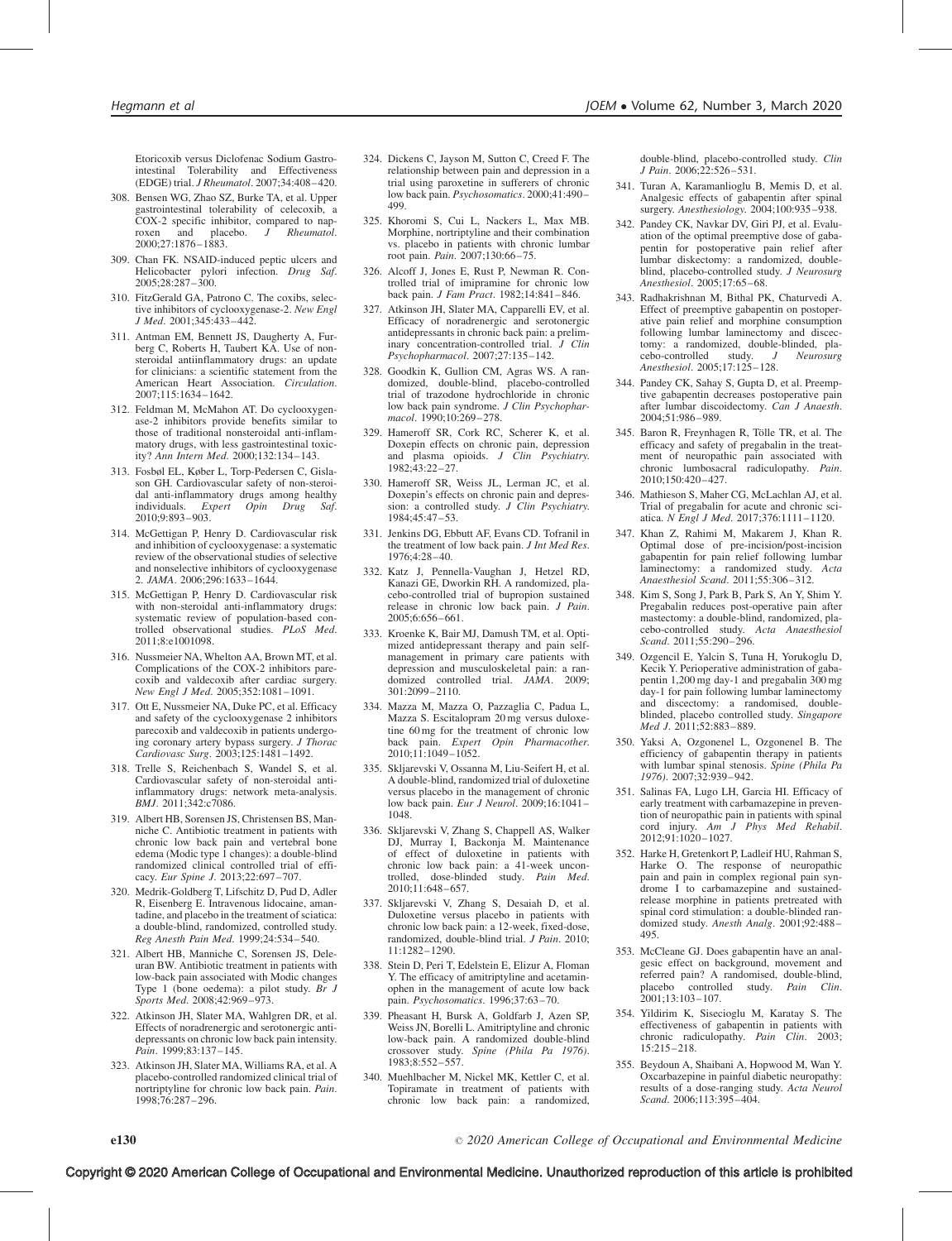- 356. Beydoun S, Alarcon F, Mangat S, Wan Y. Long-term safety and tolerability of oxcarbazepine in painful diabetic neuropathy. Acta Neurol Scand. 2007;115:284–288.
- 357. Challapalli V, Tremont-Lukats IW, McNicol ED, Lau J, Carr DB. Systemic administration of local anesthetic agents to relieve neuropathic pain. Cochrane Database Syst Rev. 2005;CD003345.
- 358. Dogra S, Beydoun S, Mazzola J, Hopwood M, Wan Y. Oxcarbazepine in painful diabetic neuropathy: a randomized, placebo-controlled study. Eur J Pain. 2005;9:543–554.
- 359. Grosskopf J, Mazzola J, Wan Y, Hopwood M. A randomized, placebo-controlled study of oxcarbazepine in painful diabetic neuropathy. Acta Neurol Scand. 2006;114:177–180.
- 360. Pandey CK, Raza M, Tripathi M, Navkar DV, Kumar A, Singh UK. The comparative evaluation of gabapentin and carbamazepine for pain management in Guillain-Barré syndrome patients in the intensive care unit. Anesth Analg. 2005;101:220–225.
- 361. Silver M, Blum D, Grainger J, Hammer AE, Quessy S. Double-blind, placebo-controlled trial of lamotrigine in combination with other medications for neuropathic pain. J Pain Symptom Manage. 2007;34:446–454.
- 362. Shanthanna H, Gilron I, Rajarathinam M, et al. Benefits and safety of gabapentinoids in chronic low back pain: a systematic review and meta-analysis of randomized controlled trials. PLoS Med. 2017;14:e1002369.
- 363. Atkinson JH, Slater MA, Capparelli EV, et al. A randomized controlled trial of gabapentin for chronic low back pain with and without a radiating component. Pain. 2016;157:1499.
- 364. Schnebel BE, Simmons JW. The use of oral colchicine for low-back pain. A double-blind study. Spine (Phila Pa 1976). 1988;13:354– 357.
- 365. Simmons JW, Harris WP, Koulisis CW, Kimmich SJ. Intravenous colchicine for low-back pain: a double-blind study. Spine (Phila Pa 1976). 1990;15:716–717.
- 366. Meek J, Giudice V, McFadden J, Key J, Enrick N. Colchicine confirmed as highly effective in disk disorders: final results of an FDA approved double-blind study. J Neurol Orthop Med Surg. 1985;6:305–312.
- 367. Ketenci A, Ozcan E, Karamursel S. Assessment of efficacy and psychomotor performances of thiocolchicoside and tizanidine in patients with acute low back pain. Int J Clin Pract. 2005;59:764–770.
- 368. Tuzun F, Unalan H, Oner N, et al. Multicenter, randomized, double-blinded, placebo-controlled trial of thiocolchicoside in acute low back pain. Joint Bone Spine. 2003;70:356– 361.
- 369. Galer BS, Rowbotham MC, Perander J, Friedman E. Topical lidocaine patch relieves postherpetic neuralgia more effectively than a vehicle topical patch: results of an enriched enrollment study. Pain. 1999;80:533-538.
- 370. Hashmi JA, Baliki MN, Huang L, et al. Lidocaine patch (5%) is no more potent than placebo in treating chronic back pain when tested in a randomised double blind placebo controlled brain imaging study. Mol Pain. 2012; 8:29.
- 371. Nalamachu S, Crockett R, Gammaitoni AR, Gould EM. A comparison of the lidocaine patch 5% vs naproxen 500 mg twice daily for the relief of pain associated with carpal tunnel syndrome: a 6-week, randomized, parallel-group study. MedGenMed. 2006;8:33.
- 372. Hegmann KT, Weiss MS, Bowden K, et al. ACOEM practice guidelines: opioids for treatment of acute, subacute, chronic, and postoperative pain. J Occup Environ Med. 2014; 56:e143–e159.
- 373. American College of Occupational and Environmental Medicine. ACOEM Practice Guidelines: Opioids; 2017. MDGuidelines website. Available at: [https://www.mdguidelines.com/](https://www.mdguidelines.com/acoem/disorders/opioids) [acoem/disorders/opioids. Accessed December](https://www.mdguidelines.com/acoem/disorders/opioids) [4, 2019.](https://www.mdguidelines.com/acoem/disorders/opioids)
- 374. Bohnert AS, Valenstein M, Bair MJ, et al. Association between opioid prescribing patterns and opioid overdose-related deaths. JAMA. 2011;305:1315–1321.
- 375. Duhon BS, Cher DJ, Wine KD, Kovalsky DA, Lockstadt H, SIFI Study Group. Triangular titanium implants for minimally invasive sacroiliac joint fusion: a prospective study.<br>Global Spine J. 2016;6:257–269.
- 376. Bajaj P, Arendt-Nielsen L, Madeleine P, Svensson P. Prophylactic tolperisone for post-exercise muscle soreness causes reduced isometric force–a double-blind randomized crossover control study. Eur J Pain. 2003; 7:407–418.
- 377. Baratta R. A double-blind comparative study of carisoprodol, propoxyphene, and placebo in the management of low back syndrome. Curr Ther Res Clin Exp. 1976; 20:233–240.
- 378. Salzmann E. Treatment of chronic low-back pain syndrome with tetrazepam in a placebo controlled double-blind trial. J Drug Dev. 1992;4:219–228.
- 379. Basmajian JV. Cyclobenzaprine hydrochloride effect on skeletal muscle spasm in the lumbar region and neck: two double-blind controlled clinical and laboratory studies. Arch Phys Med Rehabil. 1978;59:58–63.
- 380. Basmajian JV. Acute back pain and spasm. A controlled multicenter trial of combined analgesic and antispasm agents. Spine (Phila Pa 1976). 1989;14:438–439.
- 381. Borman P, Keskin D, Bodur H. The efficacy of lumbar traction in the management of patients with low back pain. Rheum Int. 2003;23:82–86.
- 382. Brown Jr BR, Womble J. Cyclobenzaprine in intractable pain syndromes with muscle spasm. JAMA. 1978;240:1151–1152.
- 383. Berry H, Hutchinson DR. Tizanidine and ibuprofen in acute low-back pain: results of a double-blind multicentre study in general practice. *J Int Med Res.* 1988;16:83-91.
- 384. Bouchier-Hayes T. Chlormezanone in low back pain and wry neck–an ''analgesic spar-ing'' effect. Br J Clin Pract. 1984;38:259– 262.
- 385. Childers MK, Borenstein D, Brown RL, et al. Low-dose cyclobenzaprine versus combination therapy with ibuprofen for acute neck or back pain with muscle spasm: a randomized trial. Curr Med Res Opin. 2005;21:1485– 1493.
- 386. Dapas F, Hartman SF, Martinez L, et al. Baclofen for the treatment of acute low-back syndrome. A double-blind comparison with placebo. Spine (Phila Pa 1976). 1985; 10:345–349.
- 387. Fryda-Kaurimsky Z, Muller-Fassbender H. Tizanidine (DS 103-282) in the treatment of acute paravertebral muscle spasm: a controlled trial comparing tizanidine and diazepam. J Int Med Res. 1981;9:501-505.
- 388. Hennies OL. A new skeletal muscle relaxant (DS 103-282) compared to diazepam in the

treatment of muscle spasm of local origin. J Int Med Res. 1981;9:62–68.

- 389. Hingorani K. Orphenadrin-paracetamol in backache-a double-blind controlled trial. Br J Clin Pract. 1971;25:227–231.
- 390. Klinger NM, Wilson RR, Kanniainen CM, Wagenknecht KA, Re ON, Gold RH. Intravenous orphenadrine for the treatment of lumbar paravertebral muslce strain. Curr Ther Res. 1988;43:247–255.
- 391. McGuinness BW. A double-blind comparison in general practice of a combination tablet containing orphenadrine citrate and paracetamol ('Norgesic') with paracetamol alone. J Int Med Res. 1983;11:42–45.
- 392. McGuinness BW, Lloyd-Jones M, Fowler PD. A double-blind comparative trial of 'parazolidin' and paracetamol. Br J Clin Pract. 1969;23:452–455.
- 393. Tervo T, Petaja L, Lepisto P. A controlled clinical trial of a muscle relaxant analgesic combination in the treatment of acute lumbago. Br J Clin Pract. 1976;30:62–64.
- 394. Vernon WG. A double-blind evaluation of Parafon Forte in the treatment of musculoskeletal back conditions. Curr Ther Res Clin Exp. 1972;14:801–806.
- 395. Waagen G, Haldeman S, Cook G, Lopez D, DeBoer KF. Short term trial of chiropractic adjustments for the relief of chronic low back pain. Man Med. 1986;2:63–67.
- 396. Zaringhalam J, Manaheji H, Rastqar A, Zaringhalam M. Reduction of chronic non-specific low back pain: a randomised controlled clinical trial on acupuncture and baclofen. Chinese Med.  $2010:5:15$ .
- 397. Brizzi A, Giusti A, Giacchetti P, Stefanelli S, Provinciali L, Ceravolo M. A randomised controlled trial on the efficacy of hydroelectrophoresis in acute recurrences in chronic low back pain patients. Eura Medicophys. 2004; 40:303–309.
- 398. Bragstad A. Evaluation of a new skeletal muscle relaxant in the treatment of low back pain (a comparison of DS 103-282 with chlorzoxazone). Curr Ther Res. 1979;26:39–43.
- 399. Cabitza P, Randelli P. Efficacy and safety of eperisone in patients with low back pain: a double blind randomized study. Eur Rev Med Pharmacol Sci. 2008;12:229–235.
- 400. Hoiriis KT, Pfleger B, McDuffie FC, et al. A randomized clinical trial comparing chiropractic adjustments to muscle relaxants for subacute low back pain. J Manipulative Physiol Ther. 2004;27:388–398.
- 401. Meng CF, Wang D, Ngeow J, Lao L, Peterson M, Paget S. Acupuncture for chronic low back pain in older patients: a randomized, controlled trial. Rheumatology. 2003;42:1508– 1517.
- 402. Preston EJ, Herbertson RK. A double-blind multicenter trial of methocarbamol (Robixin) and cyclobenzaprine (flexeril) in acute musculoskeletal conditions. Today's Ther Trends. 1984;1:1–11.
- 403. Casale R. Acute low back pain. Symptomatic treatment with a muscle relaxant drug. Clin J Pain. 1988;4:81–88.
- 404. Arbus L, Fajadet B, Aubert D, Morre M, Goldberger E. Activity of Tetrazepam (Myolastan) in low back pain a double-blind trial vs. placebo. Clin Trials J. 1990;27:258–267.
- 405. Gold RH. Orphenadrine citrate: sedative or muscle relaxant? Clin Ther. 1978;1:451–453.
- 406. Rollings HE, Glassman JM, Soyka JP. Management of acute musculoskeletal conditions-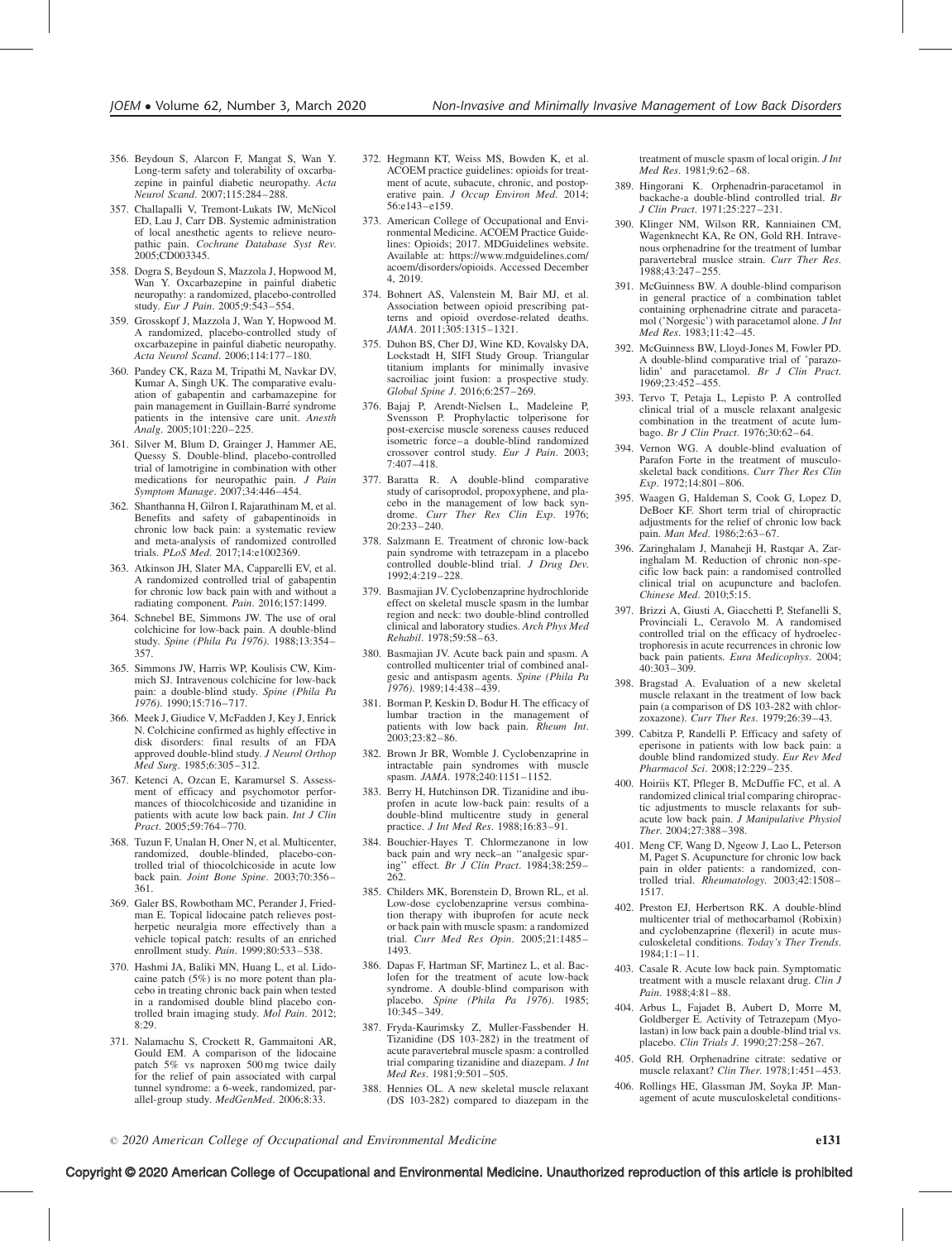thoracolumbar. Curr Ther Res. 1983;34: 917–928.

- 407. Sirdalud Ternelin Asia-Pacific Study Group. Efficacy and gastroprotective effects of tizanidine plus diclofenac versus placebo plus diclofenac in patients with painful muscle spasms. Curr Ther Res. 1998;59:13–22.
- 408. Boyles W. Management of acute musculoskeletal conditions: thoracolumbar strain or sprain. A double-blind evaluation comparing the efficacy and safety of carisoprodol with diazepam. Today's Ther Trends.  $1983:1:1-16$ .
- 409. Bercel N. Cyclobenzaprine in the treatment of skeletal muscle spasm in osteoarthritis of the cervical and lumbar spine. Curr Ther Res. 1977;22:462–468.
- 410. Abbruzzese G. The medical management of spasticity. Eur J Neurol. 2002;9(suppl):30–34. discussion 53-61.
- 411. Elenbaas JK. Centrally acting oral skeletal muscle relaxants. Am J Hosp Pharm. 1980; 37:1313–1323.
- 412. Browning R, Jackson JL, O'Malley PG. Cyclobenzaprine and back pain: a meta-analysis. Arch Int Med. 2001;161:1613-1620.
- 413. Lofland J. Cyclobenzaprine hydrochloride is a commonly prescribed centrally acting muscle relaxant, which is structurally similar to tricyclic antidepressants (TCAs) and differs from amitriptyline by only one double bond. Clin J Pain. 2001;17:103–104.
- 414. Borenstein DG, Korn S. Efficacy of a low-dose regimen of cyclobenzaprine hydrochloride in acute skeletal muscle spasm: results of two<br>placebo-controlled trials. *Clin Ther.* placebo-controlled 2003;25:1056–1073.
- 415. Koes BW, van Tulder MW, Ostelo R, Kim Burton A, Waddell G. Clinical guidelines for the management of low back pain in primary care: an international comparison. Spine (Phila Pa 1976). 2001;26:2504–2513. discussion 2513-4.
- 416. Elder NC. Abuse of skeletal muscle relaxants. Am Fam Physician. 1991;44:1223–1226.
- 417. Toth PP, Urtis J. Commonly used muscle relaxant therapies for acute low back pain: a review of carisoprodol, cyclobenzaprine hydrochloride, and metaxalone. Clin Ther. 2004;26:1355–1367.
- 418. Littrell RA, Hayes LR, Stillner V. Carisoprodol (Soma): a new and cautious perspective on an old agent. South Med J. 1993;86:753–756.
- 419. Friedman BW, Holden L, Esses D, et al. Parenteral corticosteroids for Emergency Department patients with non-radicular low back pain.  $\hat{J}$  Emerg Med. 2006;31:365-370.
- 420. Goldberg H, Firtch W, Tyburski M, et al. Oral steroids for acute radiculopathy due to a herniated lumbar disk: a randomized clinical trial. JAMA. 2015;313:1915–1923.
- 421. Finckh A, Zufferey P, Schurch M-A, Balague´ F, Waldburger M, So AK. Short-term efficacy of intravenous pulse glucocorticoids in acute discogenic sciatica. A randomized controlled<br>trial. Spine (Phila Pa 1976). 2006;31:377-381.
- 422. Haimovic IC, Beresford HR. Dexamethasone is not superior to placebo for treating lumbo-<br>sacral radicular pain. Neurology. 1986: sacral radicular pain. Neurology. 36:1593–1594.
- 423. Holve RL, Barkan H. Oral steroids in initial treatment of acute sciatica. J Am Board Fam Med. 2008;21:469–474.
- 424. Porsman O, Friis H. Prolapsed lumbar disc treated with intramuscularly administered dexamethasonephosphate. A prospectively

planned, double-blind, controlled clinical trial in 52 patients. Scand J Rheumatol. 1979;8:142–144.

- 425. Benny B, Azari P. The efficacy of lumbosacral transforaminal epidural steroid injections: a comprehensive literature review. J Back Musculoskelet Rehabil. 2011;24:67–76.
- 426. Benyamin RM, Manchikanti L, Parr AT, et al. The effectiveness of lumbar interlaminar epidural injections in managing chronic low back and lower extremity pain. Pain Physician. 2012;15:E363–E404.
- 427. Boswell MV, Hansen HC, Trescot AM, Hirsch JA. Epidural steroids in the management of chronic spinal pain and radiculopathy. Pain Physician. 2003;6:319–334.
- 428. McGrath JM, Schaefer MP, Malkamaki DM. Incidence and characteristics of complications from epidural steroid injections. Pain Med. 2011;12:726–731.
- 429. Parr AT, Manchikanti L, Hameed H, et al. Caudal epidural injections in the management of chronic low back pain: a systematic appraisal of the literature. Pain Physician. 2012;15:E159–E198.
- 430. Pinto RZ, Maher CG, Ferreira ML, et al. Epidural corticosteroid injections in the management of sciatica: a systematic review and<br>meta-analysis. Ann Intern Med. meta-analysis. Ann 2012;157:865–877.
- 431. Roncoroni C, Baillet A, Durand M, Gaudin P, Juvin R. Efficacy and tolerance of systemic steroids in sciatica: a systematic review and<br>meta-analysis. Rheumatology (Oxford).  $R$ heumatology 2011;50:1603–1611.
- 432. Manchikanti L, Cash KA, McManus CD, Pampati V, Benyamin R. Fluoroscopic lumbar interlaminar epidural injections in managing chronic lumbar axial or discogenic pain. J Pain Res. 2012;5:301–311.
- 433. Cohen SP, White RL, Kurihara C, et al. Epidural steroids, etanercept, or saline in subacute sciatica: a multicenter, randomized trial. Ann Intern Med. 2012;156:551–559.
- 434. Balagué F, Mannion AF, Pellisé F, Cedraschi Non-specific low back pain. Lancet. 2012;379:482–491.
- 435. Barré L, Lutz GE, Southern D, Cooper G. Fluoroscopically guided caudal epidural steroid injections for lumbar spinal stenosis: a restrospective evaluation of long term efficacy. Pain Physician. 2004;7:187–193.
- 436. Benoist M, Boulu P, Hayem G. Epidural steroid injections in the management of low-back pain with radiculopathy: an update of their efficacy and safety. Eur Spine J. 2012; 21:204–213.
- 437. Benzon HT. Epidural steroid injections for low back pain and lumbosacral radiculopathy. Pain. 1986;24:277–295.
- 438. Botwin K, Brown L, Fishman M, Rao S. Fluoroscopically guided caudal epidural steroid injections in degenerative lumbar spine stenosis. Pain Physician. 2007;10:547.
- 439. Botwin KP, Gruber RD. Lumbar epidural steroid injections in the patient with lumbar spinal stenosis. Phys Med Rehabil Clin N  $\hat{A}m. 2003$ ; 14: 121 – 141.
- 440. Bresnahan BW, Rundell SD, Dagadakis MC, et al. A systematic review to assess comparative effectiveness studies in epidural steroid injections for lumbar spinal stenosis and to estimate reimbursement amounts. PM&R. 2013;5:705–714.
- 441. Cohen SP, Mao J, Vu T-N, et al. Does pain score in response to a standardized subcutaneous local anesthetic injection predict epidural

steroid injection outcomes in patients with lumbosacral radiculopathy? A prospective correlational study. Pain Med. 2013;14:327-335.

- 442. Cohen SP, Strassels SA, Foster L, et al. Comparison of fluoroscopically guided and blind corticosteroid injections for greater trochanteric pain syndrome: multicentre randomised controlled trial. BMJ. 2009;338:b1088.
- 443. DePalma MJ, Slipman CW. Evidenceinformed management of chronic low back pain with epidural steroid injections. Spine J. 2008;8:45–55.
- 444. Dighe G, Friedman JH. Systematic review of caudal epidural injections in the management of chronic back pain. R I Med J. 2013;96:  $12 - 16$
- 445. Mandel S, Schilling J, Peterson E, Rao DS, Sanders W. A retrospective analysis of vertebral body fractures following epidural steroid injections. J Bone Joint Surg Am. 2013; 95:961–964.
- 446. Mobaleghi J, Allahdini F, Nasseri K, et al. Comparing the effects of epidural methylprednisolone acetate injected in patients with pain due to lumbar spinal stenosis or herniated disks: a prospective study. Int J Gen Med. 2011;4:875.
- 447. Radcliff K, Hilibrand A, Lurie JD, et al. The impact of epidural steroid injections on the outcomes of patients treated for lumbar disc herniation: a subgroup analysis of the SPORT trial. J Bone Joint Surg Am. 2012;94:1353– 1358.
- 448. Singh V, Manchikanti L. Role of caudal epidural injections in the management of chronic low back pain. Pain Physician. 2002;5:133– 148.
- 449. Whynes DK, McCahon RA, Ravenscroft A, Hardman J. Cost effectiveness of epidural steroid injections to manage chronic lower back pain. BMC Anesthesiol. 2012;12:26.
- 450. Wilkinson IM, Cohen SP. Epidural steroid injections. Curr Pain Headache Rep. 2012; 16:50–59.
- 451. Botwin KP, Thomas S, Gruber RD, et al. Radiation exposure of the spinal interventionalist performing fluoroscopically guided lumbar transforaminal epidural steroid injections. Arch Phys Med Rehabil. 2002;83:697–701.
- 452. Nelemans PJ, deBie RA, deVet HC, Sturmans F. Injection therapy for subacute and chronic benign low back pain. Spine (Phila Pa 1976). 2001;26:501–515.
- 453. Freeman BJ, Ludbrook GL, Hall S, et al. Randomized, double-blind, placebo-controlled, trial of transforaminal epidural etanercept for the treatment of symptomatic lumbar disc herniation. Spine (Phila Pa 1976). 2013; 38:1986–1994.
- 454. Korhonen T, Karppinen J, Paimela L, et al. The treatment of disc herniation-induced sciatica with infliximab: results of a randomized, controlled, 3-month follow-up study. Spine (Phila Pa 1976). 2005;30:2724–2728.
- 455. Korhonen T, Karppinen J, Paimela L, et al. The treatment of disc-herniation-induced sciatica with infliximab: one-year follow-up results of FIRST II, a randomized controlled trial. Spine (Phila Pa 1976). 2006;31:2759–2766.
- 456. Autio RA, Karppinen J, Niinimaki J, et al. The effect of infliximab, a monoclonal antibody against TNF-alpha, on disc herniation resorption: a randomized controlled study. Spine (Phila Pa 1976). 2006;31:2641–2645.
- 457. Tobinick E, Davoodifar S. Efficacy of etanercept delivered by perispinal administration for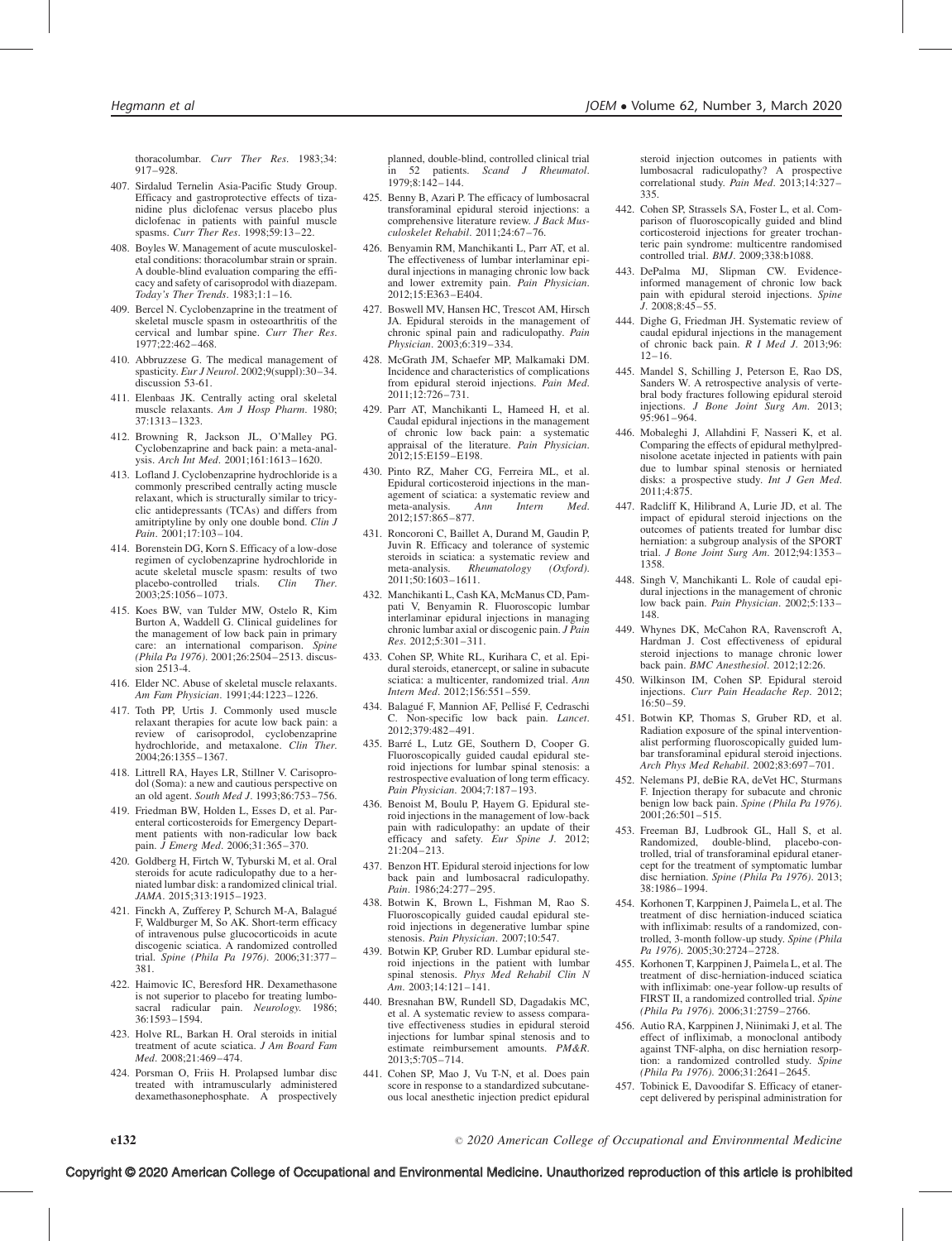chronic back and/or neck disc-related pain: a study of clinical observations in 143 patients. Curr Med Res Opin. 2004;20:1075–1085.

- 458. Zochling J, Maxwell L, Beardmore J, Boonen A. TNF-alpha inhibitors for ankylosing spondylitis. Cochrane Database Syst Rev. 2005;3.
- 459. Brandt J, Listing J, Haibel H, et al. Long-term efficacy and safety of etanercept after readministration in patients with active ankylosing spondylitis. Rheumatology. 2005;44:342-348.
- 460. Shell WE, Charuvastra EH, DeWood MA, May LA, Bullias DH, Silver DS. A doubleblind controlled trial of a single dose naproxen and an amino acid medical food theramine for the treatment of low back pain. Am J Ther. 2012;19:108–114.
- 461. Chrubasik S, Junck H, Breitschwerdt H, Conradt C, Zappe H. Effectiveness of Harpagophytum extract WS 1531 in the treatment of exacerbation of low back pain: a randomized, placebo-controlled, double-blind study. Eur J Anaesthesiol. 1999;16:118–129.
- 462. Chrubasik S, Model A, Black A, Pollak S. A randomized double-blind pilot study comparing Doloteffin and Vioxx in the treatment of low back pain. Rheumatology. 2003;42:141– 148.
- 463. Chrubasik S, Eisenberg E, Balan E, Weinberger T, Luzzati R, Conradt C. Treatment of low back pain exacerbations with willow bark extract: a randomized double-blind study. Am J Med. 2000;109:9–14.
- 464. Chrubasik S, Kunzel O, Model A, Conradt C, Black A. Treatment of low back pain with a herbal or synthetic anti-rheumatic: a randomized controlled study. Willow bark extract for low back pain. Rheumatology. 2001;40:1388– 1393.
- 465. Giannetti BM, Staiger C, Bulitta M, Predel HG. Efficacy and safety of comfrey root extract ointment in the treatment of acute upper or lower back pain: results of a double-blind, randomised, placebo controlled,<br>multicentre trial. *Br J Sports Med*. 2010; 44:637–641.
- 466. Pabst H, Schaefer A, Staiger C, Junker-Samek M, Predel HG. Combination of comfrey root extract plus methyl nicotinate in patients with conditions of acute upper or low back pain: a multicentre randomised controlled trial. Phytother Res. 2013;27:811–817.
- 467. van Tulder MW, Furlan AD, Gagnier JJ. Complementary and alternative therapies for low back pain. Best Prac Res. 2005;19:639–654.
- 468. Krivoy N, Pavlotzky E, Chrubasik S, Eisenberg E, Brook G. Effect of salicis cortex extract on human platelet aggregation. Planta Medica. 2001;67:209–212.
- 469. Frerick H, Keitel W, Kuhn U, Schmidt S, Bredehorst A, Kuhlmann M. Topical treatment of chronic low back pain with a capsicum plaster. Pain. 2003;106:59–64.
- 470. Stam C, Bonnet MS, van Haselen RA. The efficacy and safety of a homeopathic gel in the treatment of acute low back pain: a multi-centre, randomised, double-blind comparative clinical trial. Br Homoeopath J. 2001;90:21–28.
- 471. Ginsberg F, Famaey JP. A double-blind study of topical massage with Rado-Salil ointment in mechanical low-back pain. J Int Med Res. 1987;15:148–153.
- 472. Keitel W, Frerick H, Kuhn U, Schmidt U, Kuhlmann M, Bredehorst A. Capsicum pain plaster in chronic non-specific low back pain. Arzneimittelforschung. 2001;51:896–  $903.$
- 473. Hiura A. Neuroanatomical effects of capsaicin on the primary afferent neurons. Arch Histol Cytol. 2000;63:199–215.
- 474. Mibielli MA, Geller M, Cohen JC, et al. Diclofenac plus B vitamins versus diclofenac monotherapy in lumbago: the DOLOR study. Curr Med Res Opin. 2009;25:2589–2599.
- 475. Fu PP, Xia Q, Yin JJ, et al. Photodecomposition of vitamin A and photobiological implications for the skin. Photochem Photobiol. 2007;83:409–424.
- 476. Poljšak B, Raspor P. The antioxidant and prooxidant activity of vitamin C and trolox in vitro: a comparative study. J Appl Toxicol. 2008;28:183–188.
- 477. Lonn E, Bosch J, Yusuf S, et al. Effects of long-term vitamin E supplementation on cardiovascular events and cancer: a randomized controlled trial. JAMA. 2005;293:1338–1347.
- 478. Hayden KM, Welsh-Bohmer KA, Wengreen HJ, et al. Risk of mortality with vitamin E supplements: the Cache County study. Am J Med. 2007;120:180–184.
- 479. Marchioli R, Levantesi G, Macchia A, et al. Vitamin E increases the risk of developing heart failure after myocardial infarction: results from the GISSI-Prevenzione trial. J Cardiovasc Med. 2006;7:347–350.
- 480. Gagnier JJ. Evidence-informed management of chronic low back pain with herbal, vitamin, mineral, and homeopathic supplements. Spine J. 2008;8:70–79.
- 481. Heidari B, Shirvani JS, Firouzjahi A, Heidari P, Hajian-Tilaki KO. Association between nonspecific skeletal pain and vitamin D deficiency. Int J Rheum Dis. 2010;13: 340–346.
- 482. Johansen JV, Manniche C, Kjaer P. Vitamin D levels appear to be normal in Danish patients attending secondary care for low back pain and a weak positive correlation between serum level Vitamin D and Modic changes was demonstrated: a cross-sectional cohort study of consecutive patients with non-specific low back pain. BMC Musculoskelet Disord. 2013;14:78.
- 483. Schwalfenberg G. Improvement of chronic back pain or failed back surgery with vitamin D repletion: a case series. J Am Board Fam Med. 2009;22:69–74.
- 484. Castro-Sanchez AM, Lara-Palomo IC, Mataran-Penarrocha GA, Fernandez-Sanchez M, Sanchez-Labraca N, Arroyo-Morales M. Kinesio Taping reduces disability and pain slightly in chronic non-specific low back pain: a randomised trial. J Physiother. 2012;58:89–95.
- 485. Chen SM, Alexander R, Lo SK, Cook J. Effects of Functional Fascial Taping on pain and function in patients with non-specific low back pain: a pilot randomized controlled trial. Clin Rehabil. 2012;26:924–933.
- 486. Paoloni M, Bernetti A, Fratocchi G, et al. Kinesio Taping applied to lumbar muscles influences clinical and electromyographic characteristics in chronic low back pain patients. Eur J Phys Rehabil Med. 2011; 47:237–244.
- 487. Álvarez-Álvarez S, San José F, Rodríguez-Fernández A, Güeita-Rodríguez J, Waller B. Effects of Kinesio® Tape in low back muscle fatigue: randomized, controlled, doubledblinded clinical trial on healthy subjects. J Back Musculoskelet Rehabil. 2014;27:203– 212.
- 488. Basford JR, Smith MA. Shoe insoles in the workplace. Orthopedics. 1988;11:285–288.
- 489. Shabat S, Gefen T, Nyska M, Folman Y, Gepstein R. The effect of insoles on the incidence and severity of low back pain among workers whose job involves long-distance walking. Eur Spine J. 2005;14:546–550.
- 490. Larsen K, Weidich F, Leboeuf-Yde C. Can custom-made biomechanic shoe orthoses prevent problems in the back and lower extremities? A randomized, controlled intervention trial of 146 military conscripts. J Manipultative Physiol Ther. 2002;25:326-331.
- 491. Calmels P, Queneau P, Hamonet C, et al. Effectiveness of a lumbar belt in subacute low back pain: an open, multicentric, and randomized clinical study. Spine (Phila Pa 1976). 2009;34:215–220.
- 492. Coxhead CE, Inskip H, Meade TW, North WR, Troup JD. Multicentre trial of physiotherapy in the management of sciatic symptoms. Lancet. 1981;1:1065–1068.
- 493. Doran DM, Newell DJ. Manipulation in treatment of low back pain: a multicentre study. Br Med J. 1975;2:161–164.
- 494. Hsieh CY, Phillips RB, Adams AH, Pope MH. Functional outcomes of low back pain: comparison of four treatment groups in a randomized controlled trial. J Manipulative Physiol Ther. 1992;15:4–9.
- 495. Oleske DM, Lavender SA, Andersson GB, Kwasny MM. Are back supports plus education more effective than education alone in promoting recovery from low back pain?: Results from a randomized clinical trial. Spine (Phila Pa 1976). 2007;32:2050–2057.
- 496. Reddell CR, Congleton JJ, Dale Huchingson R, Montgomery JF. An evaluation of a weightlifting belt and back injury prevention training class for airline baggage handlers. Appl Ergon. 1992;23:319–329.
- 497. van Poppel MN, Koes BW, van der Ploeg T, Smid T, Bouter LM. Lumbar supports and education for the prevention of low back pain in industry: a randomized controlled trial. JAMA. 1998;279:1789–1794.
- 498. Walsh NE, Schwartz RK. The influence of prophylactic orthoses on abdominal strength and low back injury in the workplace.  $Am \, J$ Phys Med Rehabil. 1990;69:245–250.
- 499. Roelofs PD, Bierma-Zeinstra SM, van Poppel MN, et al. Lumbar supports to prevent recurrent low back pain among home care workers: randomized trial. Ann Intern Med. 2007;147:685–692.
- 500. Roelofs PD, Bierma-Zeinstra SM, van Poppel MN, van Mechelen W, Koes BW, van Tulder MW. Cost-effectiveness of lumbar supports for home care workers with recurrent low back pain: an economic evaluation alongside a randomized-controlled trial. Spine (Phila Pa 1976). 2010;35:E1619–E1626.
- 501. Centre for Reviews and Dissemination. Acute and Chronic Low Back Pain. Effective Health Care Bulletin. York, UK: University of York, Royal Society of Medicine Press; 2000Volume 6, Number 5.
- 502. Maher CG. Effective physical treatment for chronic low back pain. Orthop Clin North Am. 2004;35:57–64.
- 503. Dillingham TR. Lumbar supports for prevention of low back pain in the workplace. JAMA. 1998;279:1826–1828.
- 504. Fischbacher C. Outpatient physiotherapy services for low back pain. STEER: Succinct and Timely Evaluated Evidence Reviews. Bazian, Ltd., eds. London, UK: Wessex Institute for Health Research and Development, University of Southampton; 2002; 2:1–8.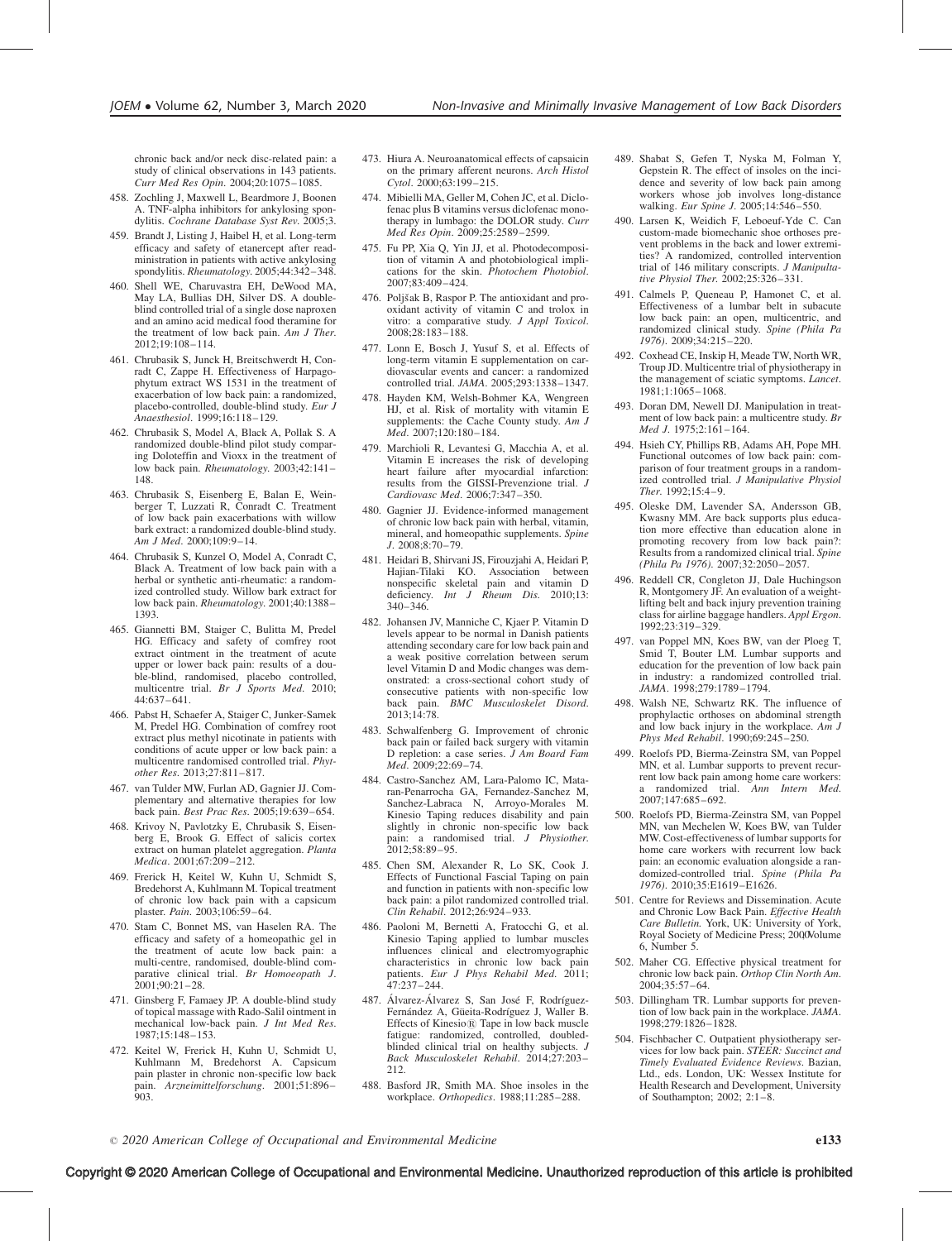- 505. Ammendolia C, Kerr MS, Bombardier C. Back belt use for prevention of occupational low back pain: a systematic review. J Manipulative Physiol Ther. 2005;28:128–134.
- 506. Bigos SJ, Holland J, Holland C, Webster JS, Battie M, Malmgren JA. High-quality controlled trials on preventing episodes of back problems: systematic literature review in working-age adults. Spine J. 2009;9:147–168.
- 507. U.S. Department of Health and Human Services (DHHS), Public Health Service, Centers for Disease Control and Prevention (CDC), National Institute for Occupational Safety and Health (NIOSH). Back Belts: Do They Prevent Injury? DHHS (NIOSH) Publication No. 94-127. 1994; 1–12.
- 508. Jellema P, van Tulder MW, van Poppel MN, Nachemson AL, Bouter LM. Lumbar supports for prevention and treatment of low back pain: a systematic review within the framework of the Cochrane Back Review Group. Spine (Phila Pa 1976). 2001;26:377–386.
- 509. Collacott EA, Zimmerman JT, White DW, Rindone JP. Bipolar permanent magnets for the treatment of chronic low back pain: a pilot study. JAMA. 2000;283:1322–1325.
- 510. Khoromi S, Blackman MR, Kingman A, et al. Low intensity permanent magnets in the treatment of chronic lumbar radicular pain. J Pain Symptom Manage. 2007;34:434–445.
- 511. Cherkin DC, Eisenberg D, Sherman KJ, et al. Randomized trial comparing traditional Chinese medical acupuncture, therapeutic massage, and self-care education for chronic low back pain. Arch Int Med. 2001;161:1081– 1088.
- 512. Gam AN, Warming S, Larsen LH, et al. Treatment of myofascial trigger-points with ultrasound combined with massage and exercise–a randomised controlled trial. Pain. 1998; 77:73–79.
- 513. Kalauokalani D, Cherkin DC, Sherman KJ, Koepsell TD, Deyo RA. Lessons from a trial of acupuncture and massage for low back pain: patient expectations and treatment effects. Spine (Phila Pa 1976). 2001;26:1418–1424.
- 514. Melzack R, Vetere P, Finch L. Transcutaneous electrical nerve stimulation for low back pain. A comparison of TENS and massage for pain and range of motion. Phys Ther. 1983;63:489– 493.
- 515. Werners R, Pynsent PB, Bulstrode CJ. Randomized trial comparing interferential therapy with motorized lumbar traction and massage in the management of low back pain in a primary care setting. Spine (Phila Pa 1976). 1999; 24:1579–1584.
- 516. Preyde M. Effectiveness of massage therapy for subacute low-back pain: a randomized controlled trial. CMAJ. 2000;162:1815-1820.
- 517. Chatchawan U, Thinkhamrop B, Kharmwan S, Knowles J, Eungpinichpong W. Effectiveness of traditional Thai massage versus Swedish massage among patients with back pain associated with myofascial trigger points. J Bodywork Movement Ther. 2005;9:298–309.
- 518. Cherkin DC, Sherman KJ, Kahn J, et al. A comparison of the effects of 2 types of massage and usual care on chronic low back pain: a randomized, controlled trial. Ann Int Med. 2011;155:1–9.
- 519. Little P, Lewith G, Webley F, et al. Randomised controlled trial of Alexander technique lessons, exercise, and massage (ATEAM) for chronic and recurrent back pain. BMJ. 2008; 337:a884.
- 520. Cherkin DC, Sherman KJ, Deyo RA, Shekelle PG. A review of the evidence for the effectiveness, safety, and cost of acupuncture, massage therapy, and spinal manipulation for back pain. Ann Intern Med. 2003;138:898-906.
- 521. Brosseau L, Wells GA, Poitras S, et al. Ottawa Panel evidence-based clinical practice guidelines on therapeutic massage for low back pain. J Bodywork Movement Ther. 2012;  $16:424 - 455$
- 522. Chambers H. Physiotherapy and lumbar facet joint injections as a combination treatment for chronic low back pain. A narrative review of lumbar facet joint injections, lumbar spinal mobilizations, soft tissue massage and lower back mobility exercises. Musculoskeletal Care. 2013;11:106–120.
- 523. Furlan AD, Imamura M, Dryden T, Irvin E. Massage for low-back pain. Cochrane Database Syst Rev. 2008;CD001929.
- 524. Furlan AD, Yazdi F, Tsertsvadze A, et al. Complementary and alternative therapies for back pain II. Evid Rep Technol Assess (Full Rep). 2010;194:1–764.
- 525. Kumar S, Beaton K, Hughes T. The effectiveness of massage therapy for the treatment of nonspecific low back pain: a systematic review of systematic reviews. Int J Gen Med. 2013;6:733–741.
- 526. Melancon B, Miller LH. Massage therapy versus traditional therapy for low back pain relief: implications for holistic nursing practice. Holistic Nurse Prac. 2005;19:116–121.
- 527. Romanowski M, Romanowska J, Grzeskowiak M. A comparison of the effects of deep tissue massage and therapeutic massage on chronic low back pain. Stud Health Technol Inform. 2012;176:411–414.
- 528. Ernst E. Massage therapy for low back pain: a systematic review. J Pain Symptom Manage. 1999;17:65–69.
- 529. Imamura M, Furlan AD, Dryden T, Irvin E. Evidence-informed management of chronic low back pain with massage. Spine J. 2008;8:121–133.
- 530. Netchanok S, Wendy M, Marie C. The effectiveness of Swedish massage and traditional Thai massage in treating chronic low back pain: a review of the literature. Complement Ther Clin Pract. 2012;18:227–234.
- 531. Albright J, Allman R, Bonfiglio R, et al. Philadelphia panel evidence-based clinical practice guidelines on selected rehabilitation interventions for low back pain. Phys Ther. 2001;2001:10.
- 532. Buselli P, Bosoni R, Buse` G, et al. Effectiveness evaluation of an integrated automatic termomechanic massage system (SMATH( system) in nonspecific sub-acute and chronic low back pain - a randomized double blinded controlled trial, comparing SMATH therapy versus sham therapy: study protocol for a randomized controlled trial. Trials. 2011; 12:216.
- 533. Poole H, Glenn S, Murphy P. A randomised controlled study of reflexology for the management of chronic low back pain. Eur J Pain. 2007;11:878–887.
- 534. Quinn F, Hughes CM, Baxter G. Reflexology in the management of low back pain: a pilot randomised controlled trial. Complement Ther Med. 2008;16:3–8.
- 535. Ernst E. Is reflexology an effective intervention? A systematic review of randomised controlled trials. Med J Australia. 2009; 191:263–266.
- 536. Hsieh CY, Adams AH, Tobis J, et al. Effectiveness of four conservative treatments for subacute low back pain: a randomized clinical trial. Spine (Phila Pa 1976). 2002;27:1142-1148.
- 537. Beurskens AJ, van der Heijden GJ, de Vet HC, et al. The efficacy of traction for lumbar back pain: design of a randomized clinical trial. J Manipulative Physiol Ther. 1995;18:141–147.
- 538. Beurskens AJ, de Vet HC, Koke AJ, et al. Efficacy of traction for nonspecific low back pain. 12-week and 6-month results of a randomized clinical trial. Spine (Phila Pa 1976). 1997;22:2756–2762.
- 539. Mathews JA, Hickling J. Lumbar traction: a double-blind controlled study for sciatica. Rheum Rehabil. 1975;14:222–225.
- 540. Mathews JA, Mills SB, Jenkins VM, et al. Back pain and sciatica: controlled trials of manipulation, traction, sclerosant and epidural injections. Br J Rheumatol. 1987;26:416–423.
- 541. Letchuman R, Deusinger RH. Comparison of sacrospinalis myoelectric activity and pain levels in patients undergoing static and intermittent lumbar traction. Spine (Phila Pa 1976). 1993;18:1361–1365.
- 542. Guvenol K, Tuzun C, Peker O, Goktay Y. A comparison of inverted spinal traction and conventional traction in the treatment of lumbar disc herniations. Physiother Theory Prac. 2000;16:151–160.
- 543. Konrad K, Tatrai T, Hunka A, Vereckei E, Korondi I. Controlled trial of balneotherapy in treatment of low back pain. Ann Rheum Dis. 1992;51:820–822.
- 544. Larsson U, Choler U, Lidstrom A, et al. Autotraction for treatment of lumbago-sciatica. A multicentre controlled investigation. Acta Orthop Scand. 1980;51:791–798.
- 545. Ljunggren AE, Weber H, Larsen S. Autotraction versus manual traction in patients with prolapsed lumbar intervertebral discs. Scand J Rehabil Med. 1984;16:117–124.
- 546. Pal B, Mangion P, Hossain MA, Diffey BL. A controlled trial of continuous lumbar traction in the treatment of back pain and sciatica. Br J Rheum. 1986;25:181–183.
- 547. Mathews W, Morkel M, Mathews J. Manipulation and traction for lumbago and sciatica: physiotherapeutic techniques used in two controlled trials. Physiother Prac. 1988; 4:201–206.
- 548. Van der Heijden G, Beurskens A, Dirx M, Bouter L, Lindeman E. Efficacy of lumbar traction: a randomised clinical trial. Physiother. 1995;81:29–35.
- 549. Schimmel JJ, de Kleuver M, Horsting PP, Spruit M, Jacobs WC, van Limbeek J. No effect of traction in patients with low back pain: a single centre, single blind, randomized controlled trial of Intervertebral Differential Dynamics Therapy. Spine (Phila Pa 1976). 2009;18:1843–1850.
- 550. Sweetman BJHI, Anderson JAD. A randomized controlled trial of exercises, short wave diathermy, and traction for low back pain, with evidence of diagnosis-related response to treatment. J Orthop Rheum. 1993;6:159–166.
- 551. Weber H. Traction therapy in sciatica due to disc prolapse (does traction treatment have any positive effect on patients suffering from sciatica caused by disc prolapse?).  $\bar{J}$  Oslo City Hosp. 1973;23:167–176.
- 552. Weber H. Traction therapy in patients with herniated lumbar intervertebral discs. J Oslo City Hosp. 1984;34:61–70.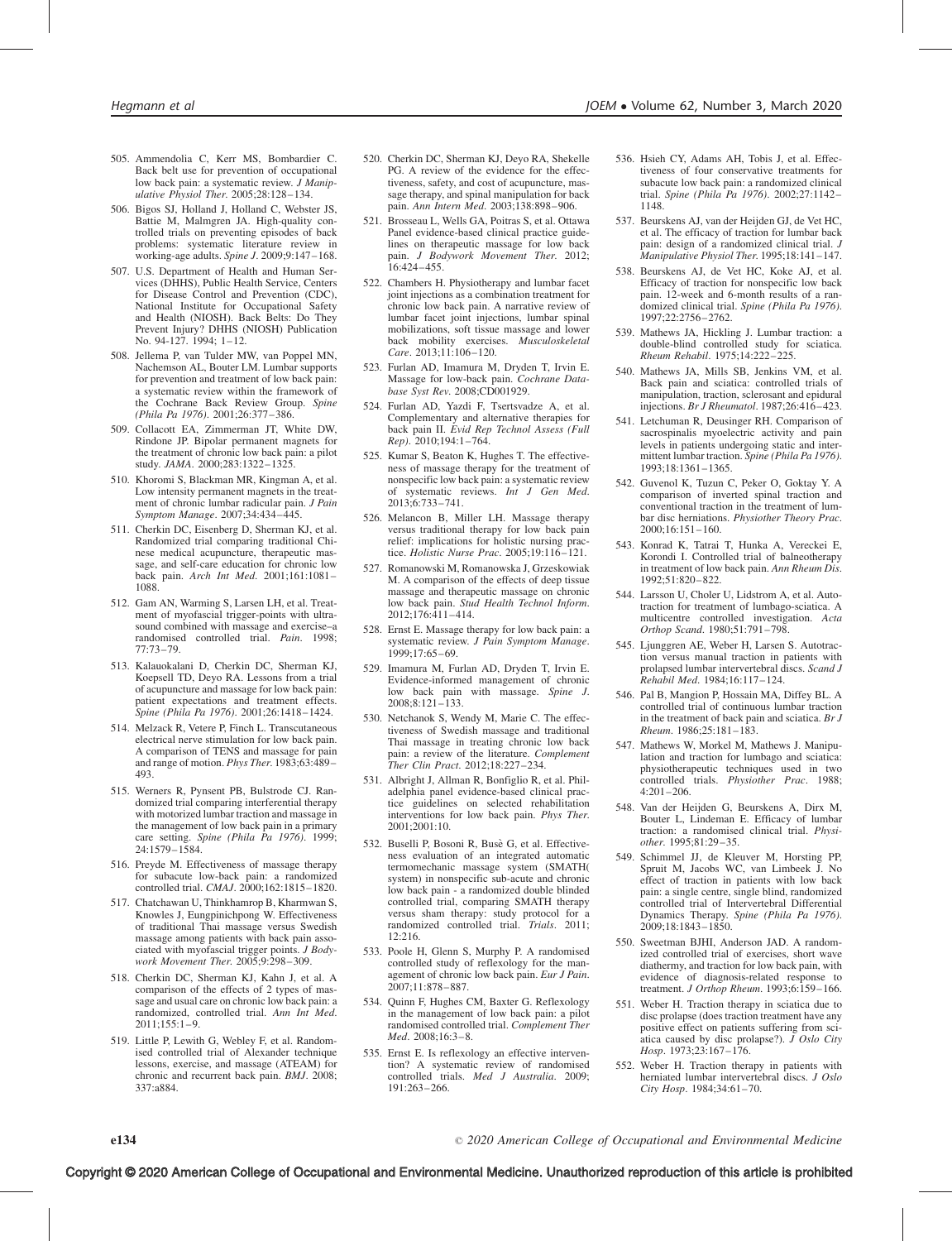- 553. Ljunggren A. Manual traction versus ismetric exercises in patients with herniated invertebral lumbar discs. Phiysiother Theory Prac. 1992;8:207–213.
- 554. Macario A, Pergolizzi JV. Systematic literature review of spinal decompression via motorized traction for chronic discogenic low back pain. Pain Pract. 2006;6:171–178.
- 555. Wegner I, Widyahening IS, van Tulder MW, et al. Traction for low-back pain with or without sciatica. Cochrane Database Syst Rev. 2013;8:CD003010.
- 556. Cai C, Pua YH, Lim KC. A clinical prediction rule for classifying patients with low back pain who demonstrate short-term improvement with mechanical lumbar traction. Eur Spine J. 2009;18:554–561.
- 557. Gay RE, Brault JS. Evidence-informed management of chronic low back pain with traction therapy. Spine J. 2008;8:234–242.
- 558. Harte AA, Baxter GD, Gracey JH. The efficacy of traction for back pain: a systematic review of randomized controlled trials. Arch Phys Med Rehabil. 2003;84:1542–1553.
- 559. Krause M, Refshauge K, Dessen M, Boland R. Lumbar spine traction: evaluation of effects and recommended application for treatment. Man Ther. 2000;5:72-81.
- 560. Vroomen PC, de Krom MC, Slofstra PD, Knottnerus JA. Conservative treatment of sciatica: a systematic review. Clin Spine Surg. 2000;13:463–469.
- 561. Brown LL. A double-blind, randomized, prospective study of epidural steroid injection vs. the mild(R) procedure in patients with symptomatic lumbar spinal stenosis. Pain Pract. 2012;12:333–341.
- 562. Sherry E, Kitchener P, Smart R. A prospective randomized controlled study of VAX-D and TENS for the treatment of chronic low back pain. Neurol Res. 2001;23:780–784.
- 563. Ramos G. Efficacy of vertebral axial decompression on chronic low back pain: study of dosage regimen. Neurol Res. 2004;26:320-324.
- 564. Prasad KM, Gregson BA, Hargreaves G, Byrnes T, Winburn P, Mendelow AD. Inversion therapy in patients with pure single level lumbar discogenic disease: a pilot randomized trial. Disabil Rehabil. 2012;34:1473–1480.
- 565. Cleland JA, Fritz JM, Kulig K, et al. Comparison of the effectiveness of three manual physical therapy techniques in a subgroup of patients with low back pain who satisfy a clinical prediction rule: a randomized clinical trial. Spine (Phila Pa 1976). 2009;34:2720– 2729.
- 566. Santilli V, Beghi E, Finucci S. Chiropractic manipulation in the treatment of acute back pain and sciatica with disc protrusion: a randomized double-blind clinical trial of active and simulated spinal manipulations. Spine J. 2006;6:131–137.
- 567. Skargren EI, Carlsson PG, Öberg BE. Oneyear follow-up comparison of the cost and effectiveness of chiropractic and physiotherapy as primary management for back pain: subgroup analysis, recurrence, and additional health care utilization. Spine (Phila Pa 1976). 1998;23:1875–1883.
- 568. Strauss S. Myofascial pain syndromes: a short review. Web J Acupuncture. 2002. Available at: [https://med-vetacupuncture.org/english/articles/](https://med-vetacupuncture.org/english/articles/myofac.html) [myofac.html.](https://med-vetacupuncture.org/english/articles/myofac.html) Accessed January 30, 2020.
- 569. von Heymann WJ, Schloemer P, Timm J, Muehlbauer B. Spinal high-velocity low amplitude manipulation in acute nonspecific

low back pain: a double-blinded randomized controlled trial in comparison with diclofenac and placebo. Spine (Phila Pa 1976). 2013;38:540–548.

- 570. Skargren EI, Oberg BE, Carlsson PG, Gade M. Cost and effectiveness analysis of chiropractic and physiotherapy treatment for low back and neck pain. Six-month follow-up. Spine (Phila Pa 1976). 1997;22:2167-2177.
- 571. Schneider M, Haas M, Glick R, Stevans J, Landsittel D. A comparison of spinal manipulation methods and usual medical care for acute and Sub-acute low back pain: a randomized clinical trial. Spine (Phila Pa 1976). 2015;40:209.
- 572. Bialosky JE, Bishop MD, Robinson ME, Zeppieri G Jr, George SZ. Spinal manipulative therapy has an immediate effect on thermal pain sensitivity in people with low back pain: a randomized controlled trial. Phys Ther. 2009;89:1292–1303.
- 573. Cecchi F, Molino-Lova R, Chiti M, et al. Spinal manipulation compared with back school and with individually delivered physiotherapy for the treatment of chronic low back pain: a randomized trial with one-year followup. Clin Rehabil. 2010;24:26–36.
- 574. Childs JD, Flynn TW, Fritz JM. A perspective for considering the risks and benefits of spinal manipulation in patients with low back pain. Man Ther. 2006;11:316–320.
- 575. Glover JR, Morris JG, Khosla T. Back pain: a randomized clinical trial of rotational manipulation of the trunk. Br J Ind Med.  $1974$ ; 31:59–64.
- 576. Juni P, Battaglia M, Nuesch E, et al. A randomised controlled trial of spinal manipulative therapy in acute low back pain. Ann Rheum Dis. 2009;68:1420–1427.
- 577. Skargren EI, Oberg BE. Predictive factors for 1-year outcome of low-back and neck pain in patients treated in primary care: comparison between the treatment strategies chiropractic and physiotherapy. Pain. 1998;77:201-207.
- 578. Sutlive TG, Mabry LM, Easterling EJ, et al. Comparison of short-term response to two spinal manipulation techniques for patients with low back pain in a military beneficiary population. Mil Med. 2009;174:750-756.
- 579. Hadler NM, Curtis P, Gillings DB, Stinnett S. A benefit of spinal manipulation as adjunctive therapy for acute low-back pain: a stratified  $\frac{1}{2}$  controlled trial. Spine (Phila Pa 1976). 1987;12:702–706.
- 580. Hondras MA, Long CR, Cao Y, Rowell RM, Meeker WC. A randomized controlled trial comparing 2 types of spinal manipulation and minimal conservative medical care for adults 55 years and older with subacute or chronic low back pain. J Manipulative Physiol Ther. 2009;32:330–343.
- 581. Hurwitz EL, Morgenstern H, Kominski GF, Yu F, Chiang LM. A randomized trial of chiropractic and medical care for patients with low back pain: eighteen-month follow-up outcomes from the UCLA low back pain study. Spine (Phila Pa 1976). 2006;31:611-621. discussion 622.
- 582. Sims-Williams H, Jayson MI, Young SM, Baddeley H, Collins E. Controlled trial of mobilisation and manipulation for patients with low back pain in general practice. Br Med J. 1978;2:1338-1340.
- 583. Sims-Williams H, Jayson MI, Young SM, Baddeley H, Collins E. Controlled trial of mobilisation and manipulation for low back pain: hospital patients. *Br Med J*.<br>1979;2:1318–1320.
- 584. Farrell JP, Twomey LT. Acute low back pain. Comparison of two conservative treatment approaches. Med J Aust. 1982;1:160–164.
- 585. Jayson MI, Sims-Williams H, Young S, Baddeley H, Collins E. Mobilization and manipulation for low-back pain. Spine (Phila Pa 1976). 1981;6:409–416.
- 586. Learman KE, Myers JB, Lephart SM, Sell TC, Kerns GJ, Cook CE. Effects of spinal manipulation on trunk proprioception in subjects with chronic low back pain during symptom remis-<br>sion.  $J$  Manipulative Physiol Ther. sion. J Manipulative Physiol Ther. 2009;32:118–126.
- 587. Sanders GE, Reinert O, Tepe R, Maloney P. Chiropractic adjustive manipulation on subjects with acute low back pain: visual analog pain scores and plasma beta-endorphin levels. J Manipulative Physiol Ther. 1990;13:391– 395.
- 588. MacDonald RS, Bell CM. An open controlled assessment of osteopathic manipulation in nonspecific low-back pain. Spine (Phila Pa 1976). 1990;15:364–370.
- 589. McMorland G, Suter E, Casha S, du Plessis SJ, Hurlbert RJ. Manipulation or microdiskectomy for sciatica?  $\hat{A}$  prospective randomized clinical study. J Manipulative Physiol Ther. 2010;33:576–584.
- 590. Paatelma M, Kilpikoski S, Simonen R, Heinonen A, Alen M, Videman T. Orthopaedic manual therapy, McKenzie method or advice only for low back pain in working adults: a randomized controlled trial with one year follow-up. J Rehabil Med. 2008;40:858–863.
- 591. Pope MH, Phillips RB, Haugh LD, Hsieh CY, MacDonald L, Haldeman S. A prospective randomized three-week trial of spinal manipulation, transcutaneous muscle stimulation, massage and corset in the treatment of subacute low back pain. Spine (Phila Pa 1976). 1994;19:2571–2577.
- 592. Rasmussen J, Laetgaard J, Lindecrona AL, Qvistgaard E, Bliddal H. Manipulation does not add to the effect of extension exercises in chronic low-back pain (LBP). A randomized, controlled, double blind study. Joint Bone Spine. 2008;75:708–713.
- 593. Triano JJ, McGregor M, Hondras MA, Brennan PC. Manipulative therapy versus education programs in chronic low back pain. Spine (Phila Pa 1976). 1995;20:948–955.
- 594. Wreje U, Nordgren B, Aberg H. Treatment of pelvic joint dysfunction in primary care–a controlled study. Scand J Prim Health Care. 1992;10:310–315.
- 595. Bronfort G, Hondras MA, Schulz CA, Evans RL, Long CR, Grimm R. Spinal manipulation and home exercise with advice for subacute and chronic back-related leg pain: a trial with adaptive allocation. Ann Intern Med. 2014;161:381–391.
- 596. Ernst E, Harkness E. Spinal manipulation: a systematic review of sham-controlled, doubleblind, randomized clinical trials. J Pain Symptom Manage. 2001;22:879–889.
- 597. Dagenais S, Tricco AC, Haldeman S. Synthesis of recommendations for the assessment and management of low back pain from recent clinical practice guidelines. Spine J. 2010; 10:514–529.
- 598. Rubinstein SM, Terwee CB, Assendelft WJ, de Boer MR, van Tulder MW. Spinal manipulative therapy for acute low back pain: an update of the Cochrane review. Spine (Phila Pa 1976). 2013;38:E158–E177.
- 599. Andersson GB, Lucente T, Davis AM, Kappler RE, Lipton JA, Leurgans S. A comparison of

 $\degree$  2020 American College of Occupational and Environmental Medicine e135

#### Copyright © 2020 American College of Occupational and Environmental Medicine. Unauthorized reproduction of this article is prohibited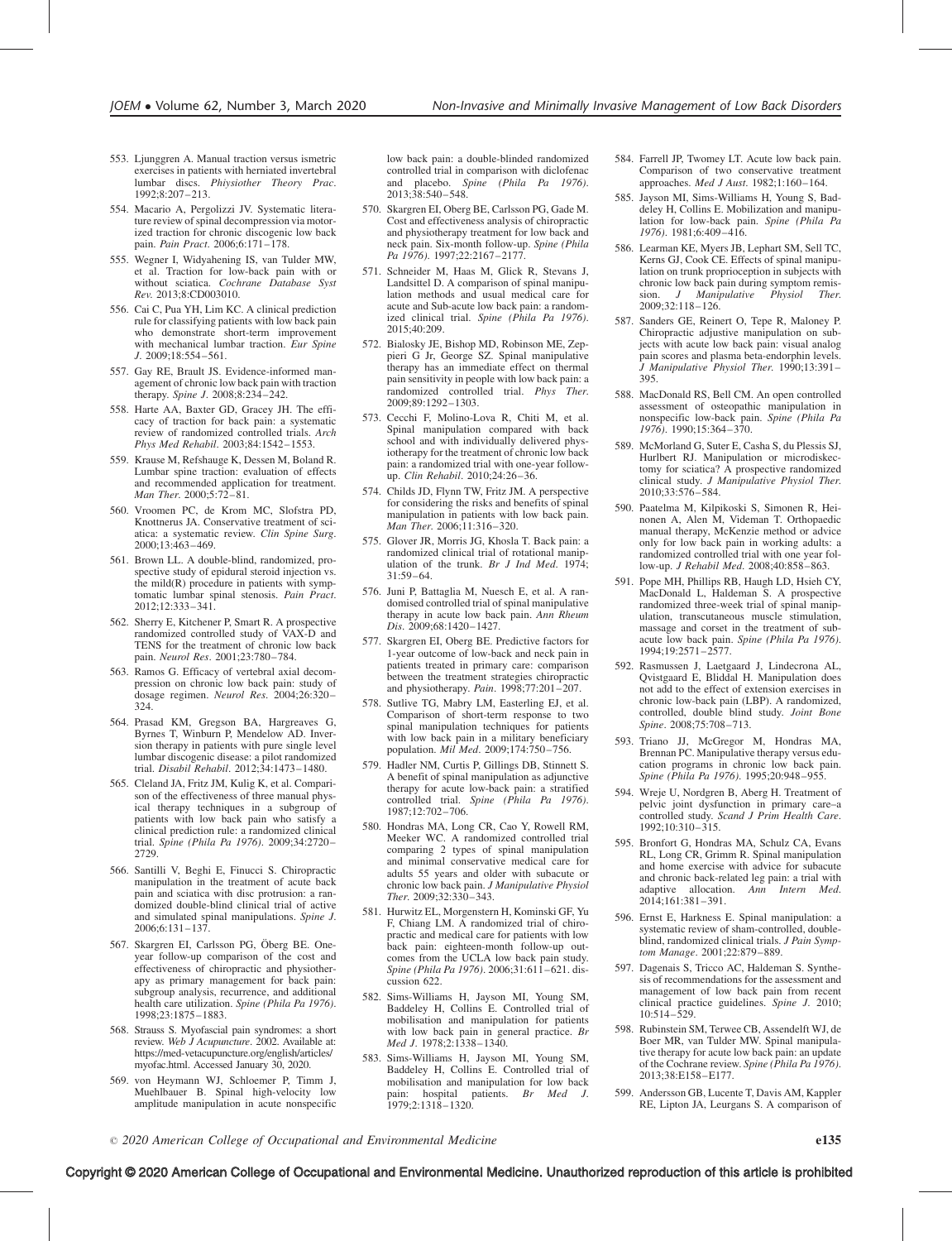osteopathic spinal manipulation with standard care for patients with low back pain. N Engl J Med. 1999;341:1426–1431.

- 600. Assendelft WJ, Koes BW, Knipschild PG, Bouter LM. The relationship between methodological quality and conclusions in reviews<br>of spinal manipulation. JAMA. 1995; manipulation.  $JAMA$ . 1995; 274:1942–1948.
- 601. Koes BW, Assendelft WJ, van der Heijden GJ, Bouter LM. Spinal manipulation for low back pain. An updated systematic review of randomized clinical trials. Spine (Phila Pa 1976). 1996;21:2860–2871. discussion 2872-2863.
- 602. Avery S, O'Driscoll ML. Randomised controlled trials on the efficacy of spinal manipulation therapy in the treamment of low back pain. Phys Ther Rev. 2004;9:146–152.
- 603. Hoehler FK, Tobis JS. Appropriate statistical methods for clinical trials of spinal manipulation. Spine (Phila Pa 1976). 1987;12:409– 411.
- 604. Ongley MJ, Klein RG, Dorman TA, Eek BC, Hubert LJ. A new approach to the treatment of chronic low back pain. Lancet. 1987;2:143– 146.
- 605. Digiorgi D. Spinal manipulation under anesthesia: a narrative review of the literature and commentary. Chiropractic Man Ther. 2013; 21:14.
- 606. Morningstar MW, Strauchman MN. Manipulation under anesthesia for patients with failed back surgery: retrospective report of 3 cases with 1-year follow-up. J Chiropractic Med. 2012;11:30–35.
- 607. Palmieri NF, Smoyak S. Chronic low back pain: a study of the effects of manipulation under anesthesia. J Manipulative Physiol Ther. 2002;25:E8–E17.
- 608. Siehl D, Olson DR, Ross HE, Rockwood EE. Manipulation of the lumbar spine with the patient under general anesthesia: evaluation by electromyography and clinical-neurologic examination of its use for lumbar nerve root compression syndrome. J Am Osteopath Assoc. 1971;70:433–440.
- 609. Ross H, Siehl D. Evaluation of manipulation of the lumbar spine under general anesthesia for lumbar nerve root compression syndrome, utilizing electromyographic and clinical neurologic examinations.  $\hat{J}Am$  Osteopath Assoc. 1968;67:1027.
- 610. West DT, Mathews RS, Miller MR, Kent GM. Effective management of spinal pain in one hundred seventy-seven patients evaluated for manipulation under anesthesia. J Manipulative Physiol Ther. 1999;22:299–308.
- 611. Roberts D, Walls C, Carlile J, et al. Relief of chronic low back pain: heat versus cold. In: Aronoff GH, editor. Evaluation and Treatment of Chronic Pain. Baltimore: Urban & Schwarzenberg; 1992. p. 263–266.
- 612. Grana W. Physical agents in musculoskeletal problems: heat and cold therapy modalities. Instr Course Lect. 1993;42:439–442.
- 613. Lloyd A, Scott DA, Akehurst RL, Lurie-Luke E, Jessen G. Cost-effectiveness of low-level heat wrap therapy for low back pain. Value Health. 2004;7:413-422.
- 614. Mayer JM, Ralph L, Look M, et al. Treating acute low back pain with continuous low-level heat wrap therapy and/or exercise: a randomized controlled trial. Spine J. 2005;5:395–403.
- 615. Nadler SF, Steiner DJ, Petty SR, Erasala GN, Hengehold DA, Weingand KW. Overnight use of continuous low-level heatwrap therapy for relief of low back pain. Arch Phys Med Rehabil. 2003;84:335–342.
- 616. Nadler SF, Steiner DJ, Erasala GN, Hengehold DA, Abeln SB, Weingand KW. Continuous low-level heatwrap therapy for treating acute nonspecific low back pain. Arch Phys Med Rehabil. 2003;84:329–334.
- 617. French SD, Cameron M, Walker BF, Reggars JW, Esterman AJ. Superficial heat or cold for low back pain. Cochrane Database Syst Rev. 2006. Art. No.: CD004750.
- 618. Koes BW, Bouter LM, van Mameren H, et al. A randomized clinical trial of manual therapy and physiotherapy for persistent back and neck complaints: subgroup analysis and relationship between outcome measures. J Manipulative Physiol Ther. 1993;16:211–219.
- 619. Koes BW, Bouter LM, van Mameren H, et al. A blinded randomized clinical trial of manual therapy and physiotherapy for chronic back and neck complaints: physical outcome mea-<br>sures. *J. Manipulative Physiol Ther.* sures.  $J$  Manipulative Physiol 1992;15:16–23.
- 620. Koes BW, Bouter LM, van Mameren H, et al. The effectiveness of manual therapy, physiotherapy, and treatment by the general practitioner for nonspecific back and neck complaints. A randomized clinical trial. Spine (Phila Pa 1976). 1992;17:28–35.
- 621. Cacolice P, Scibek J, Martin R. Diathermy: a literature review of current research and practices. Orthop Phys Ther Prac. 2013;25:155– 161.
- 622. Gale GD, Rothbart PJ, Li Y. Infrared therapy for chronic low back pain: a randomized, controlled trial. Pain Res Manag. 2006; 11:193–196.
- 623. Glazov G, Schattner P, Lopez D, Shandley K. Laser acupuncture for chronic non-specific low back pain: a controlled clinical trial. Acupunct Med. 2009;27:94–100.
- 624. Licciardone JC, Minotti DE, Gatchel RJ, Kearns CM, Singh KP. Osteopathic manual treatment and ultrasound therapy for chronic low back pain: a randomized controlled trial. Ann Fam Med. 2013;11:122–129.
- 625. Ansari NN, Ebadi S, Talebian S, et al. A randomized, single blind placebo controlled clinical trial on the effect of continuous ultrasound on low back pain. Electromyogr Clin Neurophysiol. 2006;46:329-336.
- 626. Blomberg S, Svardsudd K, Mildenberger F. A controlled, multicentre trial of manual therapy in low-back pain. Initial status, sick-leave and pain score during follow-up. Scand J Prim Health Care. 1992;10:170–178.
- 627. Ebadi S, Ansari NN, Naghdi S, et al. The effect of continuous ultrasound on chronic non-specific low back pain: a single blind placebocontrolled randomized trial. BMC Musculoskelet Disord. 2012;13:192.
- 628. Chon S-C, Chang K-Y, You JSH. Effect of the abdominal draw-in manoeuvre in combination with ankle dorsiflexion in strengthening the transverse abdominal muscle in healthy young adults: a preliminary, randomised, controlled study. Physiotherapy. 2010;96:130–136.
- 629. Galiano K, Obwegeser AA, Walch C, Schatzer R, Ploner F, Gruber H. Ultrasound-guided versus computed tomography-controlled facet joint injections in the lumbar spine: a prospective randomized clinical trial. Reg Anesth Pain Med. 2007;32:317–322.
- 630. Chou R, Huffman LH. Nonpharmacologic therapies for acute and chronic low back pain: a review of the evidence for an American Pain Society/American College of Physicians clinical practice guideline. Ann Intern Med. 2007;147:492–504.
- 631. Poitras S, Brosseau L. Evidence-informed management of chronic low back pain with transcutaneous electrical nerve stimulation, interferential current, electrical muscle stimulation, ultrasound, and thermotherapy. Spine J. 2008;8:226–233.
- 632. Seco J, Kovacs FM, Urrutia G. The efficacy, safety, effectiveness, and cost-effectiveness of ultrasound and shock wave therapies for low back pain: a systematic review. Spine J.  $2011;11:966-977.$
- 633. Hicks GS, Duddleston DN, Russell LD, Holman HE, Shepherd JM, Brown CA. Low back pain. Am J Med Sci. 2002;324:207-211.
- 634. Basford JR, Sheffield CG, Harmsen WS. Laser therapy: a randomized, controlled trial of the effects of low-intensity Nd:YAG laser irradiation on musculoskeletal back pain. Arch Phys Med Rehabil. 1999;80:647–652.
- 635. Klein RG, Eek BC. Low-energy laser treatment and exercise for chronic low back pain: double-blind controlled trial. Arch Phys Med Rehabil. 1990;71:34–37.
- 636. Toya S. Report on a computer-randomized double blind clinical trial to determine the eddectiveness of the GaAlAs (830 nm) diode laser for pain attenuation in selected pain groups. Laser Ther. 1994;6:143–148.
- 637. Ay S, Dogan SK, Evcik D. Is low-level laser therapy effective in acute or chronic low back pain? Clin Rheumatol. 2010;29:905–910.
- 638. Djavid GE, Mehrdad R, Ghasemi M, Hasan-Zadeh H, Sotoodeh-Manesh A, Pouryaghoub G. In chronic low back pain, low level laser therapy combined with exercise is more beneficial than exercise alone in the long term: a randomised trial. Aust J Physiother. 2007; 53:155–160.
- 639. Soriano F. Gallium Arsenide laser treatment of chronic low back pain: a prospective, randomized and double blind study. Laser Ther. 1998;10:175–180.
- 640. Brinkhaus B, Witt CM, Jena S, et al. Interventions and physician characteristics in a randomized multicenter trial of acupuncture in patients with low-back pain. J Altern Complement Med. 2006;12:649–657.
- 641. Brinkhaus B, Witt CM, Jena S, et al. Acupuncture in patients with chronic low back pain: a randomized controlled trial. Arch Intern Med. 2006;166:450–457.
- 642. Cherkin DC, Sherman KJ, Avins AL, et al. A randomized trial comparing acupuncture, simulated acupuncture, and usual care for chronic low back pain. Arch Intern Med. 2009; 169:858–866.
- 643. Di Cesare A, Giombini A, Di Cesare M, Ripani M, Vulpiani MC, Saraceni VM. Comparison between the effects of trigger point mesotherapy versus acupuncture points mesotherapy in the treatment of chronic low back pain: a short term randomized controlled trial. Complement Ther Med. 2011;19:19–26.
- 644. Kennedy S, Baxter GD, Kerr DP, Bradbury I, Park J, McDonough SM. Acupuncture for acute non-specific low back pain: a pilot randomised non-penetrating sham controlled trial. Complement Ther Med. 2008;16:139– 146.
- 645. Leibing E, Leonhardt U, Koster G, et al. Acupuncture treatment of chronic low-back pain – a randomized, blinded, placebo-controlled trial with 9-month follow-up. Pain. 2002; 96:189–196.
- 646. Sherman KJ, Cherkin DC, Ichikawa L, et al. Treatment expectations and preferences as predictors of outcome of acupuncture for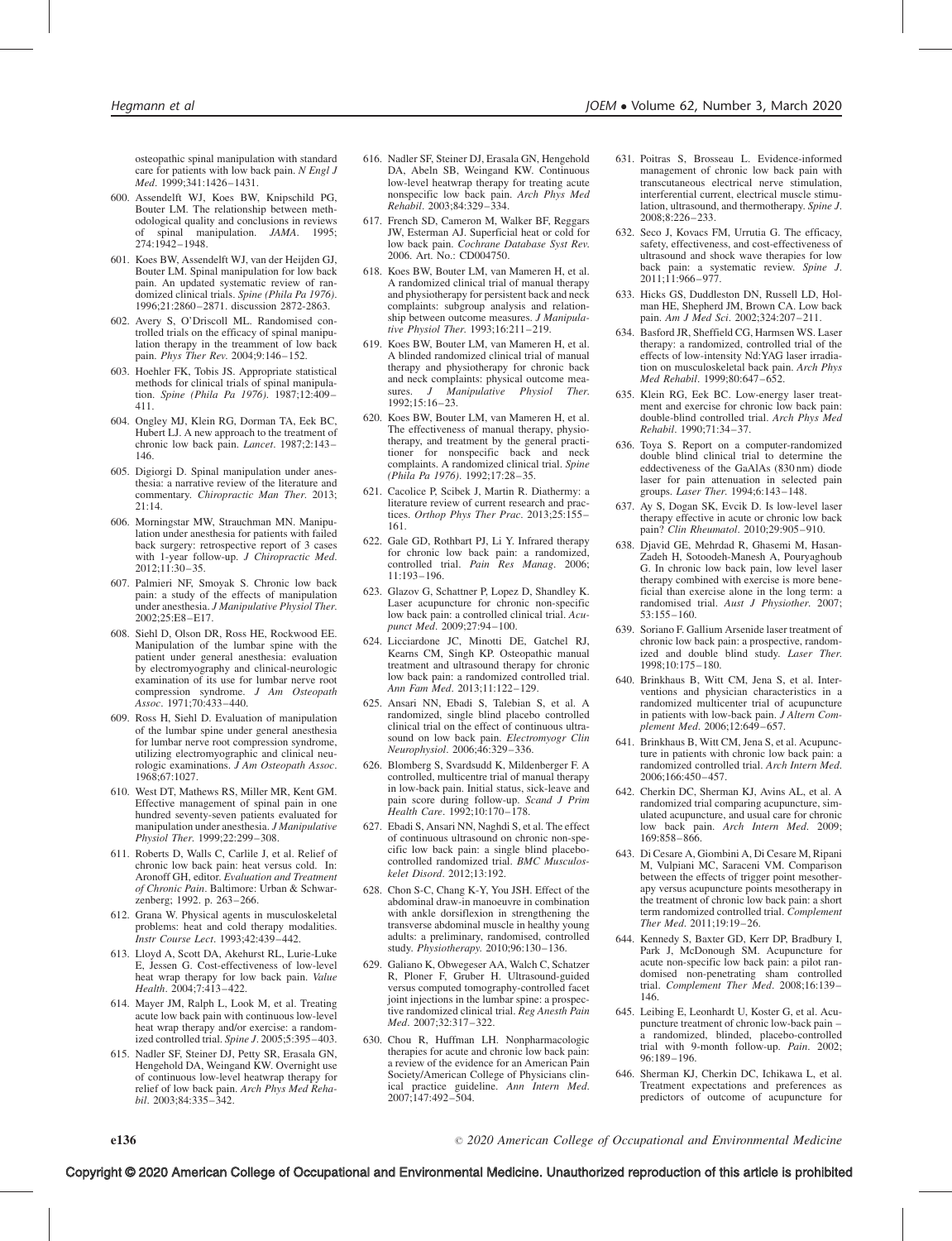chronic back pain. Spine (Phila Pa 1976). 2010;35:1471–1477.

- 647. Cho Y-J, Song Y-K, Cha Y-Y, et al. Acupuncture for chronic low back pain: a multicenter, randomized, patient-assessor blind, sham-controlled clinical trial. Spine (Phila Pa 1976). 2013;38:549–557.
- 648. Inoue M, Kitakoji H, Ishizaki N, et al. Relief of low back pain immediately after acupuncture treatment–a randomised, placebo controlled trial. Acupunct Med. 2006;24:103–108.
- 649. Haake M, Müller H-H, Schade-Brittinger C, et al. German Acupuncture Trials (GERAC) for chronic low back pain: randomized, multicenter, blinded, parallel-group trial with 3 groups. Arch Int Med. 2007;167: 1892–1898.
- 650. Yuan J, Purepong N, Hunter RF, et al. Different frequencies of acupuncture treatment for chronic low back pain: an assessor-blinded pilot randomised controlled trial. Complement Ther Med. 2009;17:131–140.
- 651. Garvey TA, Marks MR, Wiesel SW. A prospective, randomized, double-blind evaluation of trigger-point injection therapy for low-back pain. Spine (Phila Pa 1976). 1989;14:962–  $964.$
- 652. Hackett GI, Seddon D, Kaminski D. Electroacupuncture compared with paracetamol for acute low back pain. Practitioner. 1988; 232:163–164.
- 653. Itoh K, Itoh S, Katsumi Y, Kitakoji H. A pilot study on using acupuncture and transcutaneous electrical nerve stimulation to treat chronic non-specific low back pain. Complement Ther Clin Prac. 2009;15:22–25.
- 654. Sator-Katzenschlager SM, Scharbert G, Kozek-Langenecker SA, et al. The shortand long-term benefit in chronic low back pain through adjuvant electrical versus manual<br>auricular acupuncture. Anesth Analo. acupuncture. Anesth Analg. 2004;98:1359–1364.
- 655. Thomas KJ, MacPherson H, Ratcliffe J, et al. Longer term clinical and economic benefits of offering acupuncture care to patients with chronic low back pain. Health Technol Assess. 2005;9:iii–iv. ix-x, 1-109.
- 656. Thomas KJ, MacPherson H, Thorpe L, et al. Randomised controlled trial of a short course of traditional acupuncture compared with usual care for persistent non-specific low back pain. *BMJ*. 2006;333:623.
- 657. Tsui ML, Cheing GL. The effectiveness of electroacupuncture versus electrical heat acupuncture in the management of chronic lowback pain. J Altern Complement Med. 2004;10:803–809.
- 658. Tsukayama H, Yamashita H, Amagai H, Tanno Y. Randomised controlled trial comparing the effectiveness of electroacupuncture and TENS for low back pain: a preliminary study for a pragmatic trial. Acupunct Med. 2002;20:175-180.
- 659. Wasan AD, Kong J, Pham LD, Kaptchuk TJ, Edwards R, Gollub RL. The impact of placebo, psychopathology, and expectations on the response to acupuncture needling in patients with chronic low back pain. J Pain. 2010;11:555–563.
- 660. Witt CM, Jena S, Selim D, et al. Pragmatic randomized trial evaluating the clinical and economic effectiveness of acupuncture for chronic low back pain. Am J Epidemiol. 2006;164:487–496.
- 661. Lehmann TR, Russell DW, Spratt KF. The impact of patients with nonorganic physical findings on a controlled trial of transcutaneous electrical nerve

stimulation and electroacupuncture. Spine (Phila Pa 1976). 1983;8:625-634.

- 662. Lehmann TR, Russell DW, Spratt KF, et al. Efficacy of electroacupuncture and TENS in the rehabilitation of chronic low back pain patients. Pain. 1986;26:277–290.
- 663. Macdonald AJ, Macrae KD, Master BR, Rubin AP. Superficial acupuncture in the relief of chronic low back pain. Ann R Coll Surg Engl. 1983;65:44–46.
- 664. Mendelson G, Selwood TS, Kranz H, Loh TS, Kidson MA, Scott DS. Acupuncture treatment of chronic back pain. A double-blind placebocontrolled trial. Am J Med. 1983;74:49-55.
- 665. Molsberger AF, Mau J, Pawelec DB, Winkler J. Does acupuncture improve the orthopedic management of chronic low back pain–a randomized, blinded, controlled trial with 3 months follow up. Pain. 2002;99:579–587.
- 666. Vas J, Aranda JM, Modesto M, et al. Acupuncture in patients with acute low back pain: a multicentre randomised controlled clinical trial. Pain. 2012;153:1883–1889.
- 667. Yeung CK, Leung MC, Chow DH. The use of electro-acupuncture in conjunction with exercise for the treatment of chronic low-back<br>pain.  $J$  Altern Complement Med. J Altern Complement 2003;9:479–490.
- 668. Carlsson CP, Sjolund BH. Acupuncture for chronic low back pain: a randomized placebo-controlled study with long-term followup. Clin J Pain. 2001;17:296–305.
- 669. Inoue M, Hojo T, Nakajima M, Kitakoji H, Itoi M. Comparison of the effectiveness of acupuncture treatment and local anaesthetic injection for low back pain: a randomised controlled clinical trial. Acupunct Med. 2009;27:174–177.
- 670. Yun M, Shao Y, Zhang Y, et al. Hegu acupuncture for chronic low-back pain: a randomized controlled trial. J Altern Complement Med. 2012;18:130–136.
- 671. Grant DJ, Bishop-Miller J, Winchester DM, Anderson M, Faulkner S. A randomized comparative trial of acupuncture versus transcutaneous electrical nerve stimulation for chronic back pain in the elderly. Pain. 1999;82:9–13.
- 672. Itoh K, Katsumi Y, Hirota S, Kitakoji H. Effects of trigger point acupuncture on chronic low back pain in elderly patients–a shamcontrolled randomised trial. Acupunct Med. 2006;24:5–12.
- 673. Itoh K, Katsumi Y, Kitakoji H. Trigger point acupuncture treatment of chronic low back pain in elderly patients–a blinded RCT. Acupunct Med. 2004;22:170–177.
- 674. van Tulder MW, Koes BW, Bouter LM. Conservative treatment of acute and chronic nonspecific low back pain. A systematic review of randomized controlled trials of the most common interventions. Spine (Phila Pa 1976). 1997;22:2128–2156.
- 675. van Tulder MW, Cherkin DC, Berman B, Lao L, Koes BW. The effectiveness of acupuncture in the management of acute and chronic low back pain. A systematic review within the framework of the Cochrane Collaboration Back Review Group. Spine (Phila Pa 1976). 1999;24:1113–1123.
- 676. Furlan AD, van Tulder M, Cherkin D, et al. Acupuncture and dry-needling for low back pain: an updated systematic review within the framework of the cochrane collaboration. Spine (Phila Pa 1976). 2005;30:944–963.
- 677. MacPherson H, Mercer SW, Scullion T, Thomas KJ. Empathy, enablement, and outcome: an exploratory study on acupuncture

patients' perceptions. J Altern Complement Med. 2003;9:869–876.

- 678. Bertalanffy A, Kober A, Bertalanffy P, et al. Transcutaneous electrical nerve stimulation reduces acute low back pain during emergency transport. Acad Emerg Med. 2005;12:607-611.
- 679. Bloodworth DM, Nguyen BN, Garver W, et al. Comparison of stochastic vs. conventional transcutaneous electrical stimulation for pain modulation in patients with electromyographically documented radiculopathy. Am  $\overline{J}$  Phys Med Rehabil. 2004;83:584–591.
- 680. Deyo RA, Walsh NE, Martin DC, Schoenfeld LS, Ramamurthy S. A controlled trial of transcutaneous electrical nerve stimulation (TENS) and exercise for chronic low back pain. N Engl J Med. 1990;322:1627–1634.
- 681. Facci LM, Nowotny JP, Tormem F, Trevisani VF. Effects of transcutaneous electrical nerve stimulation (TENS) and interferential currents (IFC) in patients with nonspecific chronic low back pain: randomized clinical trial. Sao Paulo Med J. 2011;129:206-216.
- 682. Jarzem PF, Harvey EJ, Arcaro N, Kaezorowski J. transcutaneous electrical nerve stimulation [TENS] for short-term treatment of low back pain- randomized double blind crossover study of sham versus conventional TENS. J Musculoskelet Pain. 2005;13:11–17.
- 683. Al-Smadi J, Warke K, Wilson I, et al. A pilot investigation of the hypoalgesic effects of transcutaneous electrical nerve stimulation upon low back pain in people with multiple sclerosis. Clin Rehabil. 2003;17:742–749.
- 684. Buchmuller A, Navez M, Milletre-Bernardin M, et al. Value of TENS for relief of chronic low back pain with or without radicular pain. Eur J Pain. 2012;16:656–665.
- 685. Cheing GL, Hui-Chan CW. Transcutaneous electrical nerve stimulation: nonparallel antinociceptive effects on chronic clinical pain and acute experimental pain. Arch Phys Med Rehabil. 1999;80:305–312.
- 686. Gabis L, Shklar B, Baruch YK, Raz R, Gabis E, Geva D. Pain reduction using transcranial electrostimulation: a double blind ''active placebo" controlled trial. J Rehabil Med. 2009;41:256–261.
- 687. Gabis L, Shklar B, Geva D. Immediate influence of transcranial electrostimulation on pain and beta-endorphin blood levels: an active placebo-controlled study. Am J Phys Med Rehabil. 2003;82:81–85.
- 688. Ghoname ES, Craig WF, White PF, et al. The effect of stimulus frequency on the analgesic response to percutaneous electrical nerve stimulation in patients with chronic low back pain. Anesth Analg. 1999;88:841–846.
- 689. Herman E, Williams R, Stratford P, Fargas-Babjak A, Trott M. A randomized controlled trial of transcutaneous electrical nerve stimulation (CODETRON) to determine its benefits in a rehabilitation program for acute occupational low back pain. Spine (Phila Pa 1976). 1994;19:561–568.
- 690. Hsieh RL, Lee WC. One-shot percutaneous electrical nerve stimulation vs. transcutaneous electrical nerve stimulation for low back pain: comparison of therapeutic effects. Am J Phys Med Rehabil. 2002;81:838–843.
- 691. Marchand S, Charest J, Li J, Chenard JR, Lavignolle B, Laurencelle L. Is TENS purely a placebo effect? A controlled study on chronic low back pain. Pain. 1993;54:99-106.
- 692. Thompson JW, Bower S, Tyrer SP. A double blind randomised controlled clinical trial on

#### Copyright © 2020 American College of Occupational and Environmental Medicine. Unauthorized reproduction of this article is prohibited